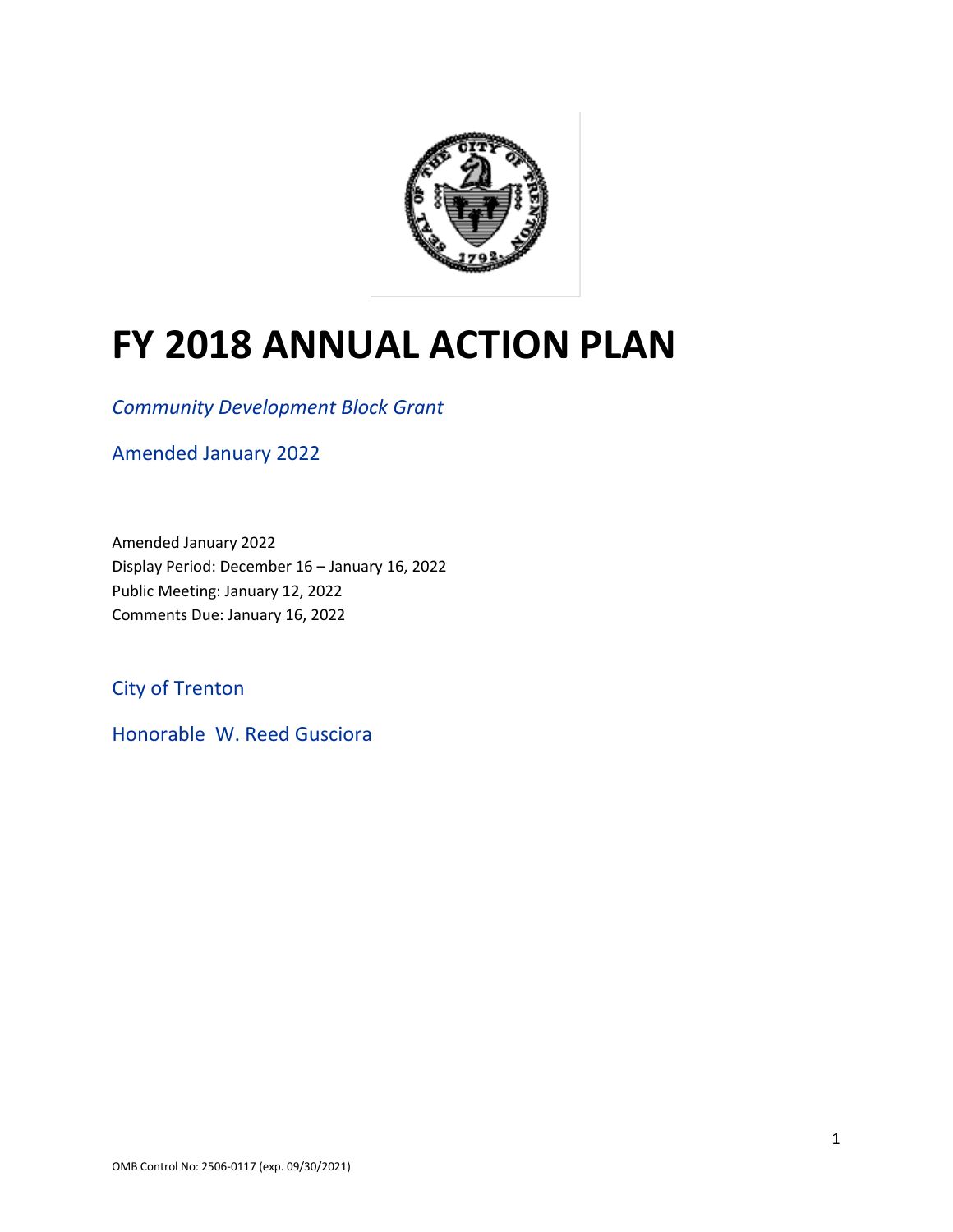### **Substantial Amendment**

The purpose of this substantial amendment is to allocate \$331,552.35 of CDBG funds remaining from completed activities to the MLK Park Improvement Project.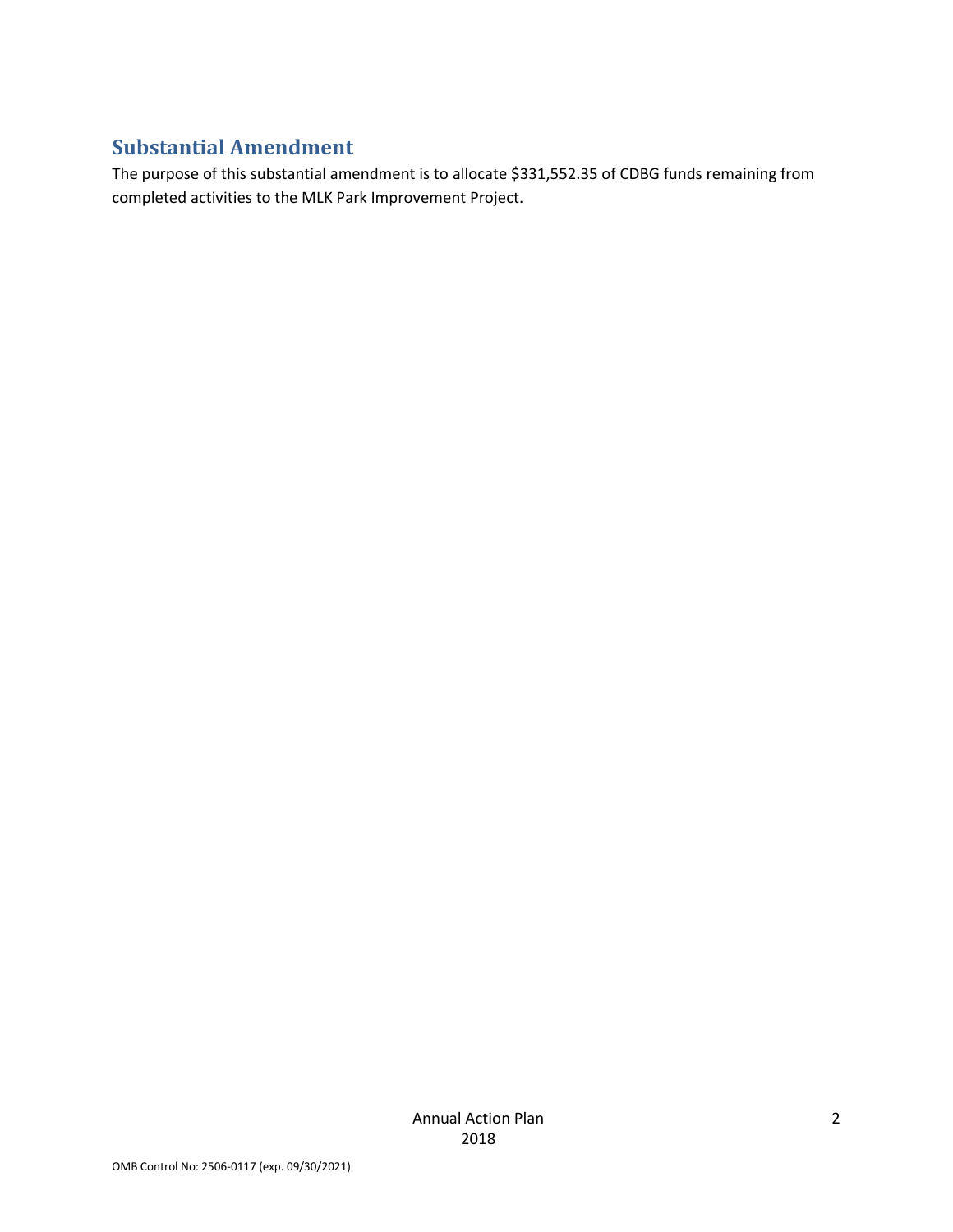# **Executive Summary**

### **AP-05 Executive Summary - 24 CFR 91.200(c), 91.220(b)**

#### **1. Introduction**

The City of Trenton receives funding annually from the U.S. Department of Housing and Urban Development under the Community Development Block Grant (CDBG), HOME Investment Partnerships (HOME), and the Emergency Solutions Grant (ESG) programs. The City of Trenton's FY 2018 Annual Action Plan (AAP) is mandated by federal law and regulations enforced by the U.S. Department of Housing and Urban Development (HUD) in order for the City to receive federal funding for affordable housing and community development initiatives benefitting primarily low- and moderate-income (LMI) persons.

The primary federal funding resources for the FY 2018 Annual Action Plan (AAP) include the following:

- 1. Community Development Block Grant (CDBG): The primary objective of this program is to develop viable urban communities by providing decent housing, a suitable living environment, and economic opportunities, principally for persons of low- and moderate-income levels. Funds can be used for a wide array of activities, including housing rehabilitation, homeownership assistance, lead-based paint detection and removal, construction or rehabilitation of public facilities and infrastructure, removal of architectural barriers, public services, rehabilitation of commercial or industrial buildings, and loans or grants to businesses.
- 2. HOME Investment Partnerships Program (HOME): The HOME program provides federal funds for the development and rehabilitation of affordable rental and ownership housing for low- and moderate-income households. HOME funds can be used for activities that promote affordable rental housing and homeownership by low- and moderate-income households, including reconstruction, moderate or substantial rehabilitation, homebuyer assistance, and tenant-based rental assistance.
- 3. Emergency Solutions Grant (ESG): The Emergency Solutions Grant program became the Emergency Solutions Grant program under the Hearth Act of 2009. Recognizing the need to end homelessness, the Hearth Act places more emphasis on homeless prevention and rapid rehousing and less on shelters and transitional housing. ESG funding can be used to support traditional shelters, transitional housing that is grandfathered from 2010 funding, supportive services, rent and utility payments and security deposits to prevent homelessness or to rapidly re-house homeless individuals and families, street outreach, and management of a homeless management information system (HMIS).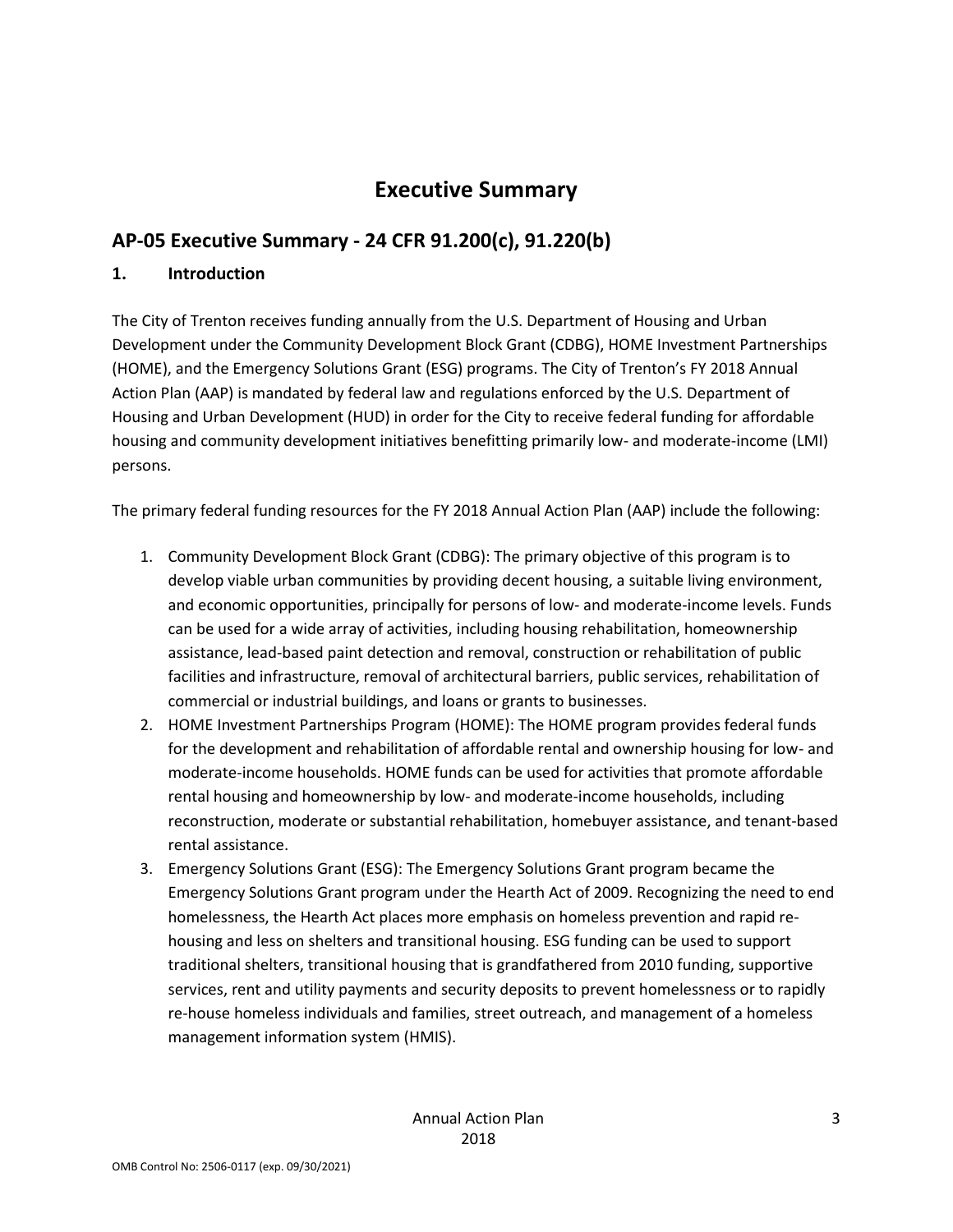Each year, the City of Trenton receives federal grants through the U.S. Department of Housing and Urban Development (HUD) for the Community Development Block Grant (CDBG), Home Investment Partnerships (HOME) and Emergency Solutions Grant (ESG) Programs. HUD requires the City to prepare an AAP to guide the investment of CDBG, HOME and ESG grant funds to address the City's housing, community development and economic development needs. This AAP covers the period from July 1, 2018 to June 30, 2019.

The City of Trenton will receive the following federal resources in FY 2018:

- CDBG 2,661,311
- HOME: \$822,420
- ESG: \$210,158

### **2. Summarize the objectives and outcomes identified in the Plan**

This could be a restatement of items or a table listed elsewhere in the plan or a reference to another location. It may also contain any essential items from the housing and homeless needs assessment, the housing market analysis or the strategic plan.

The three overarching objectives guiding the proposed activities are:

- Providing Decent Affordable Housing
- Creating Suitable Living Environments
- Creating Economic Opportunities

Outcomes show how programs and activities benefit a community or the people served. The three outcomes that will illustrate the benefits of each activity funded by the CDBG program are:

- Improve Availability/Accessibility
- Improve Affordability
- Improve Sustainability

All future activities funded will support at least one objective and one outcome. The overall goals of the housing, and community development and planning programs covered by this Annual Action Plan are to strengthen partnerships with other jurisdictions and to extend and strengthen partnerships among all levels of government and the private sector. This includes for-profit and nonprofit organizations to enable them to provide decent housing, establish and maintain a suitable living environment, and expand economic opportunities for every American.

Annual Action Plan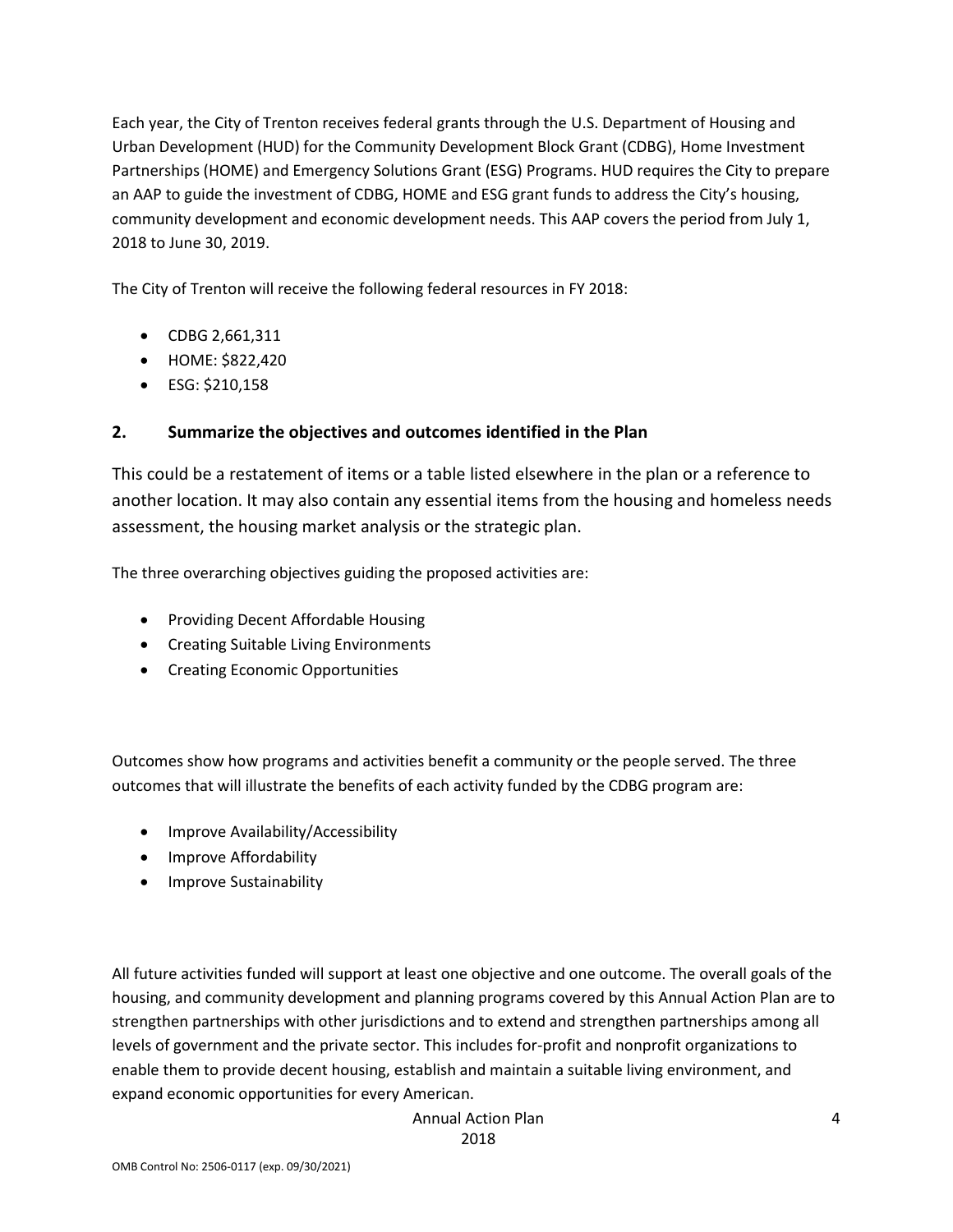Trenton has identified the following goals and outcomes for the Annual Action Plan:

- Creation and preservation of rental housing for low-income households
- Creation and preservation of affordable homeownership housing
- Support activities that prevent homelessness
- Support the ongoing operation and preservation of shelter facilities for homeless
- Support activities that move persons experiencing homelessness to permanent housing
- Improve and expand public facilities to serve low income populations
- Improve and expand infrastructure to serve low income populations
- Support public services for children, homeless and special needs populations

### **3. Evaluation of past performance**

This is an evaluation of past performance that helped lead the grantee to choose its goals or projects.

As outlined in the City's most recent CAPER (FY 2016), in 2016 the staff was engaged in responding to HUD on various issues from past administrations. This slowed the implementation. Also, the City did not have access to the 2015 nor 2016 funds. FY 2015 funds were released in the summer, 2017 and FY 2016 funds had not yet been released. Public services were paid for using program income (PI). During this time however, the City procured an architectural consultant to prepare bid specs for \$1 million in rehabilitation costs for 4 non-profits and prepared bid specs for bidding the street improvements estimated to be a \$1.1 million contract. Procurement of play apparatus to complete two (2) park projects was also completed. The FY 2015 public services, for almost \$1 million, were completed, monitored and paid. Program designs for economic development and the First-Time Homebuyer programs were prepared and these activities were initiated in the summer, 2017. The City is poised to complete many of the public facility and infrastructure projects that were budgeted in the past year.

CDBG funds as well as HOME, and ESG funds are allocated to address high priority needs by supporting programs and activities that address the goals of the Five-Year Plan (2015-2019), especially meeting affordable housing needs, ending homelessness and improving the quality of life for City's low- and moderate-income residents through improved services and facilities.

Through the use of a New Jersey-based housing consultant the City has retooled the rehabilitation program and dramatically increased production. The 2016-17 Housing Rehabilitation program is on track to complete thirty (30) units. In 2014, the program rehabilitated 9 homes.

### **4. Summary of Citizen Participation Process and consultation process**

Summary from citizen participation section of plan.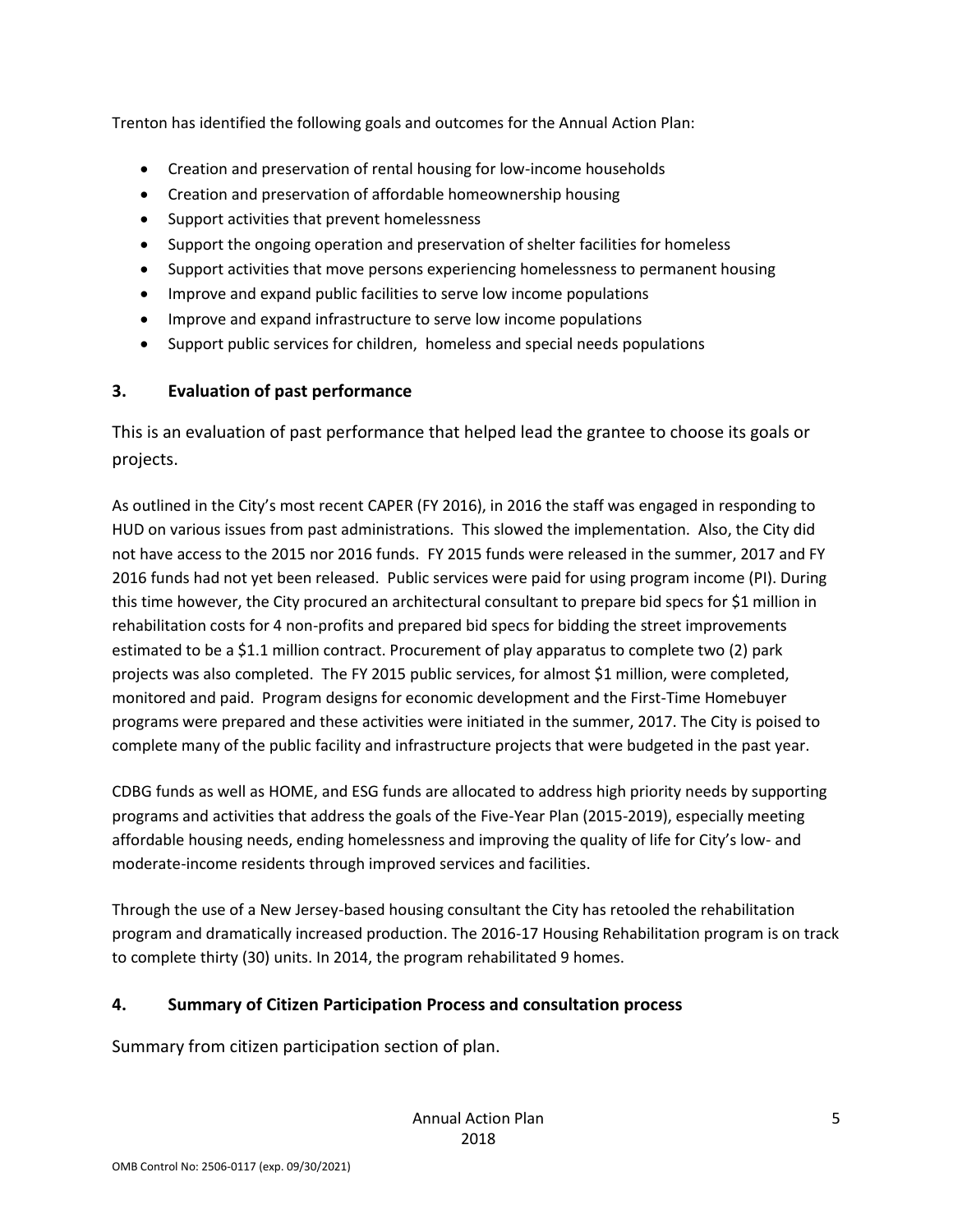### **5. Summary of public comments**

This could be a brief narrative summary or reference an attached document from the Citizen Participation section of the Con Plan.

There were few comments from the public at the February 5, 2018 public hearing. Questions were asked about project eligibility and about contracting for 2018 funds.

No comments were received at the June 15, 2018 second public hearing.

The Amendment hearing resulted in a few comments from public service agencies concerned about the loss of funding from FY 2018. The City decided not to fund third-party agencies this close to the end of the program year. Senior services to be funded does not include shut-ins and those unable to attend the senior centers which was a key concern for some.

No comments were received at the November 22 public hearing for the Substantial Amendment.

#### **6. Summary of comments or views not accepted and the reasons for not accepting them**

No comments were received at either public hearing. There were questions concerning project eligibility and contracting, and responses were provided to address the questions.

The amendment hearing comment was not accepted because the City recognizes its staffing limitations. Adding third-party public services at this time would overburden staff capacity and proper oversight could not be maintained.

#### **7. Summary**

No public comments were received.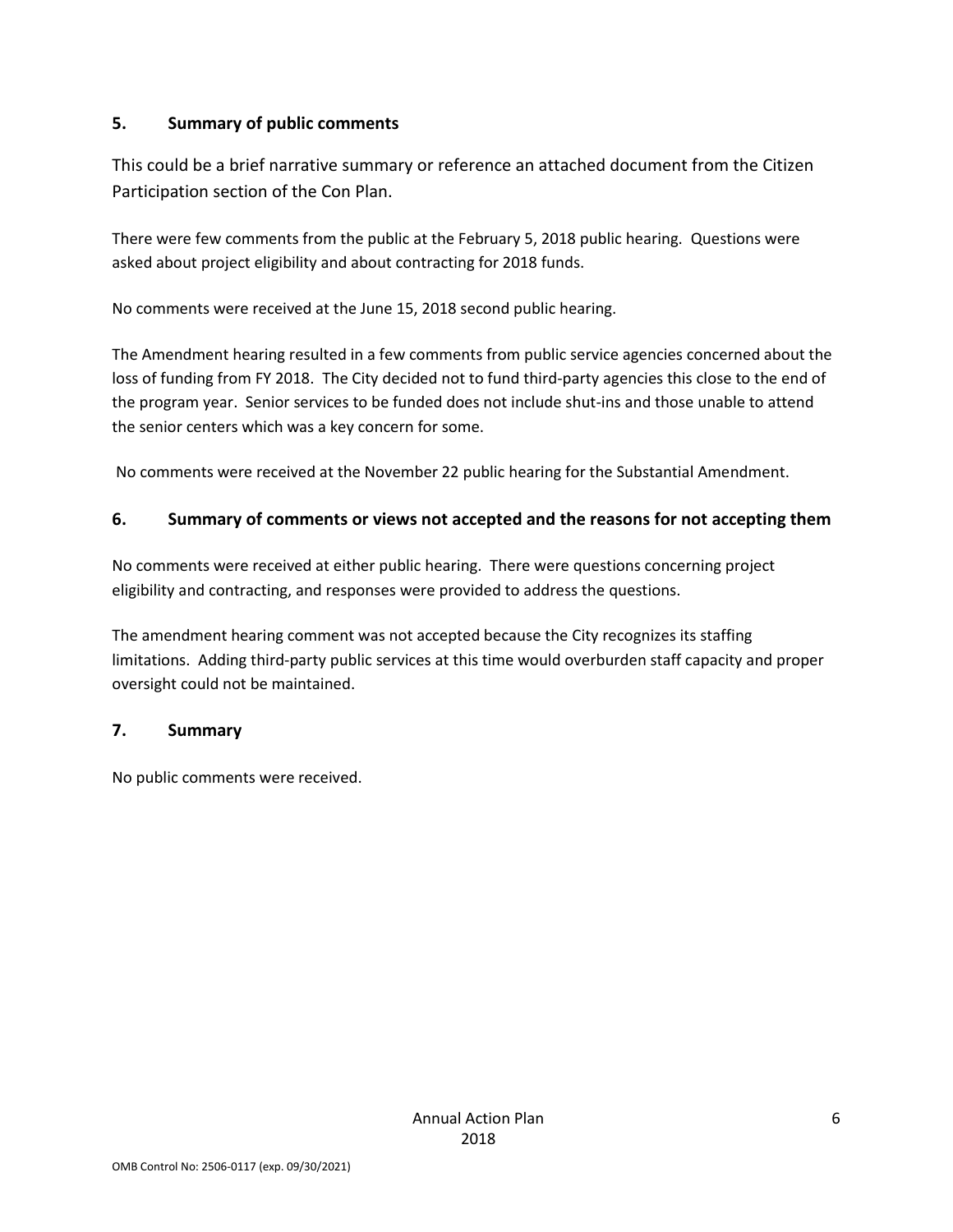### **PR-05 Lead & Responsible Agencies – 91.200(b)**

### **1. Agency/entity responsible for preparing/administering the Consolidated Plan**

Describe the agency/entity responsible for preparing the Consolidated Plan and those responsible for administration of each grant program and funding source.

| <b>Agency Role</b>                         | <b>Name</b>    |  | Department/Agency                              |  |  |
|--------------------------------------------|----------------|--|------------------------------------------------|--|--|
|                                            |                |  |                                                |  |  |
| CDBG Administrator                         | <b>TRENTON</b> |  | Department of Housing and Economic Development |  |  |
| <b>HOME Administrator</b>                  | <b>TRENTON</b> |  | Department of Housing and Economic Development |  |  |
| <b>ESG Administrator</b><br><b>TRENTON</b> |                |  | Department of Housing and Economic Development |  |  |

**Table 1 – Responsible Agencies**

### **Narrative (optional)**

The Department of Housing and Economic Development (HED) is the lead agency responsible for administering the City's CDBG and HOME programs. HED works with the Department of Health and Human Services, the Department of Recreation, Natural Resources and Culture, and the Department of Public Works to coordinate activities undertaken in the Consolidated Plan.

### **Consolidated Plan Public Contact Information**

319 E. State Street

Trenton, NJ 08608

Contact: Farrah Gee

Phone: 609.989.3619

Email: fgee@trentonnj.org

7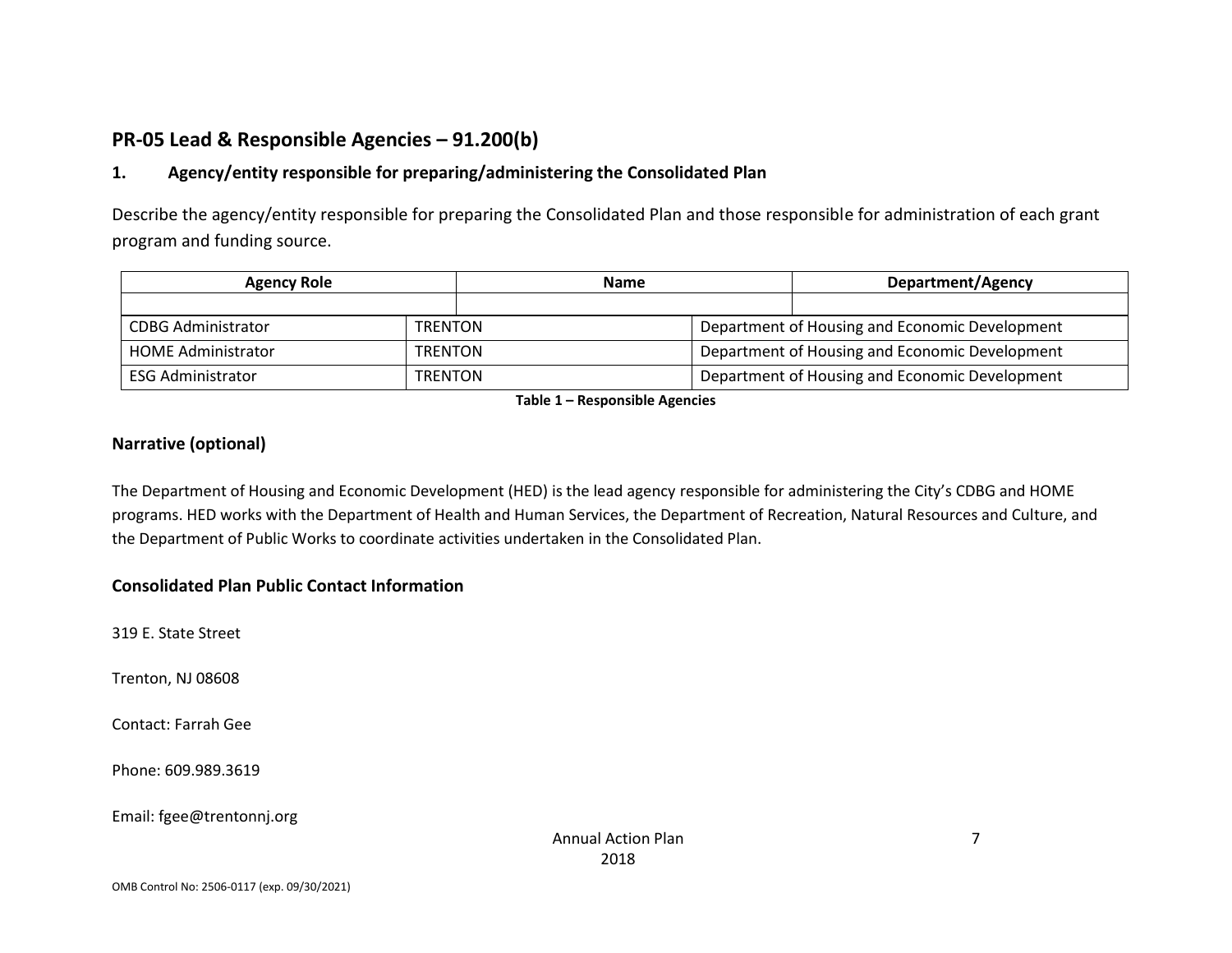Website: www.trentonnj.org/cdbg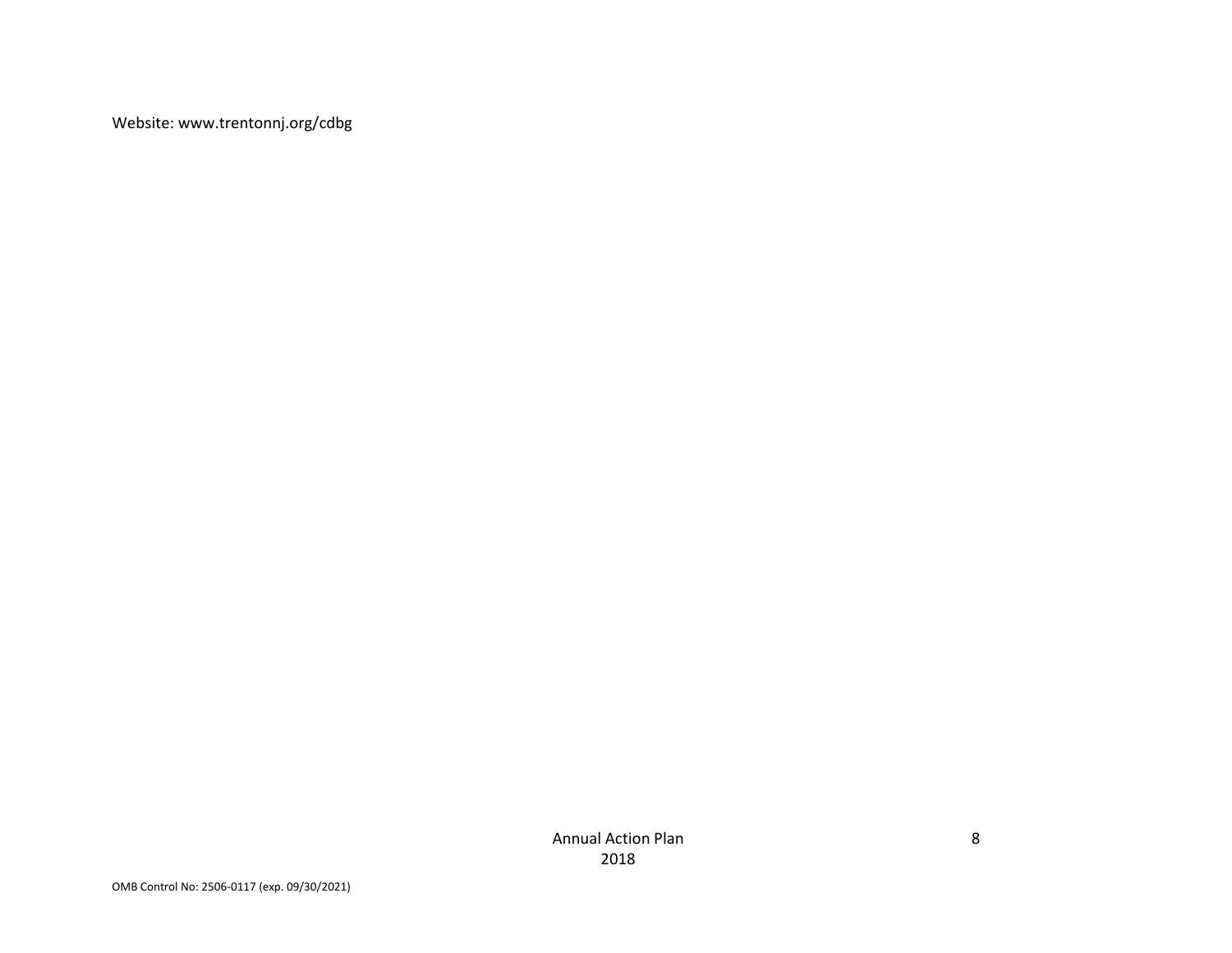### **AP-10 Consultation – 91.100, 91.200(b), 91.215(l)**

#### **1. Introduction**

The City of Trenton developed an outreach effort to maximize input from a large cross-section of stakeholders. This outreach effort included public meetings, published meeting notices, stakeholder meetings, in-person interviews, and telephone interviews.

The Action Plan Amendment was put on display on February 11, 2019. Council approval is March 19, 2019. A public hearing was held February 22 which was attended primarily by public service providers in the community.

### **Provide a concise summary of the jurisdiction's activities to enhance coordination between public and assisted housing providers and private and governmental health, mental health and service agencies (91.215(l))**

The City of Trenton is the lead entity for the Trenton/Mercer Continuum of Care (CoC). The CoC's Homeless Management Information System (HMIS) tracks aggregate CoC-wide data. This provides a high level of coordination between public and assisted housing providers. In 2016, the City began holding a monthly meeting between public and private property owners and social service agencies responsible for administering housing vouchers. The Housing Hub meetings are very well attended and productive on many fronts. Housing developments that are coming online in the short term are reviewed. Discussions often include specific cases where barriers exist to housing options.

### **Describe coordination with the Continuum of Care and efforts to address the needs of homeless persons (particularly chronically homeless individuals and families, families with children, veterans, and unaccompanied youth) and persons at risk of homelessness.**

<div>The Trenton/Mercer Coordinated Entry & Assessment System (CEASe) targets and prioritizes the most vulnerable persons experiencing homelessness in the community. All homeless individuals, families and youth are screened, assessed and prioritized for housing based on the level of need. Individuals are linked to specific housing providers that can best serve their specific housing and service needs. The System consist of screening sites and three main assessment locations which are the emergency shelter that provides shelter and services to homeless and chronically homeless men and women, the Board of Social Services that serve, low-income and homeless individuals and families and the CEAS Center that targets and serves the highly vulnerable unsheltered and youth homeless populations. The CEAS Center coordinates all street, mobile and outreach events that are conducted in all four wards of the city targeted to "service resistant" individuals and those reluctant or unable to enter emergency shelter. Outreach events are held throughout the year and weekly evening hours are available to provide greater flexibility and accessibility. Through coordination, the mobile outreach van provides transportation to the homeless to various appointments. </div><div>The homeless delivery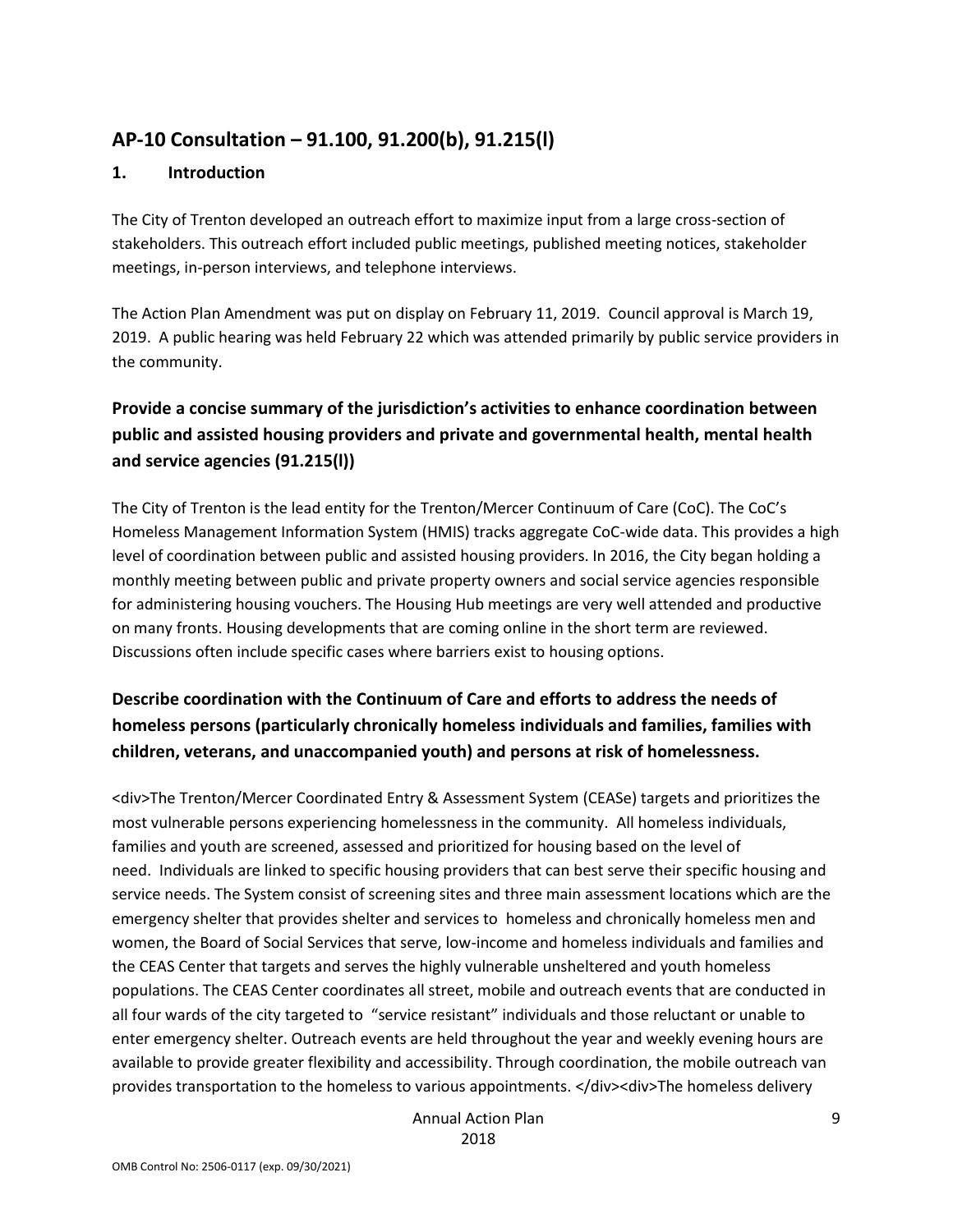system in Trenton/Mercer is creating a significant system change that focuses on the national Housing First approach to house homeless individuals and families as quickly as possible. </div><div>All programs that receive CoC, ESG, SSVF, or targeted VA funding are required by their funding sources to participate in the CEASe System. All other programs serving persons who are or are at risk of experiencing homelessness are encouraged and welcome to join CEASe. </div><div>The CoC has established orders of priority outlined in CPD-16-11 Subject: Notice on Prioritizing Persons Experiencing Chronic Homelessness and Other Vulnerable Homeless Persons in Permanent Supportive Housing. These priorities ensure that all Permanent Supportive Housing funded through the CoC Program targets the persons who need it the most–whether that be a person experiencing chronic homelessness or a person with the most severe needs that do not yet meet the requirements to be considered chronically homeless. All CoC PSH projects will receive and accept referred clients on the basis of the orders of priorities set forth in CPF-16-11. </div><div>• Priority 1: Chronically homeless individuals and families with the longest history of homelessness and with the most severe service needs </div><div>• Priority 2: Chronically homeless individuals and families with the longest history of homelessness </div><div>• Priority 3: Chronically homeless individuals and families with the most severe service needs</div><div>• Priority 4: All other chronically homeless individuals and families </div><div>• Priority 5: Homeless non-chronic individuals, families, and youth with a disability and the most severe service needs</div>

### **Describe consultation with the Continuum(s) of Care that serves the jurisdiction's area in determining how to allocate ESG funds, develop performance standards for and evaluate outcomes of projects and activities assisted by ESG funds, and develop funding, policies and procedures for the operation and administration of HMIS**

<div>The City continues to have good relationships with many of its state and local partners, including entities such as the Mercer County Alliance to End Homelessness, the Trenton Housing Authority, NJHMFA, State and County entities, supportive service providers, non-and for-profit developers, and various financial institutions. Additionally, Mercer County Human Services Advisory Council sponsors the Homeless, Outreach, Prevention and Emergency Services (H.O.P.E.) forum meetings held every month to encourage dialogue and learning among the various agencies.</div><div>The Trenton/Mercer CoC Executive Committee annually set priorities for homelessness services and housing based on analysis of community data and need, in accordance with HUD and the State of New Jersey; to make funding recommendations to the Collaborative Applicant for the annual allocation from the U.S. Department of HUD; to assure that programs receiving HUD funding are appropriately monitored and meet program performance standards; to identify additional funding sources that contribute to the community's ability to respond to homeless populations; and to monitor the effective functioning of the COC, including review of attendance.</div><div></div><div>Members of the CoC Executive Committee set priorities for the City's annual ESG allocation as well as score and rank applications request from local agencies.</div>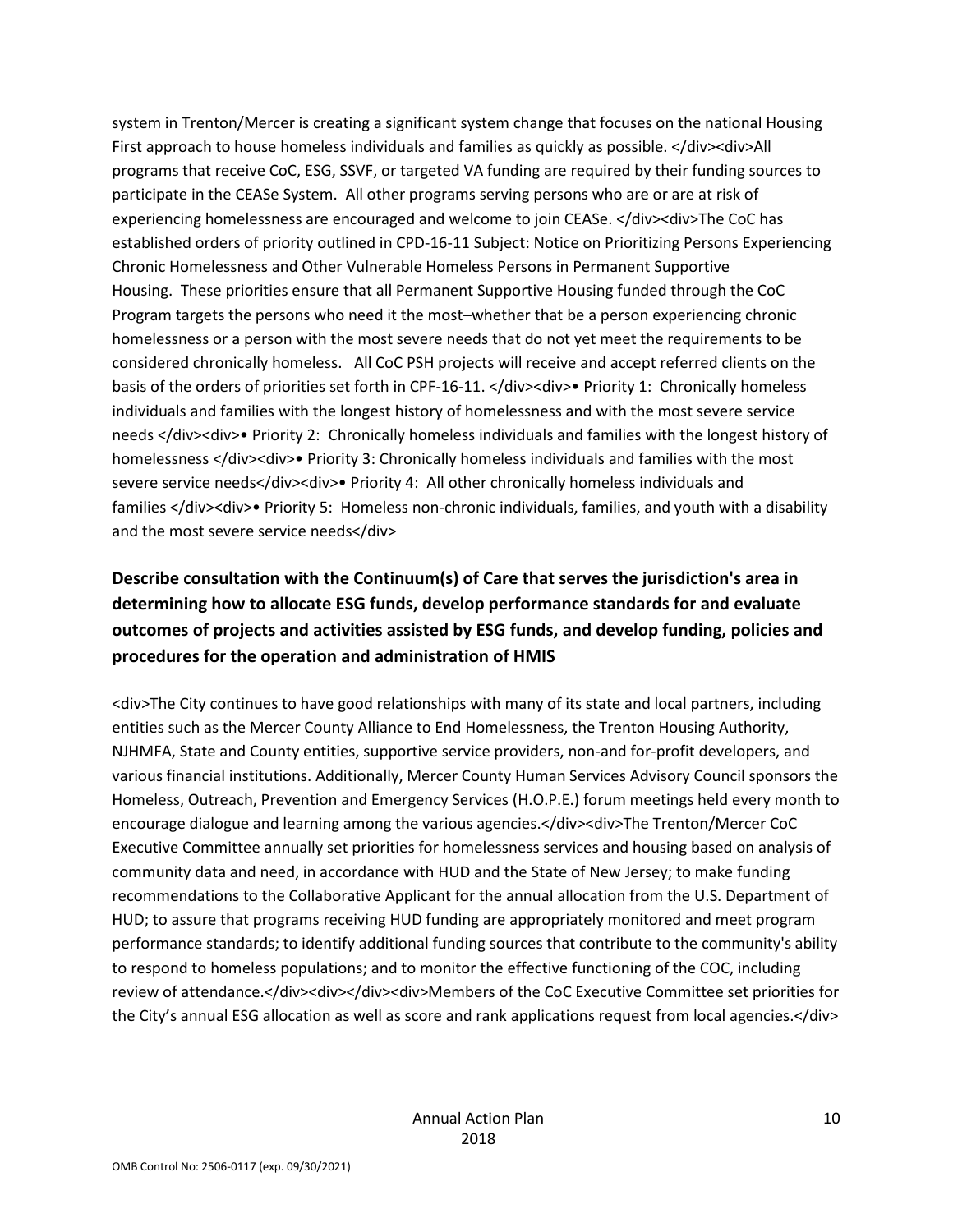**2. Describe Agencies, groups, organizations and others who participated in the process and describe the jurisdiction's consultations with housing, social service agencies and other entities**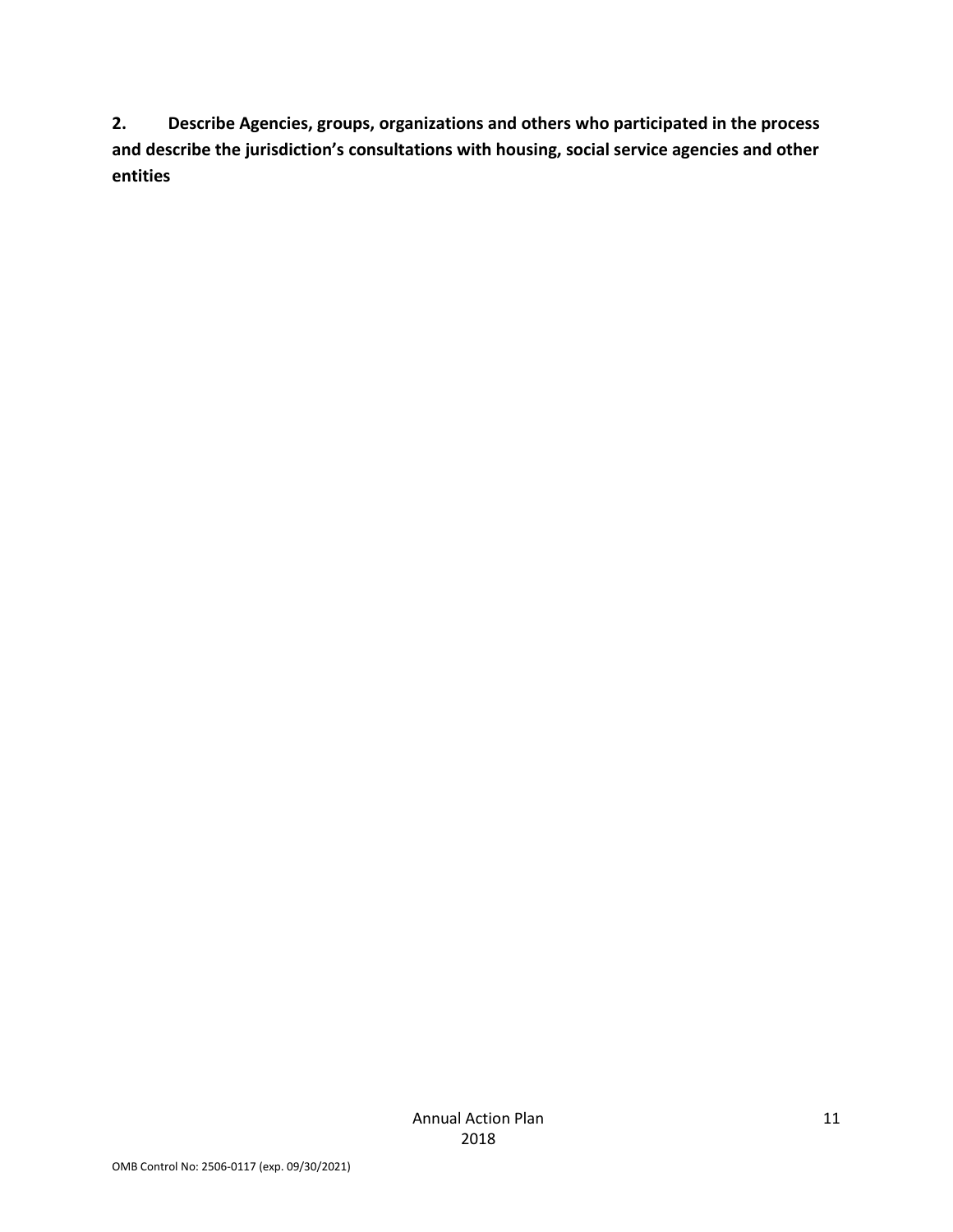| 1 | Agency/Group/Organization                                                                                                                                         | MERCER ALLIANCE TO END HOMELESSNESS                                                                                                                                                    |
|---|-------------------------------------------------------------------------------------------------------------------------------------------------------------------|----------------------------------------------------------------------------------------------------------------------------------------------------------------------------------------|
|   | <b>Agency/Group/Organization Type</b>                                                                                                                             | Services-homeless<br>Planning organization                                                                                                                                             |
|   | What section of the Plan was addressed by Consultation?                                                                                                           | Homeless Needs - Chronically homeless<br>Homeless Needs - Families with children<br>Homelessness Needs - Veterans<br>Homelessness Needs - Unaccompanied youth<br>Homelessness Strategy |
|   | Briefly describe how the Agency/Group/Organization was consulted.<br>What are the anticipated outcomes of the consultation or areas for<br>improved coordination? | Various meetings and telephone discussions. See CoC in<br>following section for additional details. The Chair is the<br>Administrator of the federal grants programs.                  |
| 2 | Agency/Group/Organization                                                                                                                                         | <b>Trenton Housing Authority</b>                                                                                                                                                       |
|   | Agency/Group/Organization Type                                                                                                                                    | <b>PHA</b>                                                                                                                                                                             |
|   | What section of the Plan was addressed by Consultation?                                                                                                           | <b>Public Housing Needs</b>                                                                                                                                                            |
|   | Briefly describe how the Agency/Group/Organization was consulted.<br>What are the anticipated outcomes of the consultation or areas for<br>improved coordination? | Through telephone communication, the City is working closely<br>with THA to rehabilitate vacant public housing units to expand<br>affordable housing.                                  |

#### **Table 2 – Agencies, groups, organizations who participated**

### **Identify any Agency Types not consulted and provide rationale for not consulting**

There were no types of agencies that the City did not consult, either through focus group meetings, personal interviews and/or questionnaires.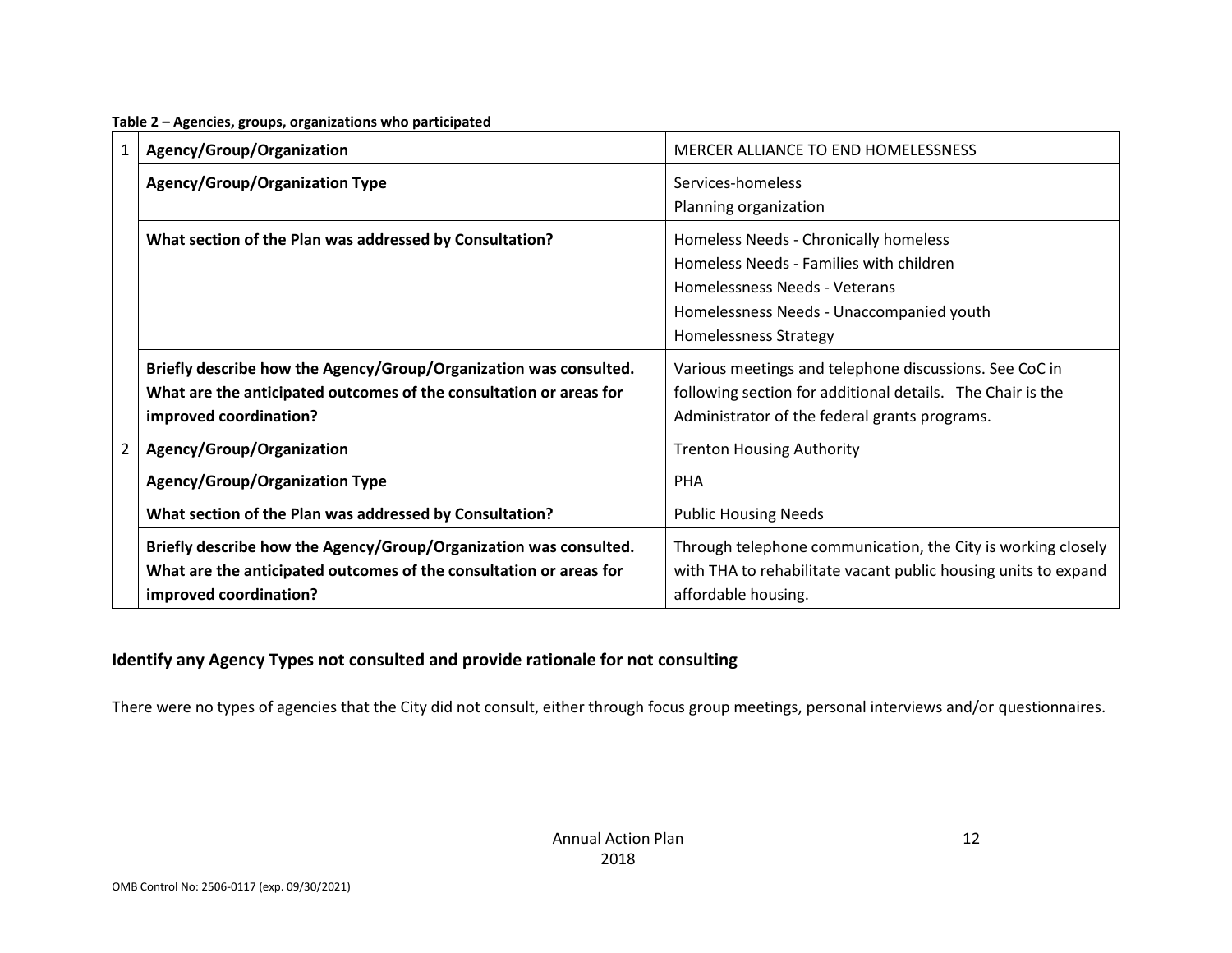### **Other local/regional/state/federal planning efforts considered when preparing the Plan**

| Name of Plan      | <b>Lead Organization</b> | How do the goals of your Strategic Plan<br>overlap with the goals of each plan? |
|-------------------|--------------------------|---------------------------------------------------------------------------------|
| Continuum of Care |                          |                                                                                 |

**Table 3 – Other local / regional / federal planning efforts**

**Narrative (optional)**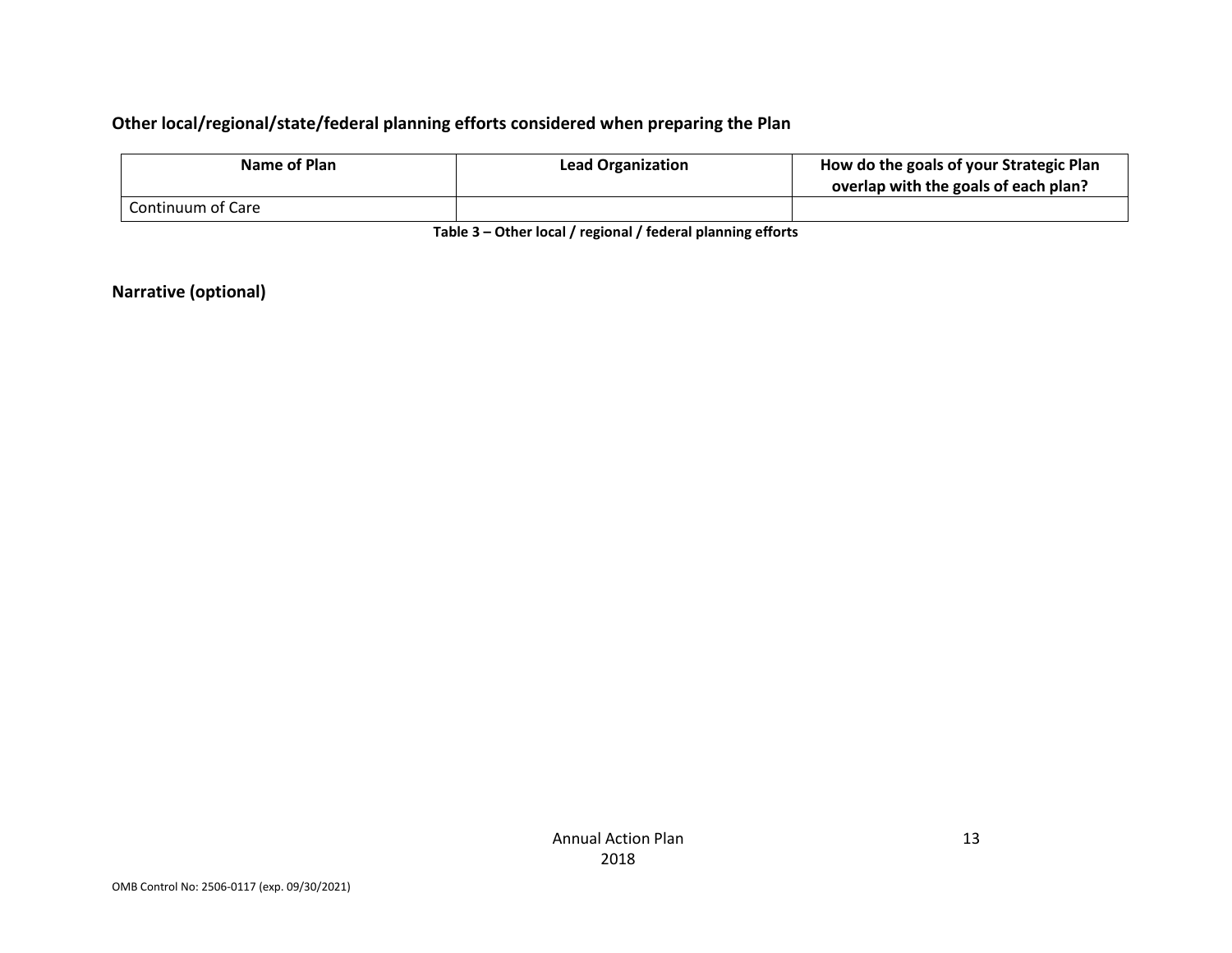### **AP-12 Participation – 91.105, 91.200(c)**

### **1. Summary of citizen participation process/Efforts made to broaden citizen participation Summarize citizen participation process and how it impacted goal-setting**

<div>The City of Trenton's goal for citizen participation is to ensure broad participation of City residents, housing, economic, and service providers, city departments, nonprofit organizations, neighborhood groups, and other stakeholders in the planning and implementation of community development and housing programs. </div><div><div><div>For the development of the FY 2018 Action Plan, the City of Trenton held two public meetings that included a technical assistance workshop. The meetings were advertised in the Trenton Times as display advertisements. A housing and community development needs meeting was held on February 5, 2018. A second public meeting was held on June 15, 2018 to present a summary of the City's draft FY 2018 Annual Action Plan (AAP), to present the City's proposed allocations of FY 2018 CDBG, HOME, and ESG funds, and to review the City's past program performance. City Council approved submission of the AAP at the July 19, 2018 meeting in City Council Chambers. </div>

#### **Citizen Participation Outreach**

| <b>Sort Order</b> | <b>Mode of Outreach</b> | <b>Target of Outreach</b> | Summary of<br>response/attendance | Summary of<br>comments received     | <b>Summary of comments</b><br>not accepted | URL (If<br>applicable) |
|-------------------|-------------------------|---------------------------|-----------------------------------|-------------------------------------|--------------------------------------------|------------------------|
|                   |                         |                           |                                   |                                     | and reasons                                |                        |
|                   |                         |                           | 35 persons attended               |                                     |                                            |                        |
|                   |                         |                           | the February 5, 2018              |                                     |                                            |                        |
|                   |                         |                           | public needs hearing.             | Attendees had                       |                                            |                        |
|                   |                         | Non-                      | The attendees                     |                                     | There were no                              |                        |
|                   | <b>Public Hearing</b>   | targeted/broad            | represented a cross-              | more questions                      |                                            |                        |
|                   |                         | community                 | section of social                 | about the program<br>than comments. | comments to accept.                        |                        |
|                   |                         |                           | service and                       |                                     |                                            |                        |
|                   |                         |                           | community                         |                                     |                                            |                        |
|                   |                         |                           | organizations.                    |                                     |                                            |                        |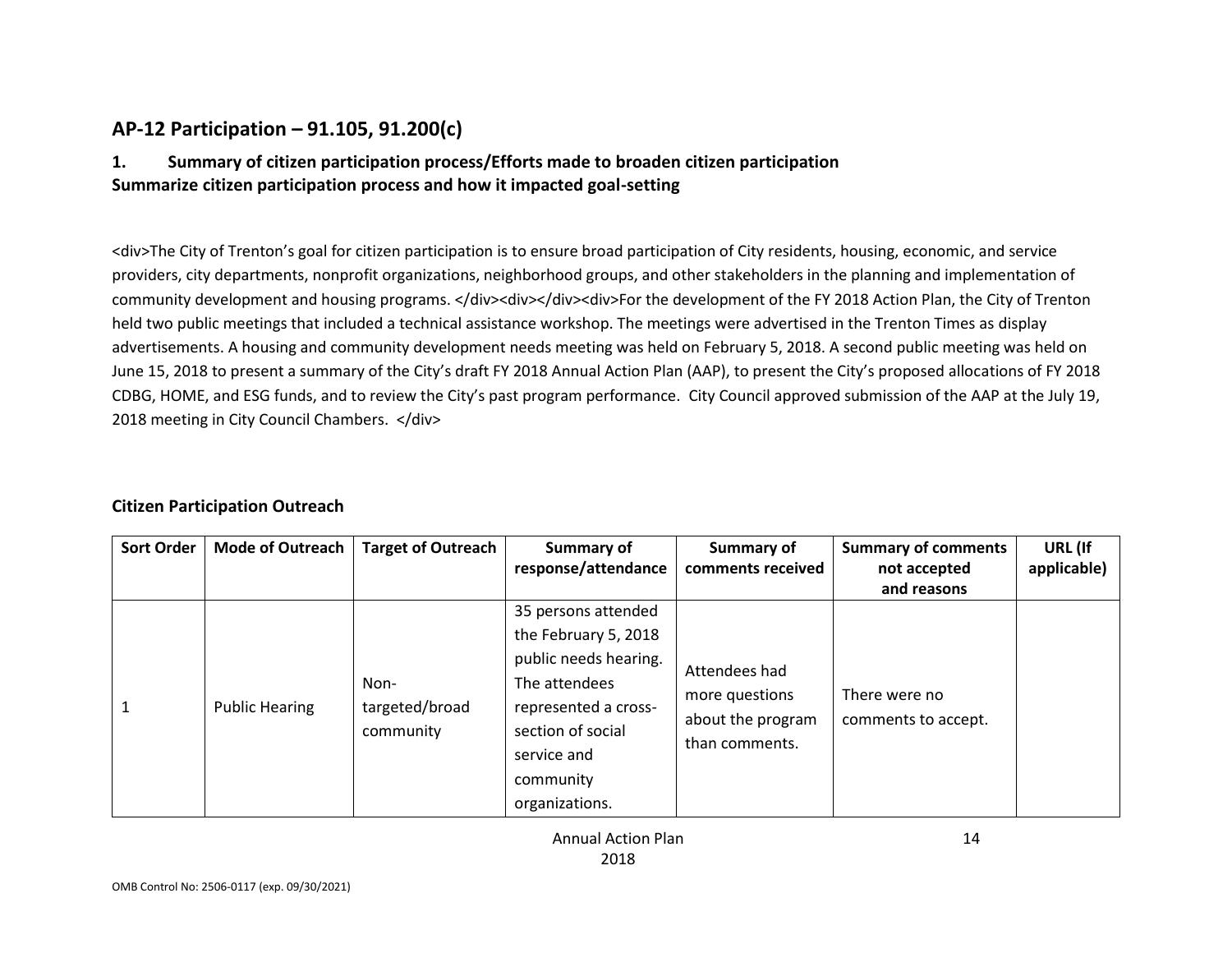| <b>Sort Order</b>          | <b>Mode of Outreach</b> | <b>Target of Outreach</b> | Summary of            | Summary of                    | <b>Summary of comments</b> | URL (If     |
|----------------------------|-------------------------|---------------------------|-----------------------|-------------------------------|----------------------------|-------------|
|                            |                         |                           | response/attendance   | comments received             | not accepted               | applicable) |
|                            |                         |                           |                       |                               | and reasons                |             |
|                            |                         | Non-                      | 4 people attended     | No comments were              | No comments were           |             |
| $\overline{2}$             | <b>Public Hearing</b>   | targeted/broad            | the June 15, 2018     | received.                     | received.                  |             |
|                            |                         | community                 | 2nd public hearing.   |                               |                            |             |
|                            |                         |                           | City Council provided |                               |                            |             |
|                            |                         |                           | an opportunity to     |                               |                            |             |
|                            |                         | Non-                      | comment prior to      |                               | No comments were           |             |
| 3                          | <b>Public Meeting</b>   | targeted/broad            | decision to approve   | No comments were<br>received. | received.                  |             |
|                            |                         | community                 | the AAP at the        |                               |                            |             |
|                            |                         |                           | August 2, 2018        |                               |                            |             |
|                            |                         |                           | Council meeting.      |                               |                            |             |
|                            |                         |                           | No one attended the   |                               |                            |             |
|                            |                         |                           | public hearing        |                               |                            |             |
|                            |                         |                           | November 22. City     |                               |                            |             |
|                            |                         |                           | Council provided an   |                               |                            |             |
|                            |                         | Non-                      | opportunity to        | No comments were              | No comments were           |             |
| <b>Public Meeting</b><br>4 |                         | targeted/broad            | comment prior to      | received.                     | received.                  |             |
|                            | community               | decision to approve       |                       |                               |                            |             |
|                            |                         |                           | the AAP at the        |                               |                            |             |
|                            |                         |                           | December 19, 2019     |                               |                            |             |
|                            |                         |                           | Council meeting.      |                               |                            |             |

**Table 4 – Citizen Participation Outreach**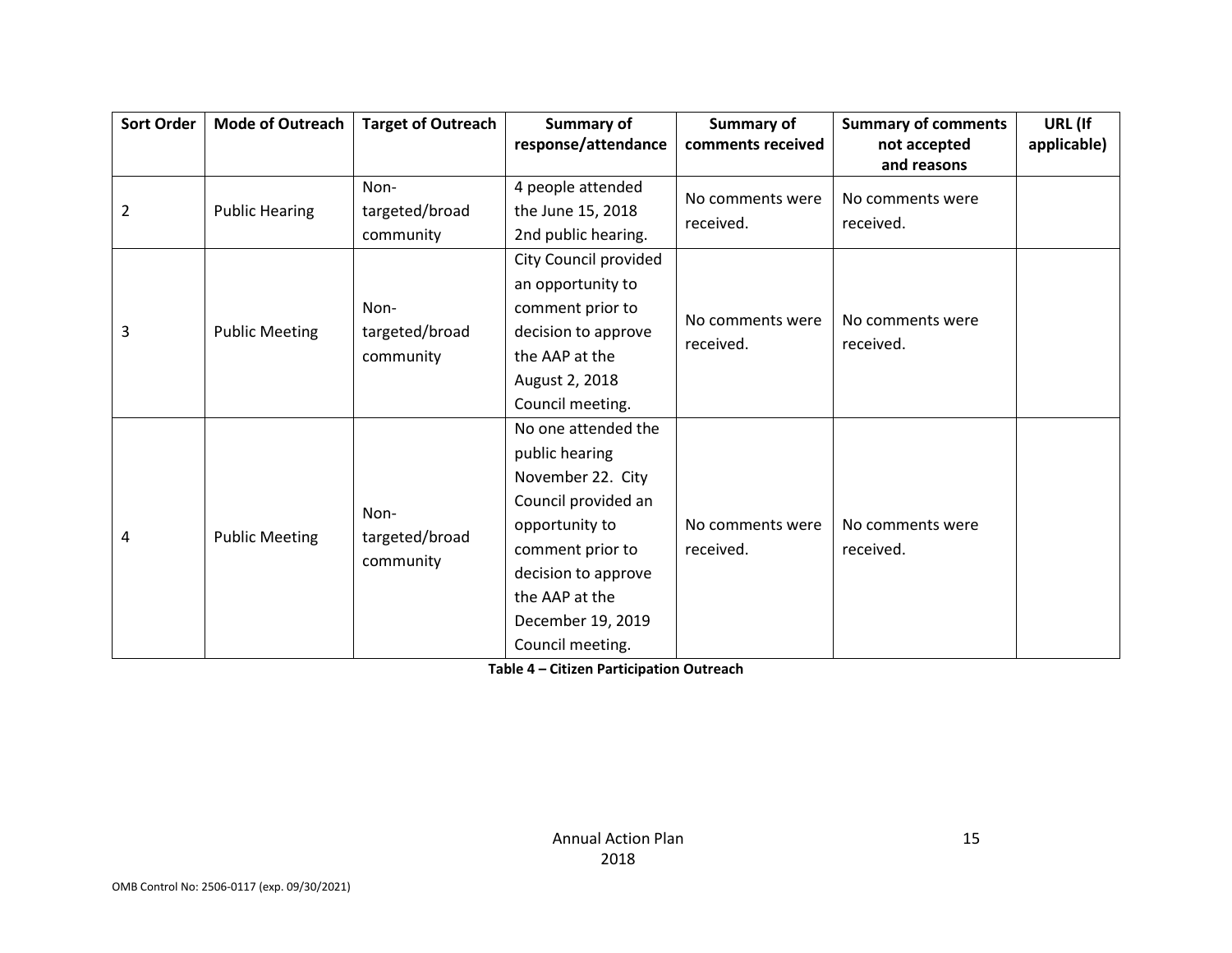# **Expected Resources**

### **AP-15 Expected Resources – 91.220(c)(1,2)**

### **Introduction**

The City anticipates receiving the following federal resources in FY 2018.

#### **Anticipated Resources**

| Program     | Source of    | <b>Uses of Funds</b>   |                              | <b>Expected Amount Available Year 1</b> |                                        |           |                                   | <b>Narrative Description</b>   |
|-------------|--------------|------------------------|------------------------------|-----------------------------------------|----------------------------------------|-----------|-----------------------------------|--------------------------------|
|             | <b>Funds</b> |                        | Annual<br><b>Allocation:</b> | Program<br>Income:                      | <b>Prior Year</b><br><b>Resources:</b> | Total:    | <b>Amount</b><br><b>Available</b> |                                |
|             |              |                        |                              |                                         |                                        |           | Remainder<br>of ConPlan           |                                |
|             |              |                        |                              |                                         |                                        |           |                                   |                                |
| <b>CDBG</b> | public -     | Acquisition            |                              |                                         |                                        |           |                                   | CDBG funds will be allocated   |
|             | federal      | Admin and Planning     |                              |                                         |                                        |           |                                   | for activities benefiting low- |
|             |              | Economic               |                              |                                         |                                        |           |                                   | and moderate-income            |
|             |              | Development            |                              |                                         |                                        |           |                                   | persons.                       |
|             |              | Housing                |                              |                                         |                                        |           |                                   |                                |
|             |              | Public Improvements    |                              |                                         |                                        |           |                                   |                                |
|             |              | <b>Public Services</b> | 2,661,313                    | 0                                       | 2,155,276                              | 4,816,589 | 2,553,874                         |                                |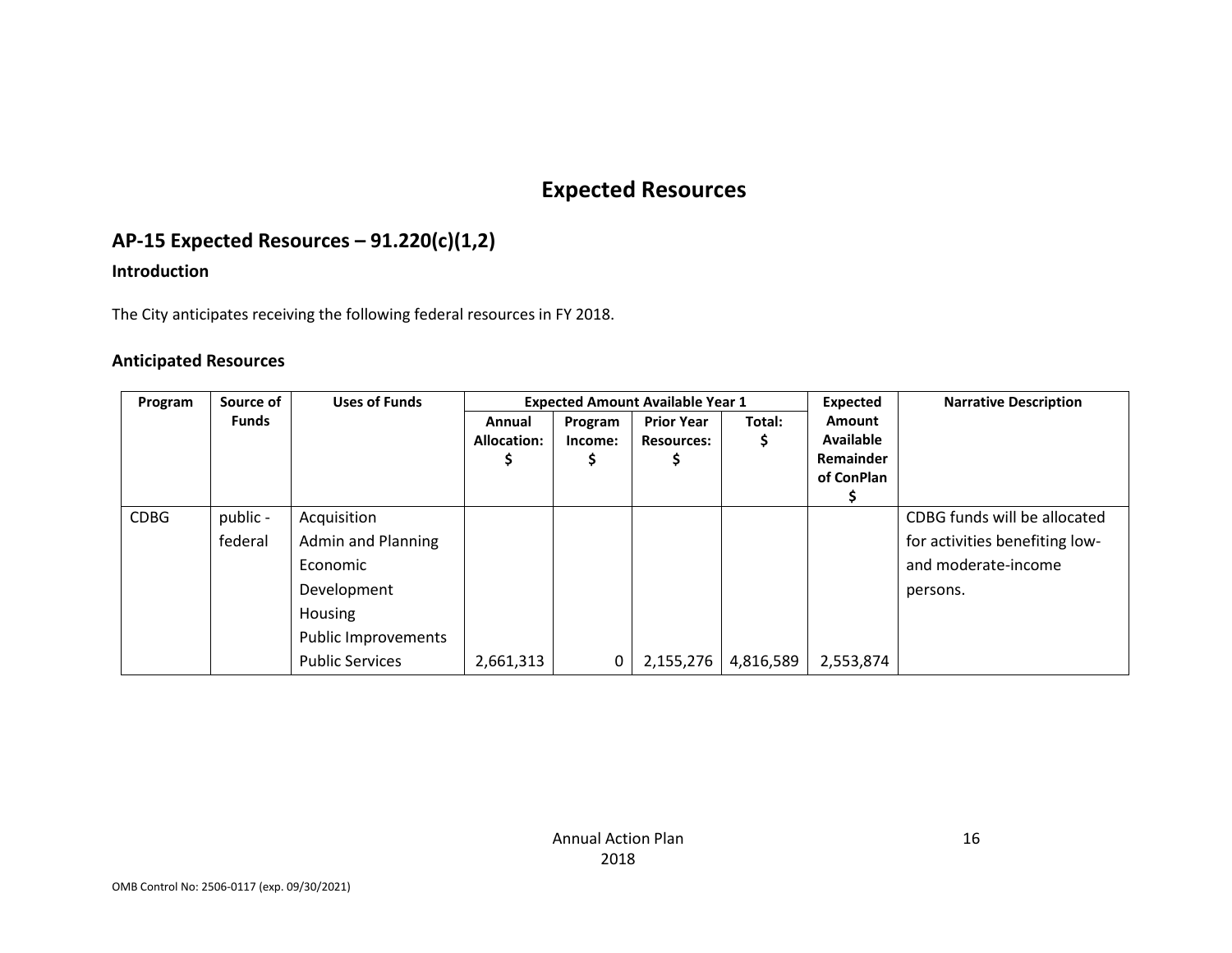| Program     | Source of    | <b>Uses of Funds</b>        |                    |               | <b>Expected Amount Available Year 1</b> | <b>Expected</b> | <b>Narrative Description</b>  |                                 |
|-------------|--------------|-----------------------------|--------------------|---------------|-----------------------------------------|-----------------|-------------------------------|---------------------------------|
|             | <b>Funds</b> |                             | Annual             | Program       | <b>Prior Year</b>                       | Total:          | Amount                        |                                 |
|             |              |                             | <b>Allocation:</b> | Income:<br>\$ | <b>Resources:</b>                       | \$              | <b>Available</b><br>Remainder |                                 |
|             |              |                             | \$                 |               | \$                                      |                 | of ConPlan                    |                                 |
|             |              |                             |                    |               |                                         |                 | \$                            |                                 |
| <b>HOME</b> | public -     | Acquisition                 |                    |               |                                         |                 |                               | HOME funds will be allocated    |
|             | federal      | Homebuyer                   |                    |               |                                         |                 |                               | for activities benefiting low-  |
|             |              | assistance                  |                    |               |                                         |                 |                               | and moderate-income             |
|             |              | Homeowner rehab             |                    |               |                                         |                 |                               | persons.                        |
|             |              | Multifamily rental          |                    |               |                                         |                 |                               |                                 |
|             |              | new construction            |                    |               |                                         |                 |                               |                                 |
|             |              | Multifamily rental          |                    |               |                                         |                 |                               |                                 |
|             |              | rehab                       |                    |               |                                         |                 |                               |                                 |
|             |              | New construction for        |                    |               |                                         |                 |                               |                                 |
|             |              | ownership                   |                    |               |                                         |                 |                               |                                 |
|             |              | <b>TBRA</b>                 | 822,420            | 0             | 0                                       | 822,420         | 822,420                       |                                 |
| ESG         | public -     | Conversion and rehab        |                    |               |                                         |                 |                               | ESG funds will be allocated for |
|             | federal      | for transitional            |                    |               |                                         |                 |                               | activities benefiting qualified |
|             |              | housing                     |                    |               |                                         |                 |                               | persons.                        |
|             |              | <b>Financial Assistance</b> |                    |               |                                         |                 |                               |                                 |
|             |              | Overnight shelter           |                    |               |                                         |                 |                               |                                 |
|             |              | Rapid re-housing            |                    |               |                                         |                 |                               |                                 |
|             |              | (rental assistance)         |                    |               |                                         |                 |                               |                                 |
|             |              | <b>Rental Assistance</b>    |                    |               |                                         |                 |                               |                                 |
|             |              | Services                    |                    |               |                                         |                 |                               |                                 |
|             |              | <b>Transitional housing</b> | 210,158            | 0             | 0                                       | 210,158         | 210,158                       |                                 |

**Table 5 - Expected Resources – Priority Table**

**Explain how federal funds will leverage those additional resources (private, state and local funds), including a description of how matching requirements will be satisfied**

> Annual Action Plan 2018

17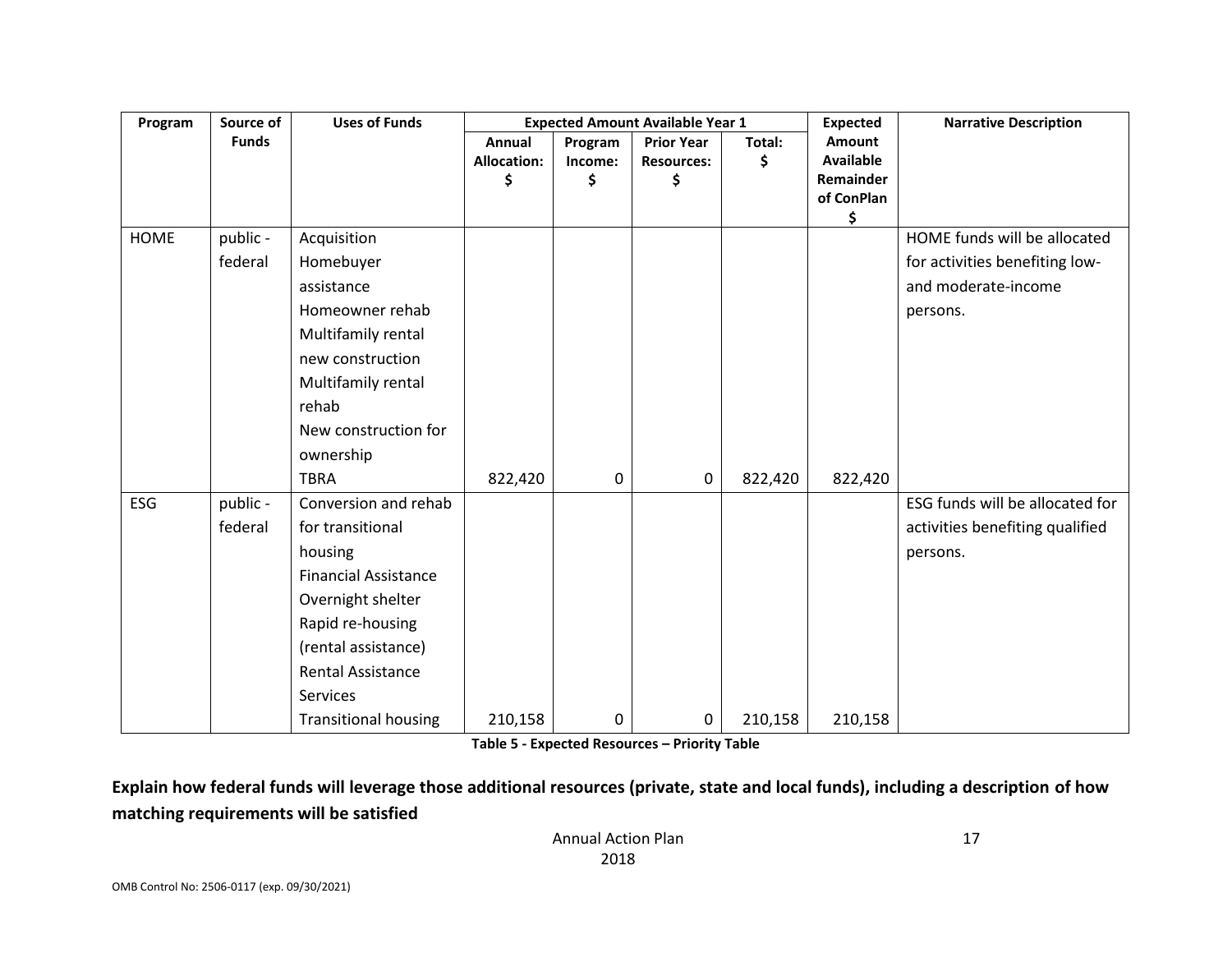<div>The City has continuously sought public and private resources to leverage its entitlement funds in assisting with implementation of policies and programs to create the vision. This Annual Action Plan leverages many different resources, beyond CDBG, ESG, and HOME to meet the priority needs and goals set forth in the Consolidated Plan. The City of Trenton is adept at leveraging resources from all levels of government, as well as from for-profit and non-profit organizations to address the many needs in the community. </div><div>The City will utilize CDBG funds to administer housing rehabilitation hard costs allocated from the City's Regional Contribution Agreements. The City has revised the program guidelines of these local funds to meet Federal regulations.</div><div></div><div>The City's VGR is being restored by a grant from NJHMFA to undertake demolition of properties throughout the City.</div><div></div><div></div><div>The Emergency Solutions Grant Program and the HOME Program require matching funds. All applicants to these programs must identify the match in the applications for funding from the Department of Housing and Economic Development. All matching sources are verified prior to commitment of any federal funds. The City has not committed any funds specifically to provide a monetary match to any activity, but may provide the match for Emergency Solutions activities through local grant-in-aid to homeless service providers. Sponsors of HOME activities are responsible to provide their match. Specific matching requirements will be met as follows:</div><div></div><div>• HOME: Anticipated sources of match will be provided by activities requiring match - the total value of which will meet or exceed 25% of the total HOME award, with the exception of program administration activities which do not require match. Sources will include waiver of fees, in-kind donations, donations of land, private, state and local government funds. The City of Trenton has a 100% match reduction.</div><div>• ESG: The City must provide a 1:1 match for funding provided from the Emergency Solutions Grant Program. The City continues to fund a coordinated entry and assessment center known as the CEAS Center at 509 Perry Street. Funds from the City's operating budget in the amount of \$449,062 are used for the operation of the CEASE Center which provides adequate match for the ESG program. </div>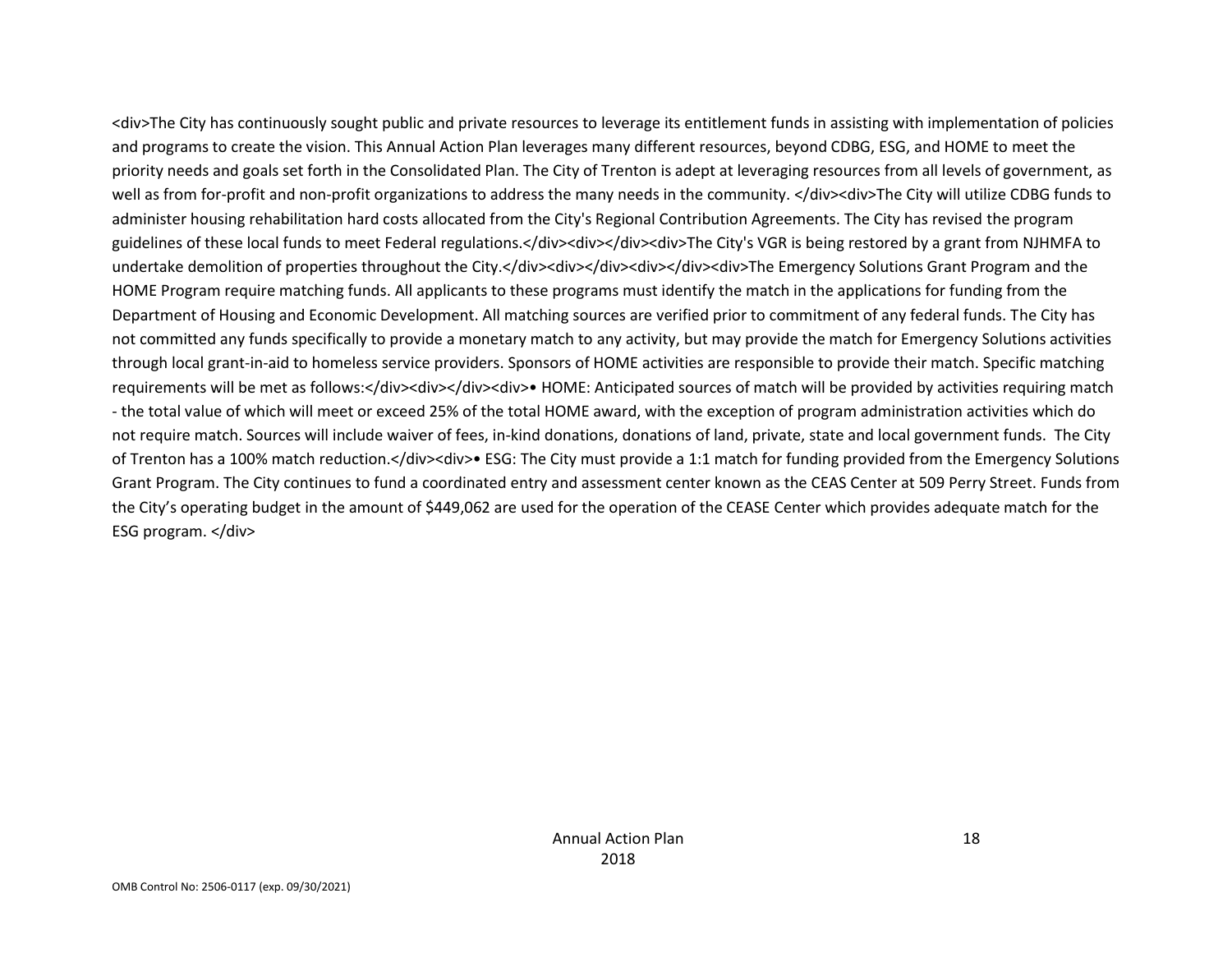### **If appropriate, describe publicly owned land or property located within the jurisdiction that may be used to address the needs identified in the plan**

The City of Trenton owns land within the City that may be used for future housing and non-housing development.

### **Discussion**

Funds from completed and canceled projects from FY 2013-2015 have been reallocated to new activities.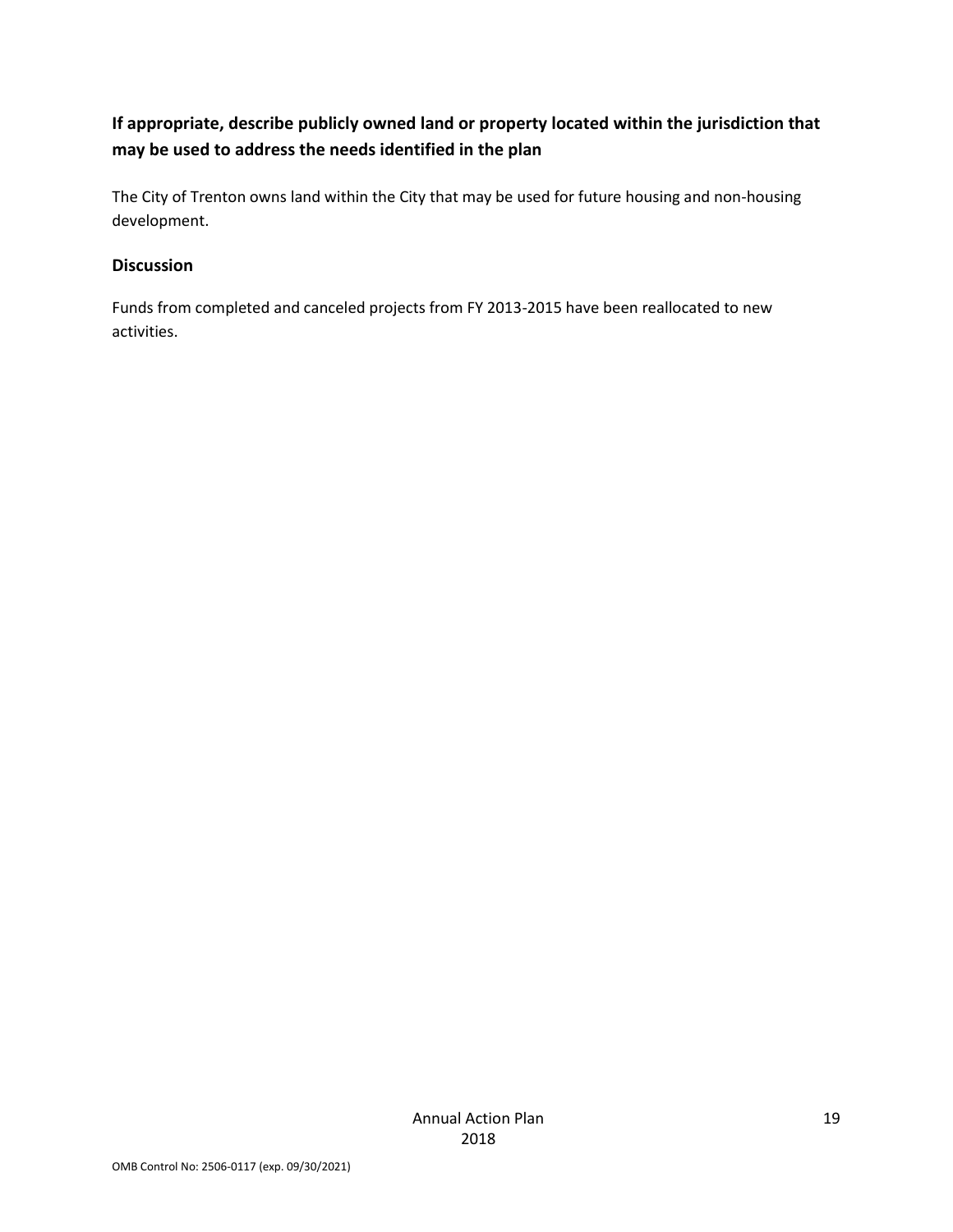# **Annual Goals and Objectives**

### **AP-20 Annual Goals and Objectives**

#### **Goals Summary Information**

| Sort           | <b>Goal Name</b> | <b>Start</b> | End  | Category    | Geographic       | <b>Needs Addressed</b> | <b>Funding</b> | <b>Goal Outcome Indicator</b>     |
|----------------|------------------|--------------|------|-------------|------------------|------------------------|----------------|-----------------------------------|
| Order          |                  | Year         | Year |             | Area             |                        |                |                                   |
| 1              | Increase the     | 2015         | 2019 | Affordable  | <b>CITY OF</b>   | Create and             | CDBG:          | Rental units constructed: 10      |
|                | number of        |              |      | Housing     | <b>TRENTON</b>   | Maintain               | \$315,281      | Household Housing Unit            |
|                | affordable units |              |      |             | <b>RESIDENTS</b> | Affordable             | HOME:          | <b>Homeowner Housing</b>          |
|                |                  |              |      |             |                  | <b>Housing</b>         | \$740,178      | Rehabilitated: 10 Household       |
|                |                  |              |      |             |                  |                        |                | <b>Housing Unit</b>               |
| $\overline{2}$ | Improve public   | 2015         | 2019 | Non-Housing | <b>CITY OF</b>   | Improve Public         | CDBG:          | Public Facility or Infrastructure |
|                | facilities       |              |      | Community   | <b>TRENTON</b>   | <b>Facilities</b>      | \$2,224,403    | Activities other than             |
|                |                  |              |      | Development | <b>RESIDENTS</b> |                        |                | Low/Moderate Income               |
|                |                  |              |      |             |                  |                        |                | Housing Benefit: 4000 Persons     |
|                |                  |              |      |             |                  |                        |                | Assisted                          |
| 3              | Provide public   | 2015         | 2019 | Non-Housing | <b>CITY OF</b>   | Provide Public         | CDBG:          | Public service activities other   |
|                | services         |              |      | Community   | <b>TRENTON</b>   | <b>Services</b>        | \$294,000      | than Low/Moderate Income          |
|                |                  |              |      | Development | <b>RESIDENTS</b> |                        |                | Housing Benefit: 8000 Persons     |
|                |                  |              |      |             |                  |                        |                | Assisted                          |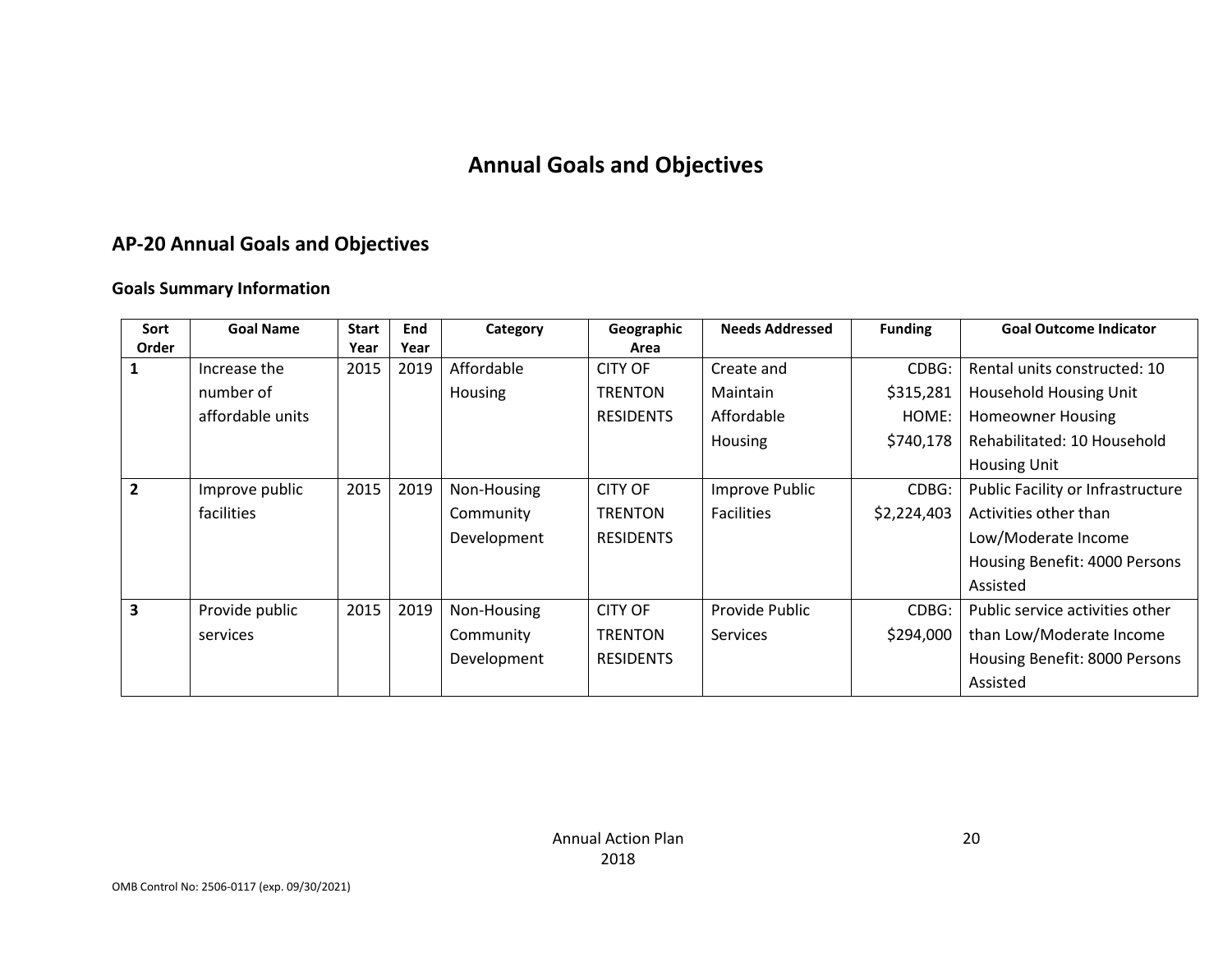| Sort  | <b>Goal Name</b> | <b>Start</b> | End  | Category        | Geographic       | <b>Needs Addressed</b>  | <b>Funding</b> | <b>Goal Outcome Indicator</b>   |
|-------|------------------|--------------|------|-----------------|------------------|-------------------------|----------------|---------------------------------|
| Order |                  | Year         | Year |                 | Area             |                         |                |                                 |
| 4     | Provide homeless | 2015         | 2019 | <b>Homeless</b> | <b>CITY OF</b>   | <b>Provide Homeless</b> | CDBG:          | Tenant-based rental assistance  |
|       | housing and      |              |      |                 | <b>TRENTON</b>   | Housing and             | \$75,000       | Rapid Rehousing: 16             |
|       | services         |              |      |                 | <b>RESIDENTS</b> | <b>Services</b>         | ESG:           | <b>Households Assisted</b>      |
|       |                  |              |      |                 |                  |                         | \$194,397      | Homeless Person Overnight       |
|       |                  |              |      |                 |                  |                         |                | Shelter: 1700 Persons Assisted  |
|       |                  |              |      |                 |                  |                         |                | Homelessness Prevention: 125    |
|       |                  |              |      |                 |                  |                         |                | Persons Assisted                |
| 5.    | Planning and     | 2015         | 2019 | Planning and    | <b>CITY OF</b>   | Planning and            | CDBG:          | Other: 3 Other                  |
|       | administration   |              |      | administration  | <b>TRENTON</b>   | administration          | \$532,262      |                                 |
|       |                  |              |      |                 | <b>RESIDENTS</b> |                         | HOME:          |                                 |
|       |                  |              |      |                 |                  |                         | \$82,242       |                                 |
|       |                  |              |      |                 |                  |                         | ESG: \$15,761  |                                 |
| 6     | Slum and blight  | 2015         | 2019 | Non-Housing     |                  | Eliminate Blight        | CDBG:          | <b>Buildings Demolished: 45</b> |
|       | removal          |              |      | Community       |                  |                         | \$1,107,438    | <b>Buildings</b>                |
|       |                  |              |      | Development     |                  |                         |                |                                 |

**Table 6 – Goals Summary**

### **Goal Descriptions**

| 1   Goal Name      | Increase the number of affordable units                                                                          |
|--------------------|------------------------------------------------------------------------------------------------------------------|
| Goal               | Continue the housing rehabilitation, first-time homebuyer, and new housing construction activities to support an |
| <b>Description</b> | increase in the number of affordable units in the City of Trenton.                                               |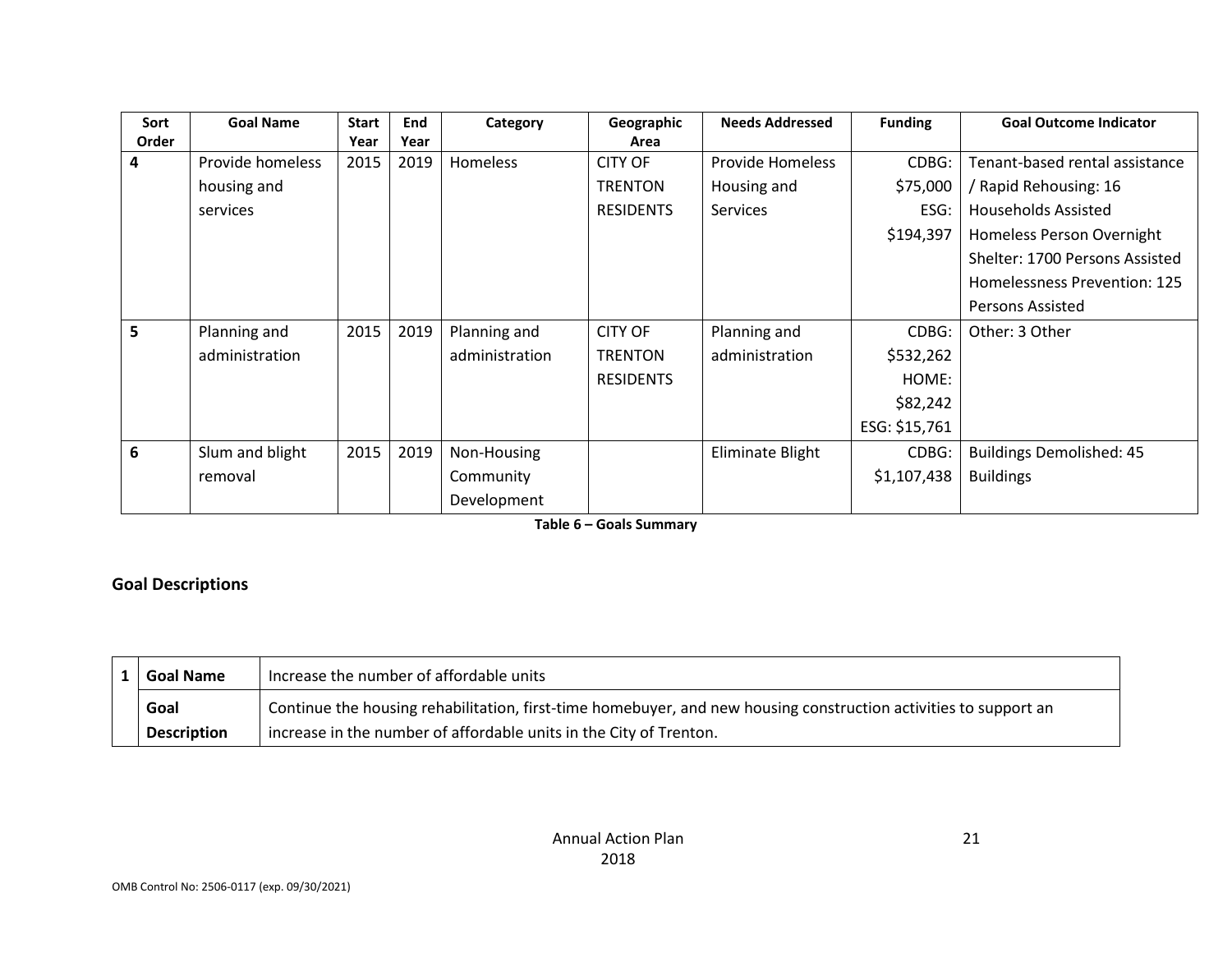| $\overline{2}$ | <b>Goal Name</b>   | Improve public facilities                                                                                  |
|----------------|--------------------|------------------------------------------------------------------------------------------------------------|
|                | Goal               | Public facilities serving low income residents including senior centers that require capital improvements. |
|                | <b>Description</b> |                                                                                                            |
| 3              | <b>Goal Name</b>   | Provide public services                                                                                    |
|                | Goal               | Expand and continue non-housing community development supportive services.                                 |
|                | <b>Description</b> |                                                                                                            |
| 4              | <b>Goal Name</b>   | Provide homeless housing and services                                                                      |
|                | Goal               | Funds will be used for Rapid Rehousing, shelter support; HMIS system; shelter supplies.                    |
|                | <b>Description</b> |                                                                                                            |
| 5              | <b>Goal Name</b>   | Planning and administration                                                                                |
|                | Goal               | Provide administrative support for the CDBG, HOME, and ESG programs.                                       |
|                | <b>Description</b> |                                                                                                            |
| 6              | <b>Goal Name</b>   | Slum and blight removal                                                                                    |
|                | Goal               | Demolition of vacant blighted properties                                                                   |
|                | <b>Description</b> |                                                                                                            |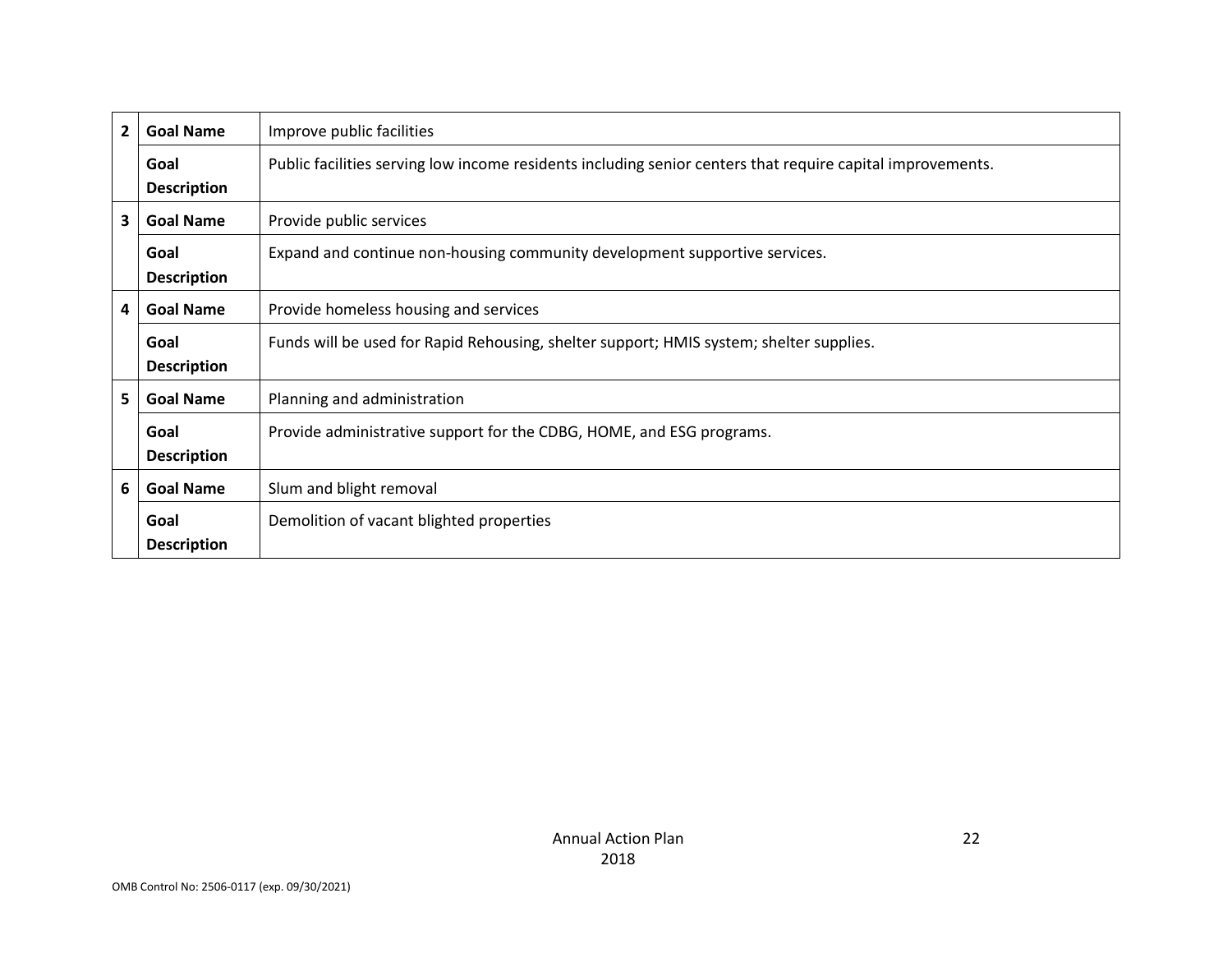# **Projects**

### **AP-35 Projects – 91.220(d)**

#### **Introduction**

The City's FY 2018 planned actions will address the City's priority housing and community development needs.

The substantial amendments that have been undertaken have added Demolition funding in lieu of the Voluntary Grant Reduction and moved old funds from FY 2013 to 2015, additional funding has been added to Housing Rehabilitation, created a swimming pool line item and added funds to the Public Facilities line items.

#### **Projects**

| #  | <b>Project Name</b>                                |
|----|----------------------------------------------------|
| 1  | Housing Rehabilitation of Owner-Occupied Housing   |
| 2  | Section 108 Loan Repayment                         |
| 3  | <b>HOME CHDO set aside</b>                         |
| 4  | <b>HOME Housing Development</b>                    |
| 5  | <b>Senior Center Operations</b>                    |
| 6  | <b>CEASE - Homeless Prevention Case Management</b> |
| 7  | <b>Public Facility Improvements</b>                |
| 8  | <b>CDBG Administration</b>                         |
| 9  | <b>HOME Administration</b>                         |
| 10 | <b>ESG18 Trenton</b>                               |
| 11 | <b>Health Clinic Operations</b>                    |
| 12 | Demolition                                         |
| 13 | <b>MLK Park Improvements</b>                       |

**Table 7 - Project Information**

### **Describe the reasons for allocation priorities and any obstacles to addressing underserved needs**

The City of Trenton's 2018 Action Plan is based on anticipated FY 2018 CDBG, HOME, and ESG allocations. The City anticipates that 100% of its FY 2018 CDBG resources this year, other than those allocated for administration/planning will be spent to benefit low- and moderate-income residents. The primary obstacle to meeting underserved needs is limited resources to meet the competing demands. However, the funds that the City will use to offset the VGR will be slum and blight - therefore the City will require a multi-year certification to meet the 70% low mod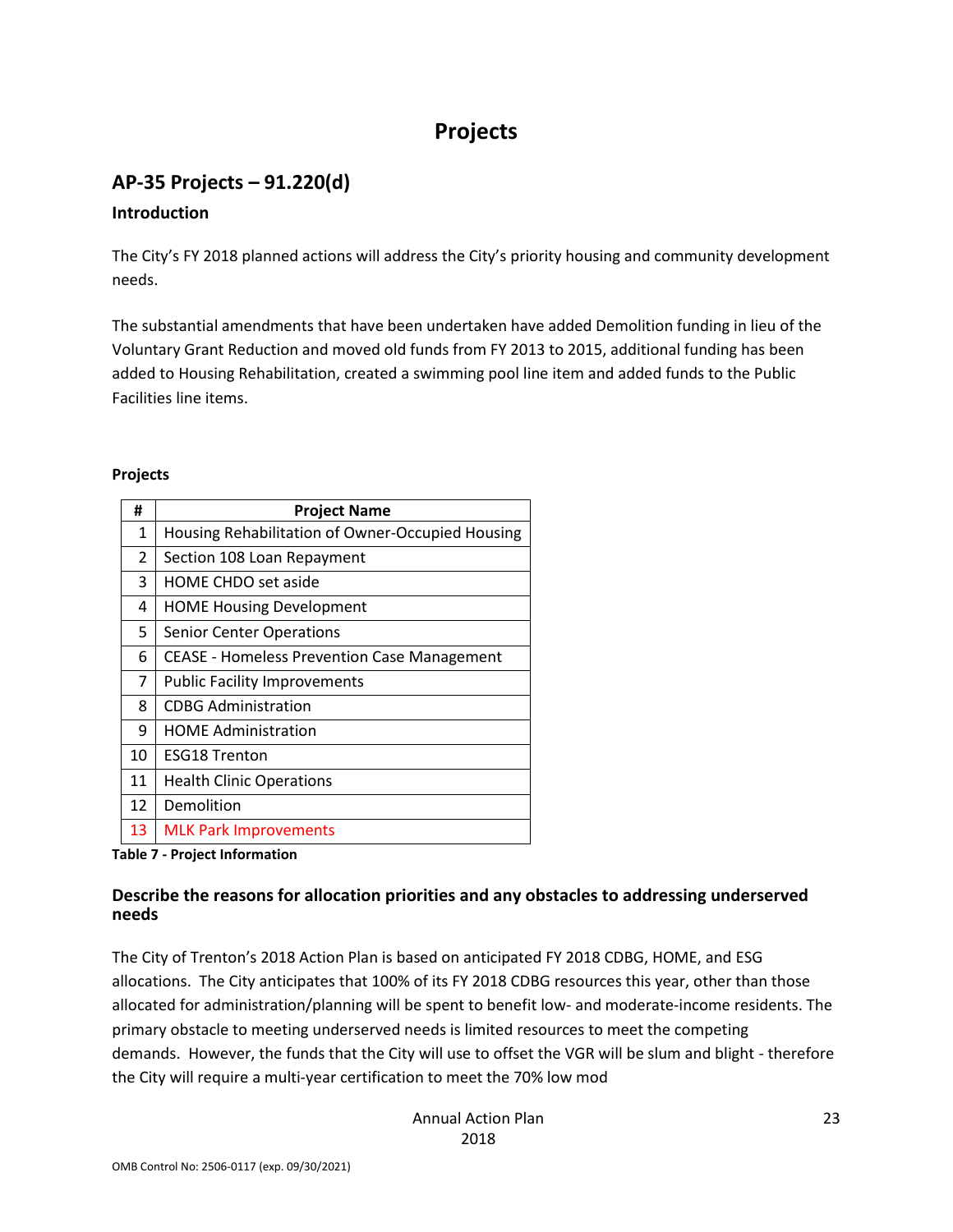threshold.</div><div></div><div>The City released funding application guidelines in January 2018. However, due to the timing of the grant and staffing limitations, no third-party service providers will be funded from FY 2019. Only three City services will be funded. </div><div><span style="font-size: 0.8em;"> </span></div><div><span style="font-size: 0.8em;"> The City utilized a ZoomGrants system in order to process, prioritize, and approve the funding applications for public service projects. The City of Trenton substantially changed the 2018 application process to reflect more limited funding and a more focused and targeted approach. An applicant's past performance on projects previously funded CDBG/ESG projects was taken into consideration. To streamline the application process, CDBG and ESG applications were combined into one application.</span></div><div></div><div>Eligible ESG activities were limited to: Rapid Rehousing, Street Outreach and Emergency Shelter Operations. Funding for ESG activities was divided into three categories: 1) Rapid Re-Housing for Individuals, 2) Street Outreach; and 3) Operations and Support for Emergency Shelters. The City awarded the Rapid Re-Housing for Individuals Program to one (1) agency and Street Outreach Program to one (1) agency. Multiple awards were made for Emergency Shelter projects.

The selection process was outlined to give funding priority to projects that

- Were clearly defined as to scope, location, need, budget, and goals
- Met the 2015-19 Consolidated Five-Year Housing and Community Development Plan Strategic Goals
- Can begin immediately and finish within the contracted time
- Demonstrate the applicant has the capacity and the capability to carry out the project successfully
- Establish means for program evaluation and accomplishment tracking
- Have adequate community support, and address an identified community need
- Impact a significant number and/or percentage of low- and moderate-income persons
- Maximize the use of outside funds and services and coordinate with other public and private efforts
- Help end homelessness and/or create connections with employment in the community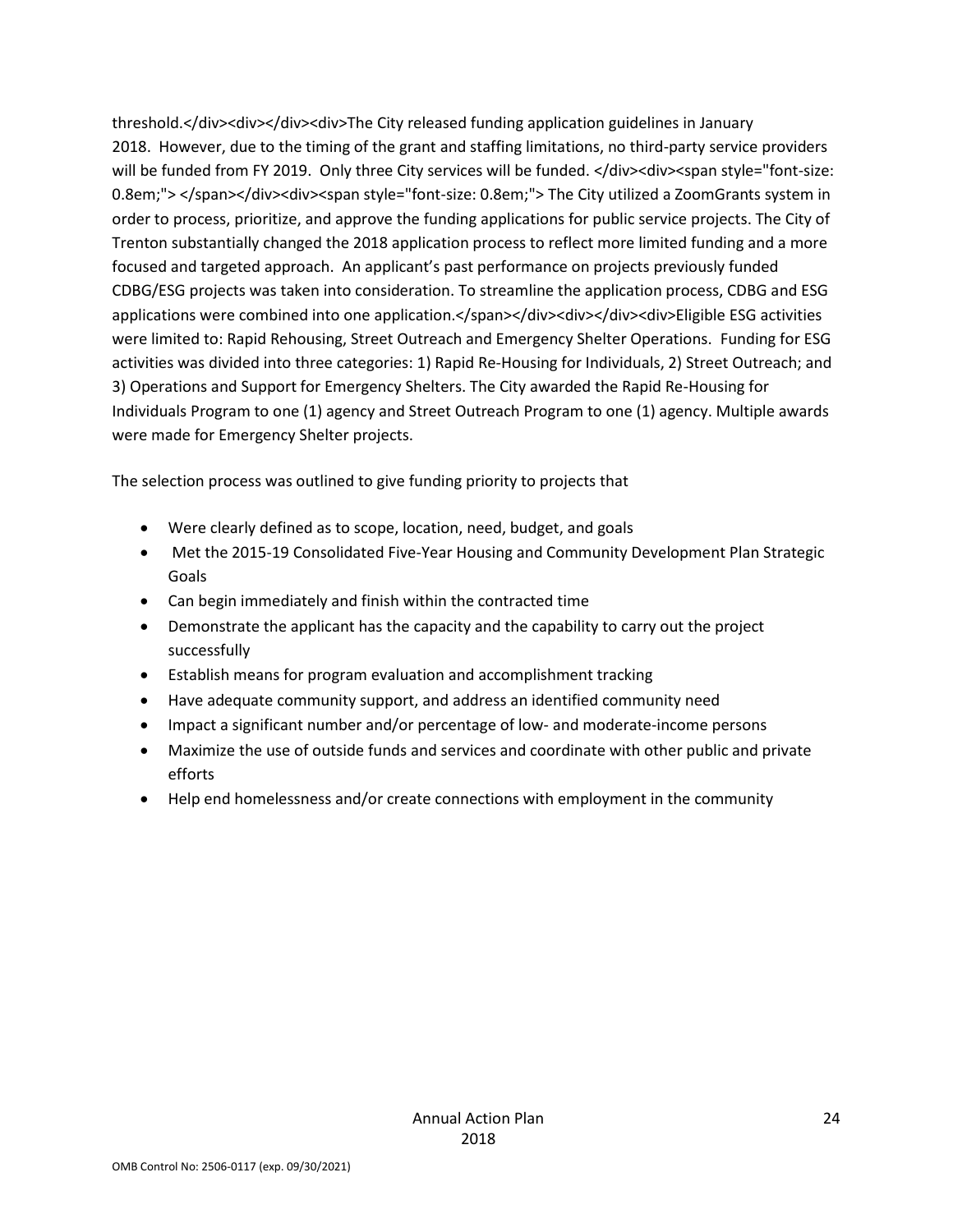# **AP-38 Project Summary**

**Project Summary Information**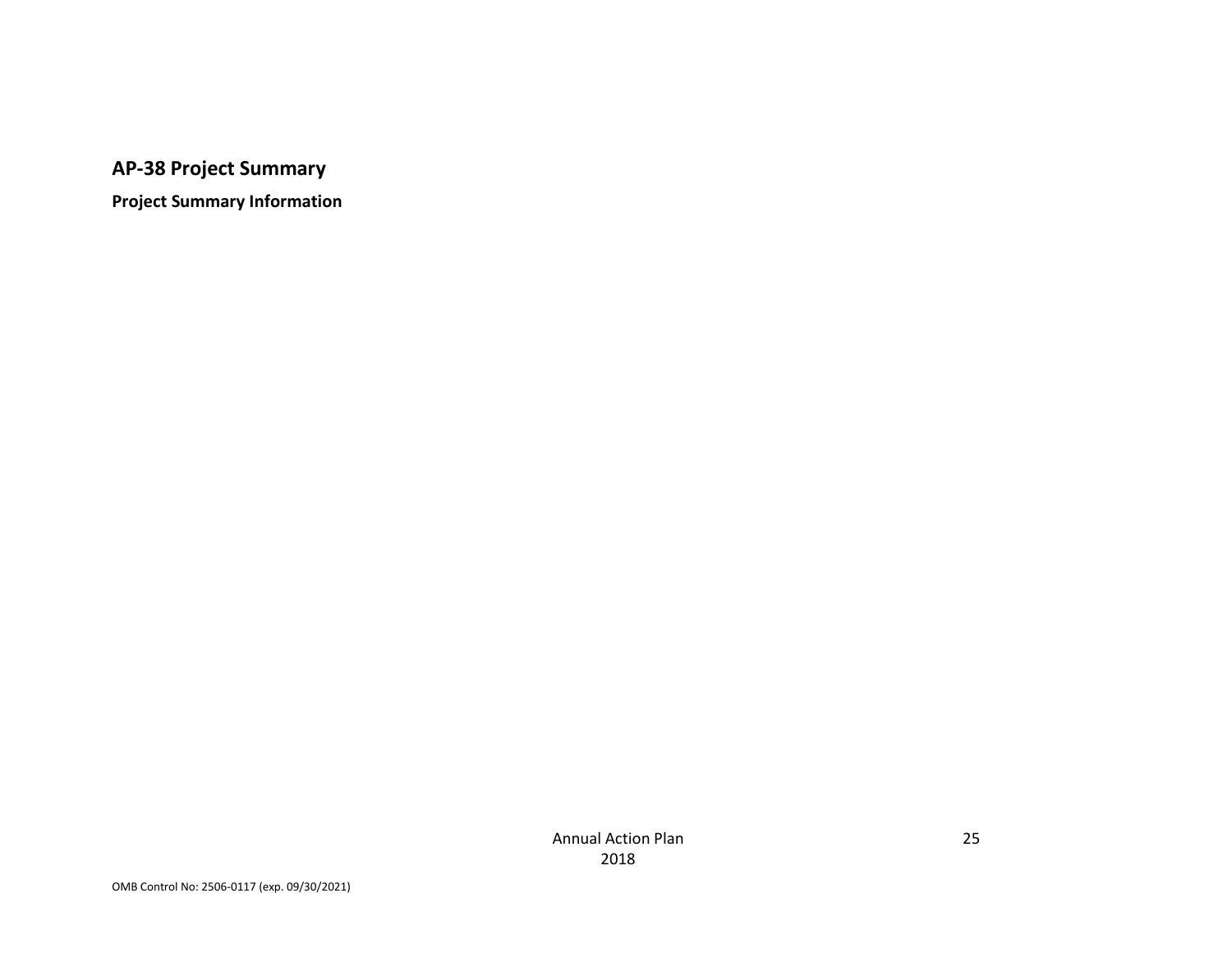| $\mathbf{1}$   | <b>Project Name</b>                                                                                        | Housing Rehabilitation of Owner-Occupied Housing                                                                                                                                                                                                                                                                                                                                                                                                                                                                                                                                                                                                                                                                    |
|----------------|------------------------------------------------------------------------------------------------------------|---------------------------------------------------------------------------------------------------------------------------------------------------------------------------------------------------------------------------------------------------------------------------------------------------------------------------------------------------------------------------------------------------------------------------------------------------------------------------------------------------------------------------------------------------------------------------------------------------------------------------------------------------------------------------------------------------------------------|
|                | <b>Target Area</b>                                                                                         | <b>CITY OF TRENTON RESIDENTS</b>                                                                                                                                                                                                                                                                                                                                                                                                                                                                                                                                                                                                                                                                                    |
|                | <b>Goals Supported</b>                                                                                     | Increase the number of affordable units                                                                                                                                                                                                                                                                                                                                                                                                                                                                                                                                                                                                                                                                             |
|                | <b>Needs Addressed</b>                                                                                     | Create and Maintain Affordable Housing                                                                                                                                                                                                                                                                                                                                                                                                                                                                                                                                                                                                                                                                              |
|                | <b>Funding</b>                                                                                             | CDBG: \$315,281                                                                                                                                                                                                                                                                                                                                                                                                                                                                                                                                                                                                                                                                                                     |
|                | <b>Description</b>                                                                                         | The housing rehabilitation program provides home improvement<br>assistance to income-eligible homeowners. The program provides up to<br>\$25,000 to abate code violations and bring owner-occupied homes up<br>to a safe and decent condition. CDBG funds will be leveraged 1:1 with<br>Regional Contribution Agreement funds and all assisted units will meet<br>applicable HUD regulations (including lead-based paint regulations) as<br>well as be credit-worthy for the RCA sending municipality. The policies<br>and procedures manual for the program is included in the Unique<br>Appendices. Funds have been added for program delivery and<br>program administration from FY 2015 reprogrammed resources. |
|                | <b>Target Date</b>                                                                                         | 12/30/2021                                                                                                                                                                                                                                                                                                                                                                                                                                                                                                                                                                                                                                                                                                          |
|                | <b>Estimate the number</b><br>and type of families<br>that will benefit from<br>the proposed<br>activities |                                                                                                                                                                                                                                                                                                                                                                                                                                                                                                                                                                                                                                                                                                                     |
|                | <b>Location Description</b>                                                                                |                                                                                                                                                                                                                                                                                                                                                                                                                                                                                                                                                                                                                                                                                                                     |
|                | <b>Planned Activities</b>                                                                                  | Housing rehabilitation. Matrix code: 14A.                                                                                                                                                                                                                                                                                                                                                                                                                                                                                                                                                                                                                                                                           |
| $\overline{2}$ | <b>Project Name</b>                                                                                        | Section 108 Loan Repayment                                                                                                                                                                                                                                                                                                                                                                                                                                                                                                                                                                                                                                                                                          |
|                | <b>Target Area</b>                                                                                         |                                                                                                                                                                                                                                                                                                                                                                                                                                                                                                                                                                                                                                                                                                                     |
|                | <b>Goals Supported</b>                                                                                     | Planning and administration                                                                                                                                                                                                                                                                                                                                                                                                                                                                                                                                                                                                                                                                                         |
|                | <b>Needs Addressed</b>                                                                                     | Planning and administration                                                                                                                                                                                                                                                                                                                                                                                                                                                                                                                                                                                                                                                                                         |
|                | <b>Funding</b>                                                                                             | CDBG: \$268,203                                                                                                                                                                                                                                                                                                                                                                                                                                                                                                                                                                                                                                                                                                     |
|                | <b>Description</b>                                                                                         | In the early 2000's the City missed a Section 108 Loan payment and<br>funds were withdrawn directly from the Line of Credit. As a result<br>Activity 2 - the Line of Credit account with HUD - shows a negative<br>balance of \$268,202.94. Funds must be allocated and the expenditures<br>shown in the City's accounts to reflect this payment.                                                                                                                                                                                                                                                                                                                                                                   |
|                | <b>Target Date</b>                                                                                         |                                                                                                                                                                                                                                                                                                                                                                                                                                                                                                                                                                                                                                                                                                                     |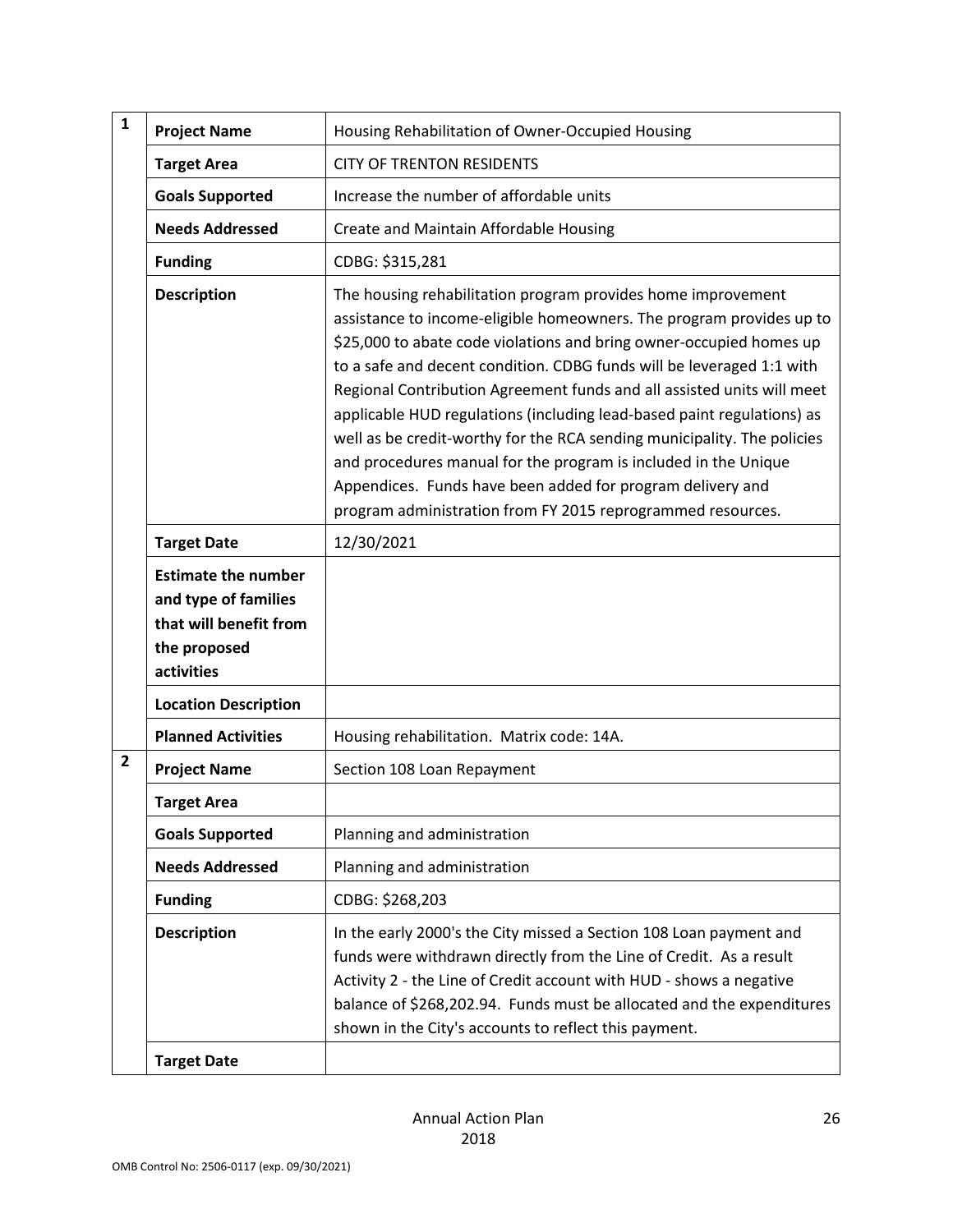|                         | <b>Estimate the number</b><br>and type of families<br>that will benefit from<br>the proposed<br>activities |                                                                                                                                                                                                                                                              |
|-------------------------|------------------------------------------------------------------------------------------------------------|--------------------------------------------------------------------------------------------------------------------------------------------------------------------------------------------------------------------------------------------------------------|
|                         | <b>Location Description</b>                                                                                |                                                                                                                                                                                                                                                              |
|                         | <b>Planned Activities</b>                                                                                  | Section 108 Loan repayment to LOC                                                                                                                                                                                                                            |
| 3                       | <b>Project Name</b>                                                                                        | <b>HOME CHDO set aside</b>                                                                                                                                                                                                                                   |
|                         | <b>Target Area</b>                                                                                         | <b>CITY OF TRENTON RESIDENTS</b>                                                                                                                                                                                                                             |
|                         | <b>Goals Supported</b>                                                                                     | Increase the number of affordable units                                                                                                                                                                                                                      |
|                         | <b>Needs Addressed</b>                                                                                     | Create and Maintain Affordable Housing                                                                                                                                                                                                                       |
|                         | <b>Funding</b>                                                                                             | HOME: \$123,363                                                                                                                                                                                                                                              |
|                         | <b>Description</b>                                                                                         | The City is working with an existing CDC to develop the capacity for the<br>organization to become a CHDO. The organization is interested in<br>purchasing and rehabilitating homes in their neighborhood for resale<br>to low- and moderate- income buyers. |
|                         | <b>Target Date</b>                                                                                         |                                                                                                                                                                                                                                                              |
|                         | <b>Estimate the number</b><br>and type of families<br>that will benefit from<br>the proposed<br>activities |                                                                                                                                                                                                                                                              |
|                         | <b>Location Description</b>                                                                                |                                                                                                                                                                                                                                                              |
|                         | <b>Planned Activities</b>                                                                                  | The City is currently working to build a CHDO organization with the<br>capacity to undertake single-family rehabilitations that will improve the<br>City's housing stock.                                                                                    |
| $\overline{\mathbf{4}}$ | <b>Project Name</b>                                                                                        | <b>HOME Housing Development</b>                                                                                                                                                                                                                              |
|                         | <b>Target Area</b>                                                                                         | <b>CITY OF TRENTON RESIDENTS</b>                                                                                                                                                                                                                             |
|                         | <b>Goals Supported</b>                                                                                     | Increase the number of affordable units                                                                                                                                                                                                                      |
|                         | <b>Needs Addressed</b>                                                                                     | Create and Maintain Affordable Housing                                                                                                                                                                                                                       |
|                         | <b>Funding</b>                                                                                             | HOME: \$616,815                                                                                                                                                                                                                                              |
|                         | <b>Description</b>                                                                                         | <b>Housing Development</b>                                                                                                                                                                                                                                   |
|                         | <b>Target Date</b>                                                                                         |                                                                                                                                                                                                                                                              |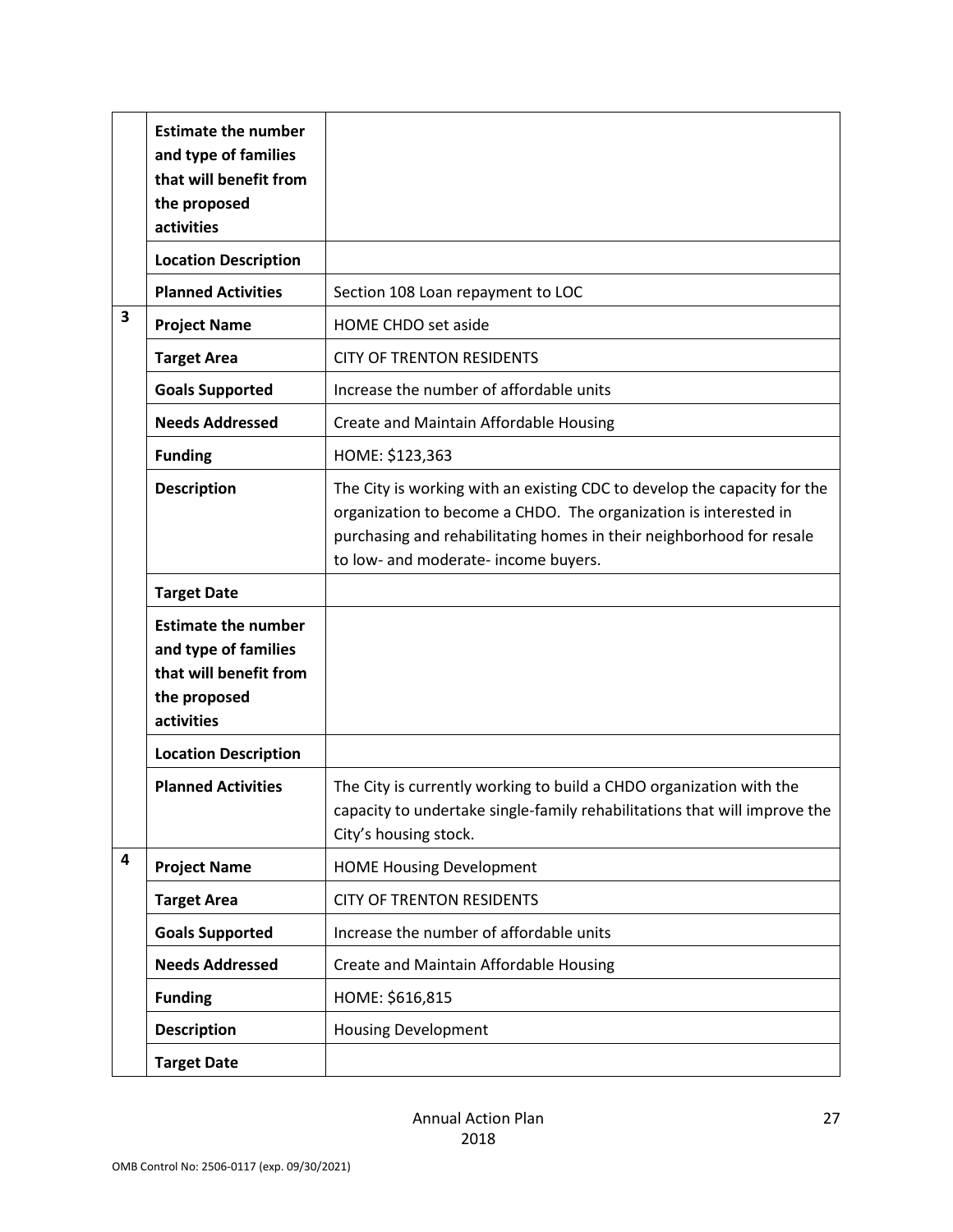|   | <b>Estimate the number</b><br>and type of families<br>that will benefit from<br>the proposed<br>activities |                                                                                                                                                                                                                                                     |
|---|------------------------------------------------------------------------------------------------------------|-----------------------------------------------------------------------------------------------------------------------------------------------------------------------------------------------------------------------------------------------------|
|   | <b>Location Description</b>                                                                                |                                                                                                                                                                                                                                                     |
|   | <b>Planned Activities</b>                                                                                  | A rental housing development has been identified that will utilize<br>HOME funds to create 11 new housing units targeting households<br>below 50% of the MFI.                                                                                       |
| 5 | <b>Project Name</b>                                                                                        | <b>Senior Center Operations</b>                                                                                                                                                                                                                     |
|   | <b>Target Area</b>                                                                                         |                                                                                                                                                                                                                                                     |
|   | <b>Goals Supported</b>                                                                                     | Improve public facilities                                                                                                                                                                                                                           |
|   | <b>Needs Addressed</b>                                                                                     | <b>Provide Public Services</b>                                                                                                                                                                                                                      |
|   | <b>Funding</b>                                                                                             | CDBG: \$186,000                                                                                                                                                                                                                                     |
|   | <b>Description</b>                                                                                         | On going senior Center operations for senior centers run by the City                                                                                                                                                                                |
|   | <b>Target Date</b>                                                                                         |                                                                                                                                                                                                                                                     |
|   | <b>Estimate the number</b><br>and type of families<br>that will benefit from<br>the proposed<br>activities |                                                                                                                                                                                                                                                     |
|   | <b>Location Description</b>                                                                                |                                                                                                                                                                                                                                                     |
|   | <b>Planned Activities</b>                                                                                  | <b>Senior Center Operations</b>                                                                                                                                                                                                                     |
| 6 | <b>Project Name</b>                                                                                        | <b>CEASE - Homeless Prevention Case Management</b>                                                                                                                                                                                                  |
|   | <b>Target Area</b>                                                                                         | <b>CITY OF TRENTON RESIDENTS</b>                                                                                                                                                                                                                    |
|   | <b>Goals Supported</b>                                                                                     | Provide public services                                                                                                                                                                                                                             |
|   | <b>Needs Addressed</b>                                                                                     | Provide Homeless Housing and Services                                                                                                                                                                                                               |
|   | <b>Funding</b>                                                                                             | CDBG: \$75,000                                                                                                                                                                                                                                      |
|   | <b>Description</b>                                                                                         | CEASE Homeless Prevention - Case Management - the City operates the<br>Centralized Intake for the COC. A staff person is needed to provide<br>case management to near homeless persons to direct them to other<br>services to prevent homelessness. |
|   | <b>Target Date</b>                                                                                         |                                                                                                                                                                                                                                                     |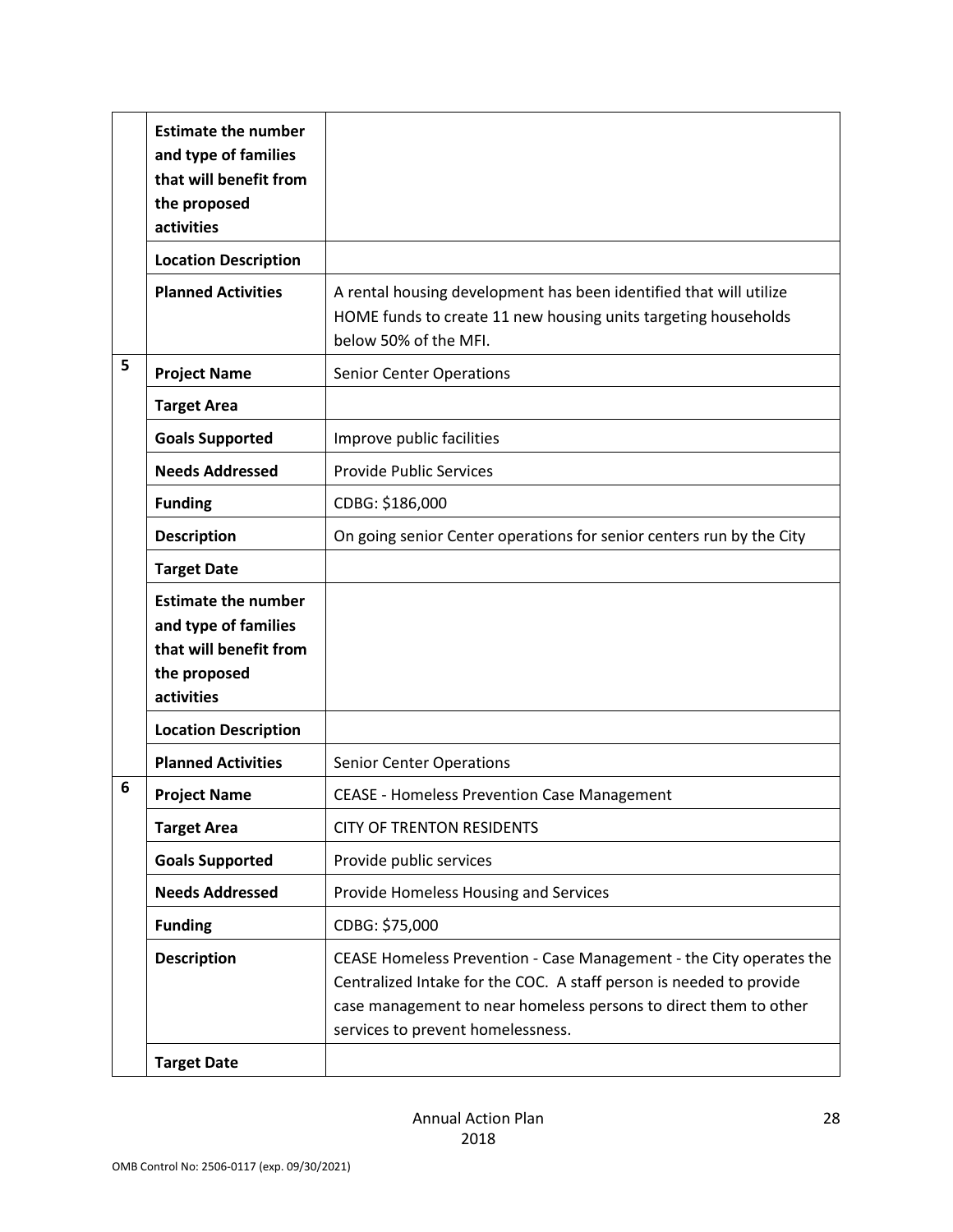|                         | <b>Estimate the number</b><br>and type of families<br>that will benefit from<br>the proposed<br>activities |                                                                                                                                                                                                                                                                                                                                                                                                                                                                                                                                                                                                                                                                                                                                                                                           |
|-------------------------|------------------------------------------------------------------------------------------------------------|-------------------------------------------------------------------------------------------------------------------------------------------------------------------------------------------------------------------------------------------------------------------------------------------------------------------------------------------------------------------------------------------------------------------------------------------------------------------------------------------------------------------------------------------------------------------------------------------------------------------------------------------------------------------------------------------------------------------------------------------------------------------------------------------|
|                         | <b>Location Description</b>                                                                                |                                                                                                                                                                                                                                                                                                                                                                                                                                                                                                                                                                                                                                                                                                                                                                                           |
|                         | <b>Planned Activities</b>                                                                                  | Case management by CEAS                                                                                                                                                                                                                                                                                                                                                                                                                                                                                                                                                                                                                                                                                                                                                                   |
| $\overline{\mathbf{z}}$ | <b>Project Name</b>                                                                                        | <b>Public Facility Improvements</b>                                                                                                                                                                                                                                                                                                                                                                                                                                                                                                                                                                                                                                                                                                                                                       |
|                         | <b>Target Area</b>                                                                                         | <b>CITY OF TRENTON RESIDENTS</b>                                                                                                                                                                                                                                                                                                                                                                                                                                                                                                                                                                                                                                                                                                                                                          |
|                         | <b>Goals Supported</b>                                                                                     | Improve public facilities                                                                                                                                                                                                                                                                                                                                                                                                                                                                                                                                                                                                                                                                                                                                                                 |
|                         | <b>Needs Addressed</b>                                                                                     | <b>Improve Public Facilities</b>                                                                                                                                                                                                                                                                                                                                                                                                                                                                                                                                                                                                                                                                                                                                                          |
|                         | <b>Funding</b>                                                                                             | CDBG: \$2,224,403                                                                                                                                                                                                                                                                                                                                                                                                                                                                                                                                                                                                                                                                                                                                                                         |
|                         | <b>Description</b>                                                                                         | Public Facility improvements may include rehabilitation to some or all<br>of the below senior and community center facilities. A comprehensive<br>list of improvements covering nearly \$7 million was created and will be<br>used to select projects over the next several years. The highest priority<br>is the North Clinton Community Center because the City has a large<br>grant to run at - risk youth programs from this facility. Other facilities<br>include Briggs Library Reading Senior Center (phase II) Sam Naples<br>West Ward Rec Center Jennye Stubblefield<br>S. Broad Street<br>Roebling Wire Factory (community center)Specific projects<br>within these facilities will be selected once an architect is hired. Funds<br>have been added from prior year resources. |
|                         | <b>Target Date</b>                                                                                         |                                                                                                                                                                                                                                                                                                                                                                                                                                                                                                                                                                                                                                                                                                                                                                                           |
|                         | <b>Estimate the number</b><br>and type of families<br>that will benefit from<br>the proposed<br>activities |                                                                                                                                                                                                                                                                                                                                                                                                                                                                                                                                                                                                                                                                                                                                                                                           |
|                         | <b>Location Description</b>                                                                                |                                                                                                                                                                                                                                                                                                                                                                                                                                                                                                                                                                                                                                                                                                                                                                                           |
|                         | <b>Planned Activities</b>                                                                                  | Rehabilitation of the facility                                                                                                                                                                                                                                                                                                                                                                                                                                                                                                                                                                                                                                                                                                                                                            |
| 8                       | <b>Project Name</b>                                                                                        | <b>CDBG Administration</b>                                                                                                                                                                                                                                                                                                                                                                                                                                                                                                                                                                                                                                                                                                                                                                |
|                         | <b>Target Area</b>                                                                                         | <b>CITY OF TRENTON RESIDENTS</b>                                                                                                                                                                                                                                                                                                                                                                                                                                                                                                                                                                                                                                                                                                                                                          |
|                         | <b>Goals Supported</b>                                                                                     | Planning and administration                                                                                                                                                                                                                                                                                                                                                                                                                                                                                                                                                                                                                                                                                                                                                               |
|                         | <b>Needs Addressed</b>                                                                                     | Planning and administration                                                                                                                                                                                                                                                                                                                                                                                                                                                                                                                                                                                                                                                                                                                                                               |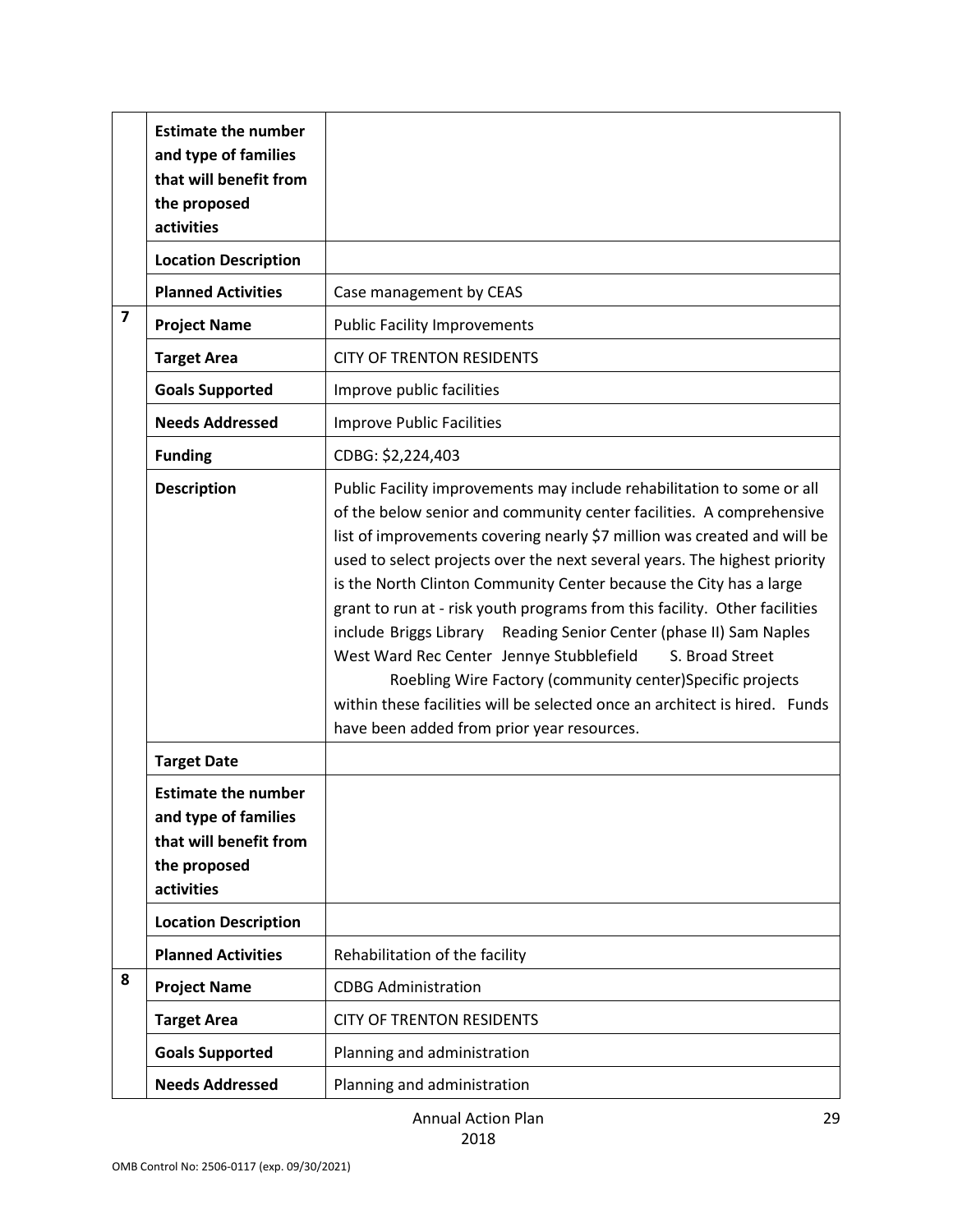|    | <b>Funding</b>                                                                                             | CDBG: \$532,262                       |
|----|------------------------------------------------------------------------------------------------------------|---------------------------------------|
|    | <b>Description</b>                                                                                         | Administration of the CDBG Program.   |
|    | <b>Target Date</b>                                                                                         |                                       |
|    | <b>Estimate the number</b><br>and type of families<br>that will benefit from<br>the proposed<br>activities |                                       |
|    | <b>Location Description</b>                                                                                |                                       |
|    | <b>Planned Activities</b>                                                                                  | Planning and administration.          |
| 9  | <b>Project Name</b>                                                                                        | <b>HOME Administration</b>            |
|    | <b>Target Area</b>                                                                                         | <b>CITY OF TRENTON RESIDENTS</b>      |
|    | <b>Goals Supported</b>                                                                                     | Planning and administration           |
|    | <b>Needs Addressed</b>                                                                                     | Planning and administration           |
|    | <b>Funding</b>                                                                                             | HOME: \$82,242                        |
|    | <b>Description</b>                                                                                         | HOME program administration.          |
|    | <b>Target Date</b>                                                                                         |                                       |
|    | <b>Estimate the number</b><br>and type of families<br>that will benefit from<br>the proposed<br>activities |                                       |
|    | <b>Location Description</b>                                                                                |                                       |
|    | <b>Planned Activities</b>                                                                                  | HOME program administration.          |
| 10 | <b>Project Name</b>                                                                                        | <b>ESG18 Trenton</b>                  |
|    | <b>Target Area</b>                                                                                         | <b>CITY OF TRENTON RESIDENTS</b>      |
|    | <b>Goals Supported</b>                                                                                     | Provide homeless housing and services |
|    | <b>Needs Addressed</b>                                                                                     | Provide Homeless Housing and Services |
|    | <b>Funding</b>                                                                                             | ESG: \$210,158                        |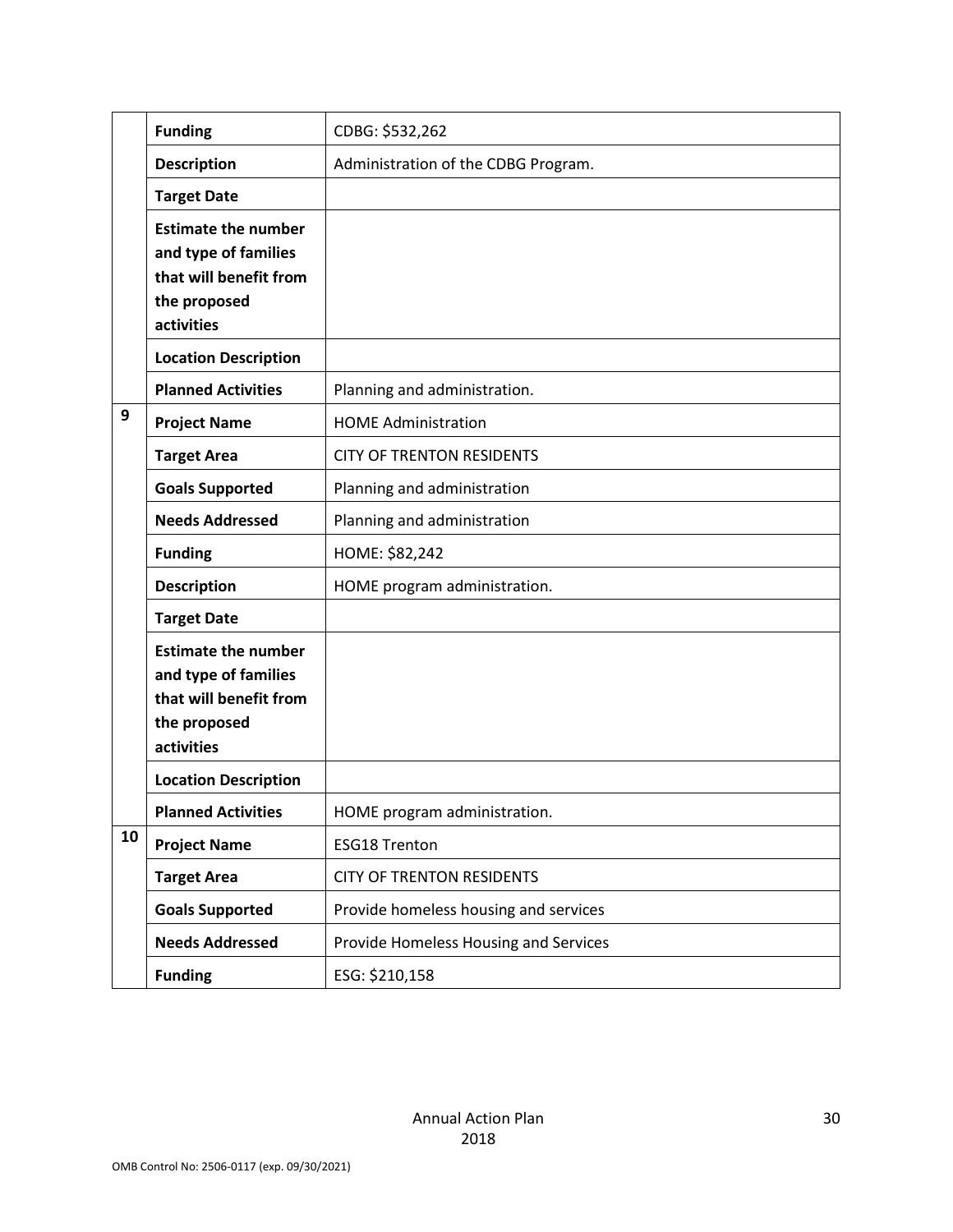|    | <b>Description</b>                                                                                         | ESG funds will provide funds for Rapid Rehousing and Street Outreach,<br>administration of the ESG program, emergency shelter repairs to the<br>following facilities: Womanspace (\$10,000), Anchor House (\$16,730),<br>and Homefront (\$10,000). Also, funds will be supplied to the Rescue<br>Mission for shelter operations (\$10,000). ESG funds will also be<br>provided for street outreach and rapid rehousing activities to Catholic<br>Charities (\$30,000) and Arm and Arm (\$20,000). In addition, ESG funds<br>will be used to support the HMIS system (\$13,667). Funds for Rapid<br>Rehousing will be provided to Catholic Charities ((\$84,000). ESG<br>Administration: \$15,761. |
|----|------------------------------------------------------------------------------------------------------------|---------------------------------------------------------------------------------------------------------------------------------------------------------------------------------------------------------------------------------------------------------------------------------------------------------------------------------------------------------------------------------------------------------------------------------------------------------------------------------------------------------------------------------------------------------------------------------------------------------------------------------------------------------------------------------------------------|
|    | <b>Target Date</b>                                                                                         |                                                                                                                                                                                                                                                                                                                                                                                                                                                                                                                                                                                                                                                                                                   |
|    | <b>Estimate the number</b><br>and type of families<br>that will benefit from<br>the proposed<br>activities |                                                                                                                                                                                                                                                                                                                                                                                                                                                                                                                                                                                                                                                                                                   |
|    | <b>Location Description</b>                                                                                |                                                                                                                                                                                                                                                                                                                                                                                                                                                                                                                                                                                                                                                                                                   |
|    | <b>Planned Activities</b>                                                                                  | ESG funds will provide funds for Rapid Rehousing and Street Outreach,<br>administration of the ESG program, emergency shelter operations<br>support Matrix code: 05S.                                                                                                                                                                                                                                                                                                                                                                                                                                                                                                                             |
| 11 | <b>Project Name</b>                                                                                        | <b>Health Clinic Operations</b>                                                                                                                                                                                                                                                                                                                                                                                                                                                                                                                                                                                                                                                                   |
|    | <b>Target Area</b>                                                                                         |                                                                                                                                                                                                                                                                                                                                                                                                                                                                                                                                                                                                                                                                                                   |
|    | <b>Goals Supported</b>                                                                                     | Provide public services                                                                                                                                                                                                                                                                                                                                                                                                                                                                                                                                                                                                                                                                           |
|    | <b>Needs Addressed</b>                                                                                     | Improve Health Care                                                                                                                                                                                                                                                                                                                                                                                                                                                                                                                                                                                                                                                                               |
|    | <b>Funding</b>                                                                                             | CDBG: \$108,000                                                                                                                                                                                                                                                                                                                                                                                                                                                                                                                                                                                                                                                                                   |
|    | <b>Description</b>                                                                                         | The CDBG funds for the Health Clinic support screening and treatment<br>in the Adult Clinic and Pediatric and Adolescent Clinic at 218 North<br>Broad Street. The individuals seen in the clinic are not charged a fee,<br>and for the most part are the uninsured and undocumented. Last year,<br>the adult clinic saw and treated 2,466 individuals. The<br>Pediatric/Adolescent clinic gave childhood immunizations, flu shots,<br>and physicals to 1,400 kids last year so they could attend school. The<br>improved access to health care enables low-income residents to get<br>health screening and preventative care.                                                                     |
|    | <b>Target Date</b>                                                                                         |                                                                                                                                                                                                                                                                                                                                                                                                                                                                                                                                                                                                                                                                                                   |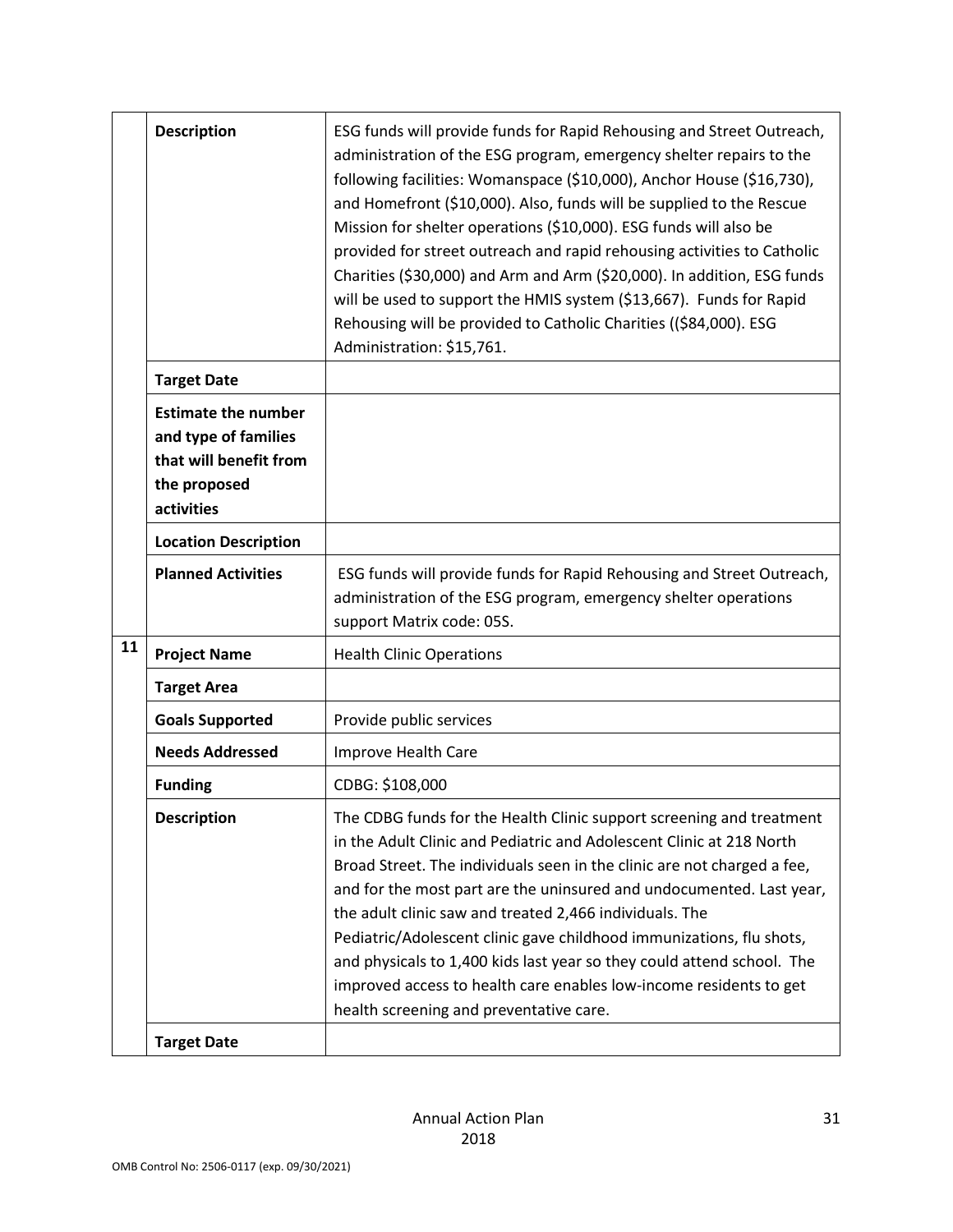|    | <b>Estimate the number</b><br>and type of families<br>that will benefit from<br>the proposed<br>activities |                                                                                                                                                                                                                                                                                                                                                                                                                                                                                                                      |
|----|------------------------------------------------------------------------------------------------------------|----------------------------------------------------------------------------------------------------------------------------------------------------------------------------------------------------------------------------------------------------------------------------------------------------------------------------------------------------------------------------------------------------------------------------------------------------------------------------------------------------------------------|
|    | <b>Location Description</b>                                                                                |                                                                                                                                                                                                                                                                                                                                                                                                                                                                                                                      |
|    | <b>Planned Activities</b>                                                                                  | The Trenton Health Clinic provides health screening and testing,<br>including STD diagnosis, treatment and education. Matrix code: 03P.                                                                                                                                                                                                                                                                                                                                                                              |
| 12 | <b>Project Name</b>                                                                                        | Demolition                                                                                                                                                                                                                                                                                                                                                                                                                                                                                                           |
|    | <b>Target Area</b>                                                                                         |                                                                                                                                                                                                                                                                                                                                                                                                                                                                                                                      |
|    | <b>Goals Supported</b>                                                                                     | Slum and blight removal                                                                                                                                                                                                                                                                                                                                                                                                                                                                                              |
|    | <b>Needs Addressed</b>                                                                                     | Eliminate Blight                                                                                                                                                                                                                                                                                                                                                                                                                                                                                                     |
|    | <b>Funding</b>                                                                                             | CDBG: \$1,107,438                                                                                                                                                                                                                                                                                                                                                                                                                                                                                                    |
|    | <b>Description</b>                                                                                         | Demolition of single family residential structures that are not suitable<br>for rehabilitation. Buildings are vacant and blighted. Funding has been<br>provided by NJHMFA to the City for repayment of ineligible project<br>expenses from prior years. This is part of a larger \$11 million grant to<br>the City for demolition. The CDBG program requirements will be met<br>for funds provided to CDBG, including documentation of 104(d) and<br>determination that properties are not feasible to rehabilitate. |
|    | <b>Target Date</b>                                                                                         |                                                                                                                                                                                                                                                                                                                                                                                                                                                                                                                      |
|    | <b>Estimate the number</b><br>and type of families<br>that will benefit from<br>the proposed<br>activities |                                                                                                                                                                                                                                                                                                                                                                                                                                                                                                                      |
|    | <b>Location Description</b>                                                                                |                                                                                                                                                                                                                                                                                                                                                                                                                                                                                                                      |
|    | <b>Planned Activities</b>                                                                                  | demolition of vacant blighted properties                                                                                                                                                                                                                                                                                                                                                                                                                                                                             |
| 13 | <b>Project Name</b>                                                                                        | <b>MLK Park Improvement</b>                                                                                                                                                                                                                                                                                                                                                                                                                                                                                          |
|    | <b>Target Area</b>                                                                                         |                                                                                                                                                                                                                                                                                                                                                                                                                                                                                                                      |
|    | <b>Goals Supported</b>                                                                                     | Improve public facilities                                                                                                                                                                                                                                                                                                                                                                                                                                                                                            |
|    | <b>Needs Addressed</b>                                                                                     | Improve public facilities                                                                                                                                                                                                                                                                                                                                                                                                                                                                                            |
|    | <b>Funding</b>                                                                                             | CDBG: \$331,552.35                                                                                                                                                                                                                                                                                                                                                                                                                                                                                                   |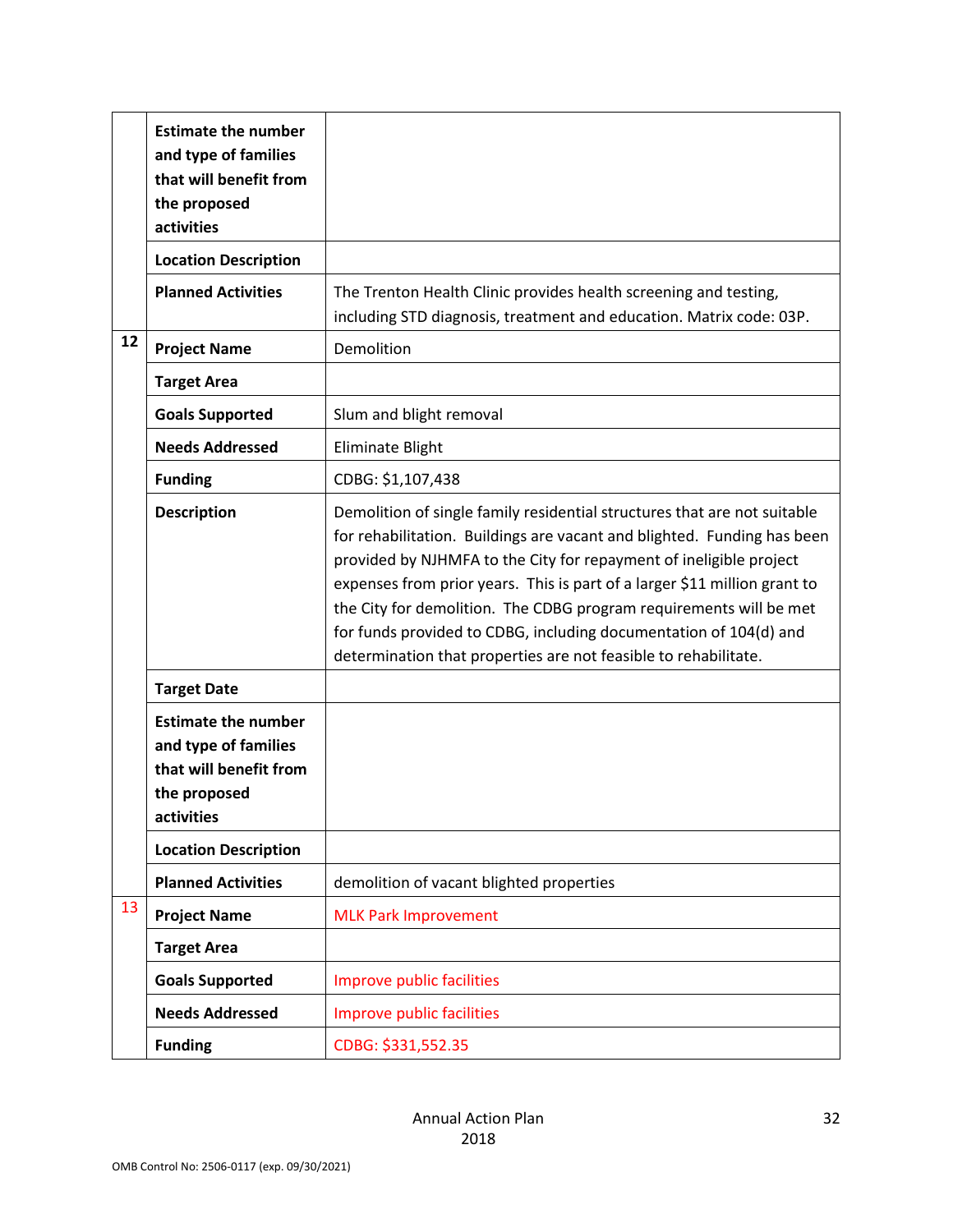| <b>Description</b>                                                                                         | Park improvements for MLK Park including the construction of parking,<br>fencing, storage facility, a zero-depth spray ground, and combined<br>pumphouse and restroom facility for the Martin Luther King Jr., Pool |
|------------------------------------------------------------------------------------------------------------|---------------------------------------------------------------------------------------------------------------------------------------------------------------------------------------------------------------------|
| <b>Target Date</b>                                                                                         |                                                                                                                                                                                                                     |
| <b>Estimate the number</b><br>and type of families<br>that will benefit from<br>the proposed<br>activities | Estimated 79,390 persons will benefit                                                                                                                                                                               |
| <b>Location Description</b>                                                                                | <b>Brunswick Ave</b>                                                                                                                                                                                                |
| <b>Planned Activities</b>                                                                                  | <b>Park Improvements</b>                                                                                                                                                                                            |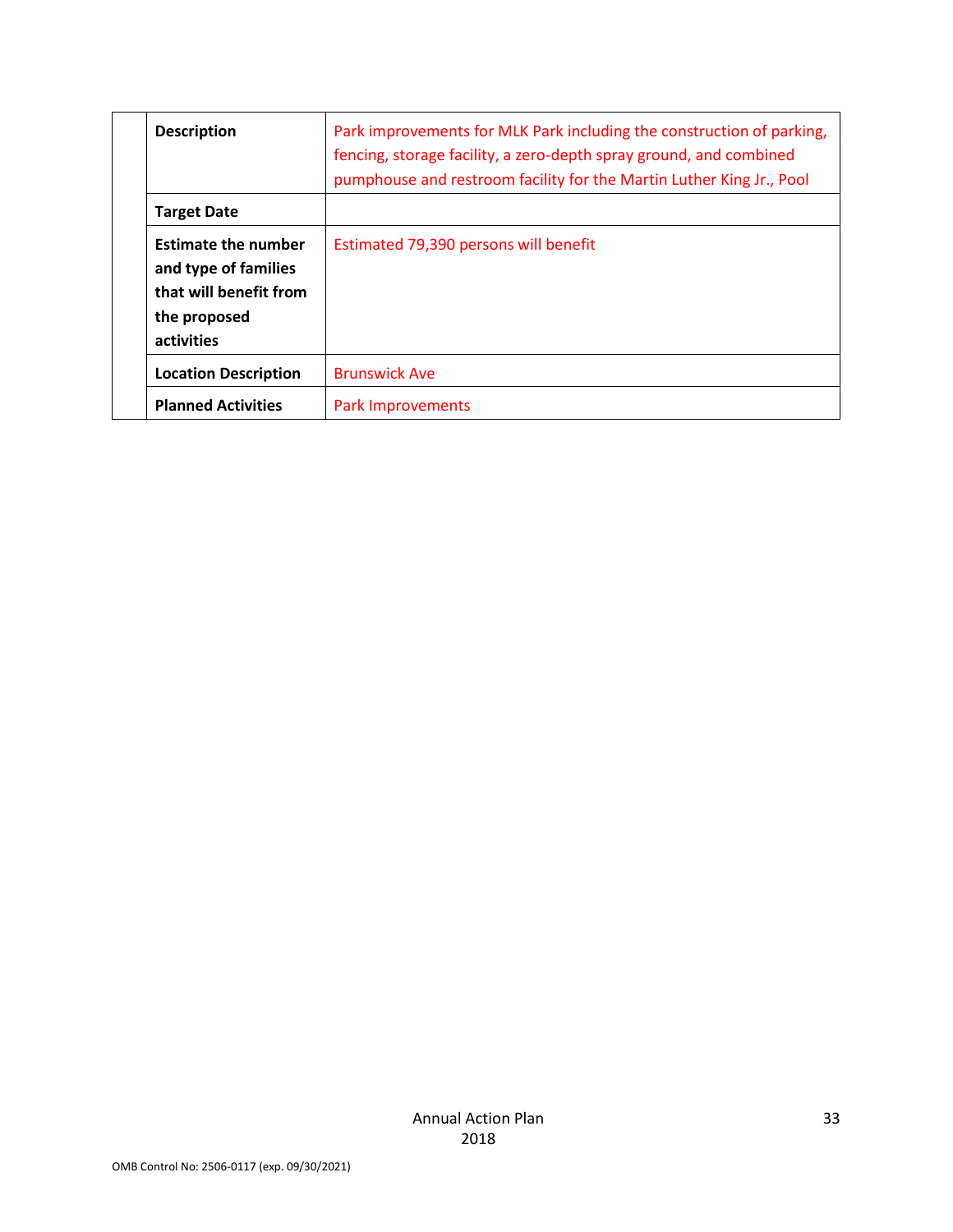### **AP-50 Geographic Distribution – 91.220(f)**

### **Description of the geographic areas of the entitlement (including areas of low-income and minority concentration) where assistance will be directed**

<div>By federal regulation, 70% of CDBG funds must be spent in neighborhoods where at least 51% of the population is Low and Moderate Income (LMI). Portions of all census tracts in the city meet the LMI criteria with one exception (Census Tract 6, or the Villa Park neighborhood). Census Tract 13 is the only other non-LMI census tract.</div><div>In Trenton itself, there are clear patterns of racial segregation throughout the City. Tract data from the 2010 Census shows evidence of minority concentration with respect to both the African-American and Latino populations. Approximately 62% of the City's African-American population lived in tracts in which 65% or more of the population was African-American. The Latino population was concentrated in the city's South and East wards, Census Tracts 1, 4, 9, 10, 21 and 22.</div>

### **Geographic Distribution**

| <b>Target Area</b>               | <b>Percentage of Funds</b> |
|----------------------------------|----------------------------|
| <b>CITY OF TRENTON RESIDENTS</b> |                            |

**Table 8 - Geographic Distribution** 

#### **Rationale for the priorities for allocating investments geographically**

<div>CDBG and HOME funds are intended to provide low and moderate-income households with viable communities, including decent housing, a suitable living environment, and expanded economic opportunities. Eligible activities to be funded with CDBG funds include public improvements, housing rehabilitation and preservation, affordable housing development activities, public services, economic development, planning, and administration. ESG funds are intended to address homelessness.</div><div>The system for establishing the priority for the selection of these projects is predicated upon the following criteria:</div><div>• Meeting the statutory requirements of the CDBG program;</div><div>• Meeting the needs of very-low, low-, and moderate-income residents;</div><div>• Focusing on low- and moderate-income persons, areas, or neighborhoods;</div><div>• Coordinating and leveraging of resources;</div><div>• Responding to expressed needs;</div><div>• Achieving sustainability and/or long-term impact;</div><div>• Having the ability to measure or demonstrate progress and success.</div>

### **Discussion**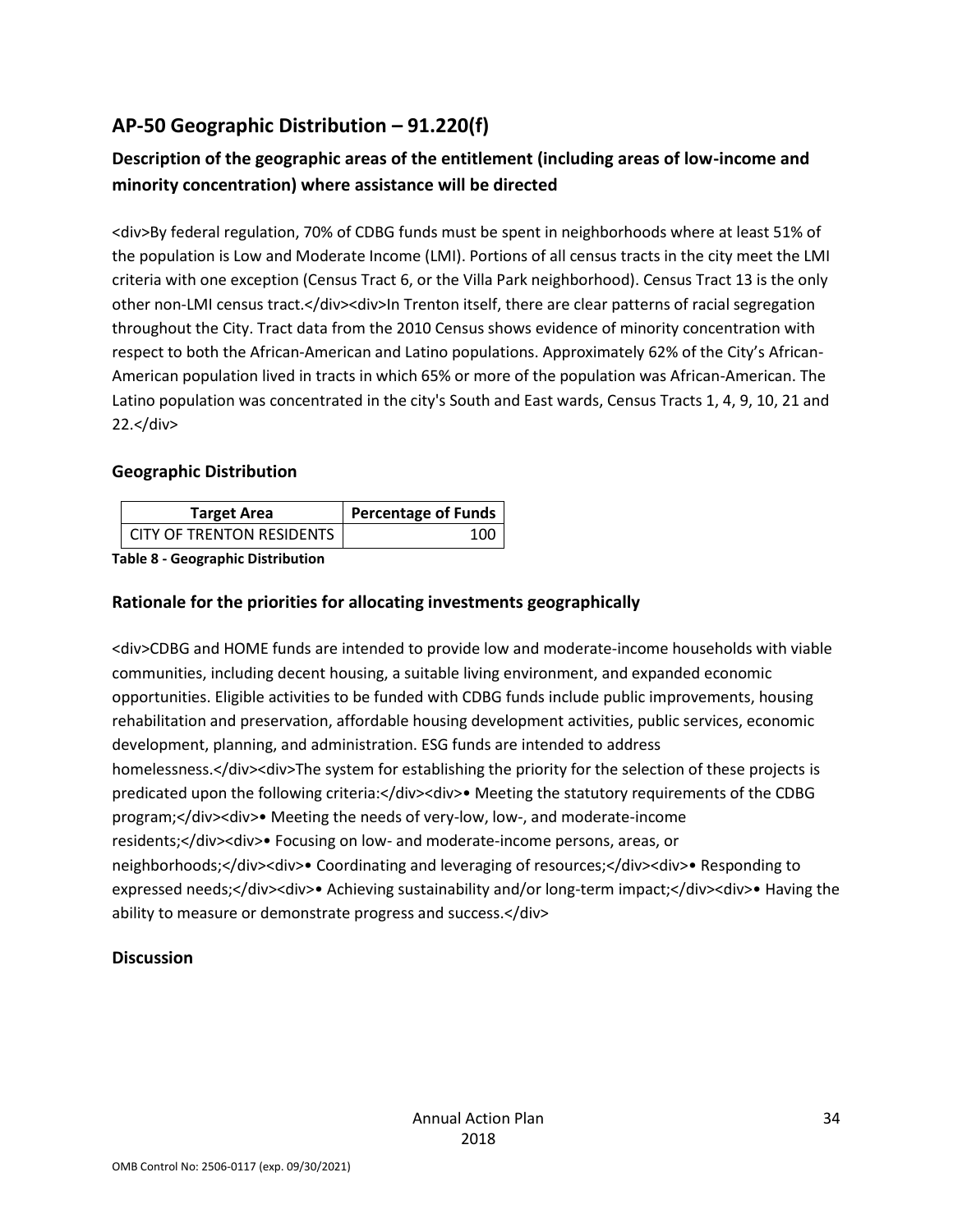# **Affordable Housing**

### **AP-55 Affordable Housing – 91.220(g)**

### **Introduction**

See goals below.

| One Year Goals for the Number of Households to be Supported            |       |  |
|------------------------------------------------------------------------|-------|--|
| <b>Homeless</b>                                                        | 1,500 |  |
| Non-Homeless                                                           |       |  |
| Special-Needs                                                          |       |  |
| Total                                                                  | 1,500 |  |
| Table 9 - One Year Goals for Affordable Housing by Support Requirement |       |  |

| One Year Goals for the Number of Households Supported Through    |    |  |
|------------------------------------------------------------------|----|--|
| <b>Rental Assistance</b>                                         |    |  |
| The Production of New Units                                      | 11 |  |
| <b>Rehab of Existing Units</b>                                   | 10 |  |
| <b>Acquisition of Existing Units</b>                             |    |  |
| Total                                                            | 21 |  |
| Table 10 - One Year Goals for Affordable Housing by Support Type |    |  |

**Discussion**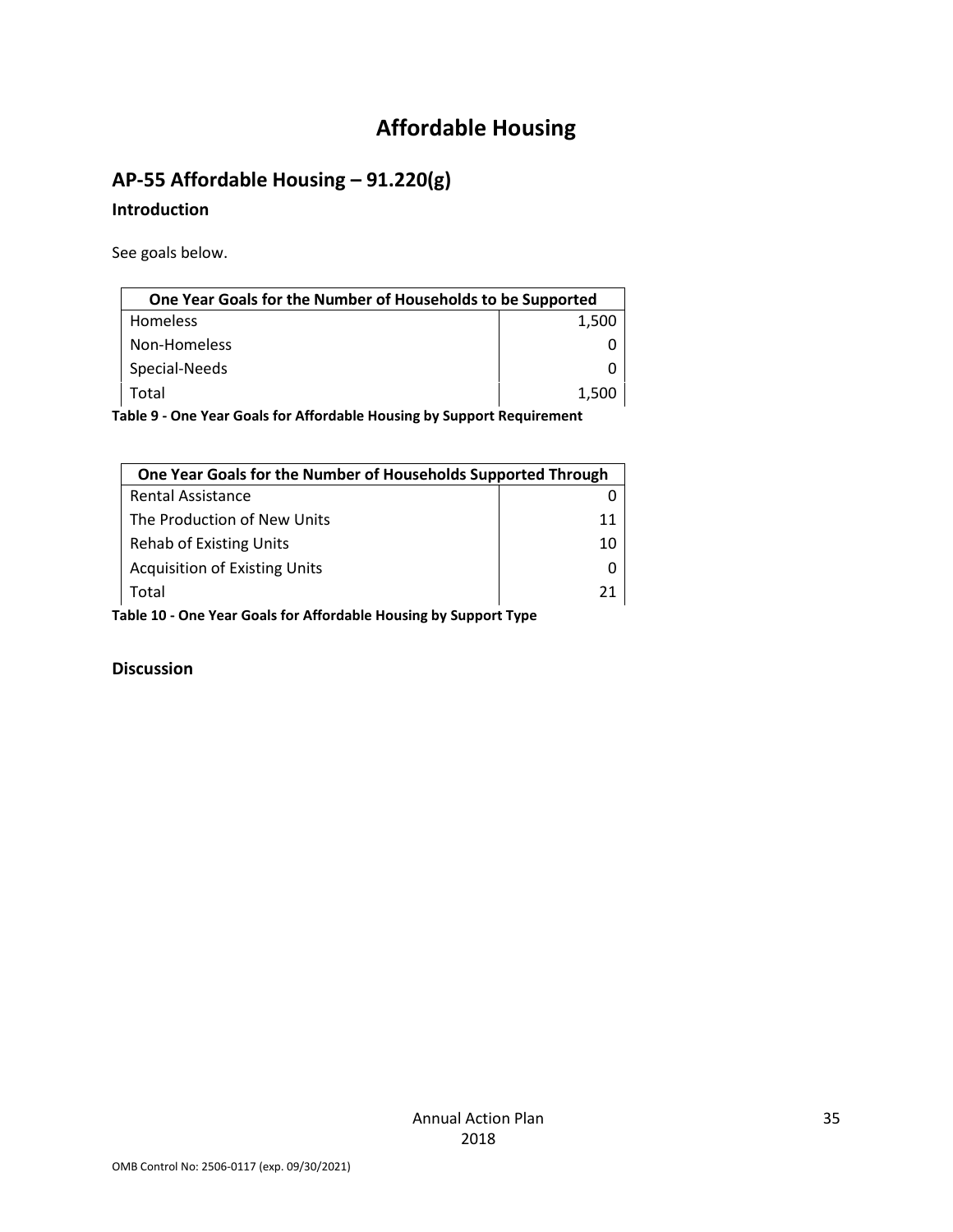### **AP-60 Public Housing** *–* **91.220(h)**

#### **Introduction**

The Trenton Housing Authority (THA) provides public housing within the City of Trenton.

#### **Actions planned during the next year to address the needs to public housing**

<div>THA will continue to use its Capital Fund grant to make, physical, operational and management improvements at its various housing developments and administrative sites. </div><div>The Trenton Housing Authority has received a commitment from HUD to convert up to 77 public housing units as part of the Redevelopment to project-based funding under HUD's Rental Assistance Demonstration ("RAD") program. The Redevelopment will consist of a single phase, and will include the demolition of the existing Page Homes Site (159 units) and the new construction of 77 dwelling units, including 7 onebedroom units, 39 two-bedroom units and 31 three-bedroom units. The Page Homes calls for complete demolition and reconstruction at the existing site. THA applied for demolition approval from HUD to demolish all existing residential structures, sidewalks and parking areas at the Page Homes site. The Page Homes site is part of the Authority's Project NJ 005000003 (Donnelly Homes). </div><div>All of the Redevelopment units will be RAD-assisted units (the "RAD-Assisted Units"). The Page Homes project is part of the City of Trenton's larger objective of revitalizing and stabilizing immediate neighborhoods with high concentration of vacancy and abandonment. In addition, this project is aligned with the City's goals to create and preserve rental housing for low-income households. </div>

### **Actions to encourage public housing residents to become more involved in management and participate in homeownership**

<div>The Trenton Housing Authority (THA) has established a Resident Advisory Board. Tenants were recommended to this board by their property managers as a tenant who is involved in their residential community and is in good tenant standing with THA. The purpose of the RAB is to include THA residents in the THA's strategic planning and redevelopment efforts. The RAB will provide THA staff and residents with a forum for sharing information and providing input concerning the THA's Annual and Five-Year Plans. The main role of the RAB is to make recommendations regarding the development of the THA's Annual and Five-Year Plans and to provide input related to THA's public housing redevelopment efforts.</div><div>Trenton Housing Authority has promoted the development of resident councils for the various housing sites and encourage resident leaders to participate. The resident council are charged with communicating with THA and property management staff about programming and service needs and other resident concerns that may emerge. These resident councils have input/involvement with THA management operations and modernization needs. The resident council is opened to all families at their residential developments. Some Resident council officers serve on THA's Resident Advisory Board (RAB).</div><div>Trenton Housing Authority created an endowment trust from the remaining HOPE VI program funds. These funds were designed to continue services for households in meeting their selfsufficiency goals, especially those associated with maintaining residency, and for some, moving out of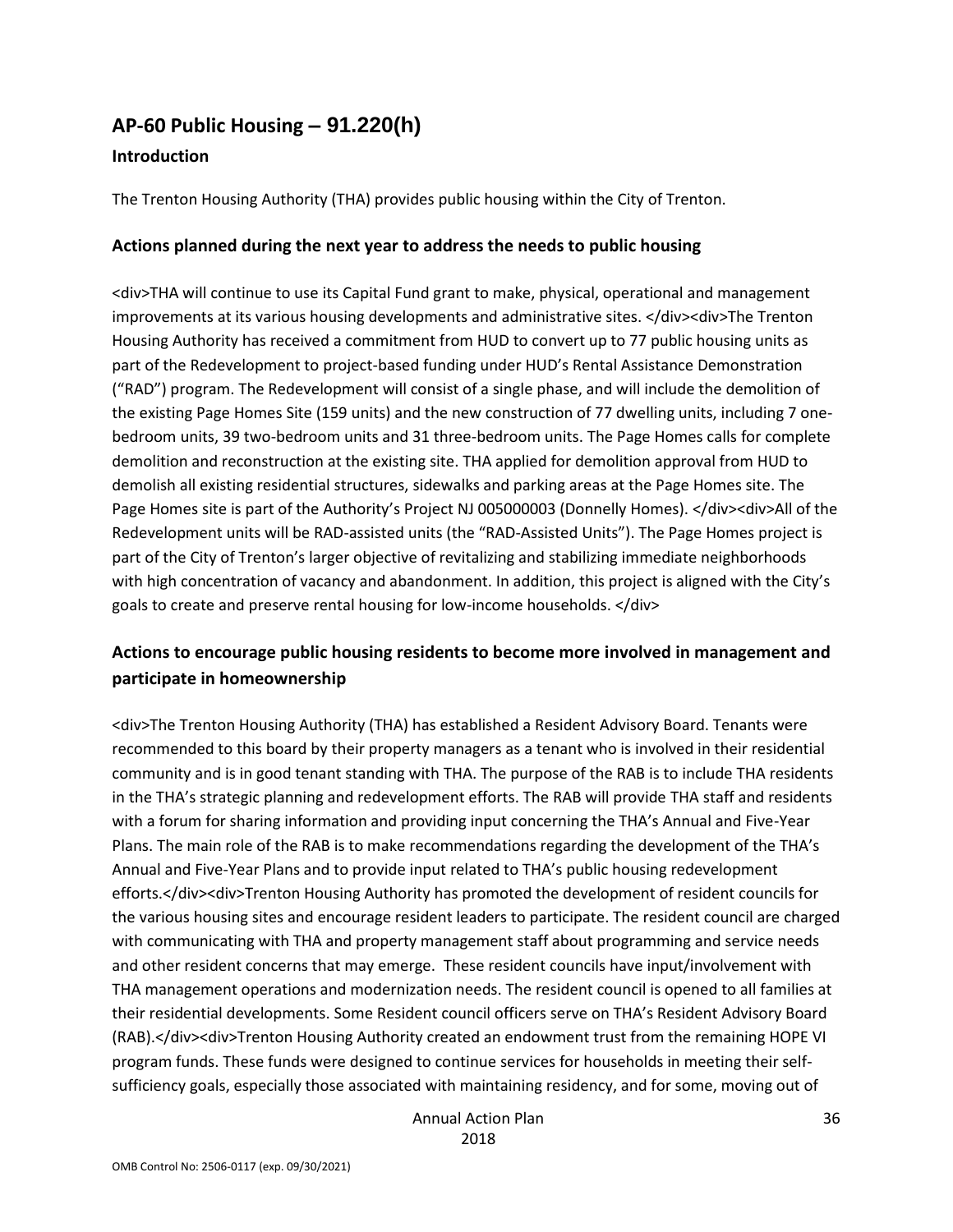subsidized housing. In addition, these funds will go to promote family self-sufficiency through family stability and increased opportunities for case management, supportive services, stable employment, job training, education programs, higher paying jobs, financial literacy, and homeownership.</div>

### **If the PHA is designated as troubled, describe the manner in which financial assistance will be provided or other assistance**

Not applicable.

**Discussion**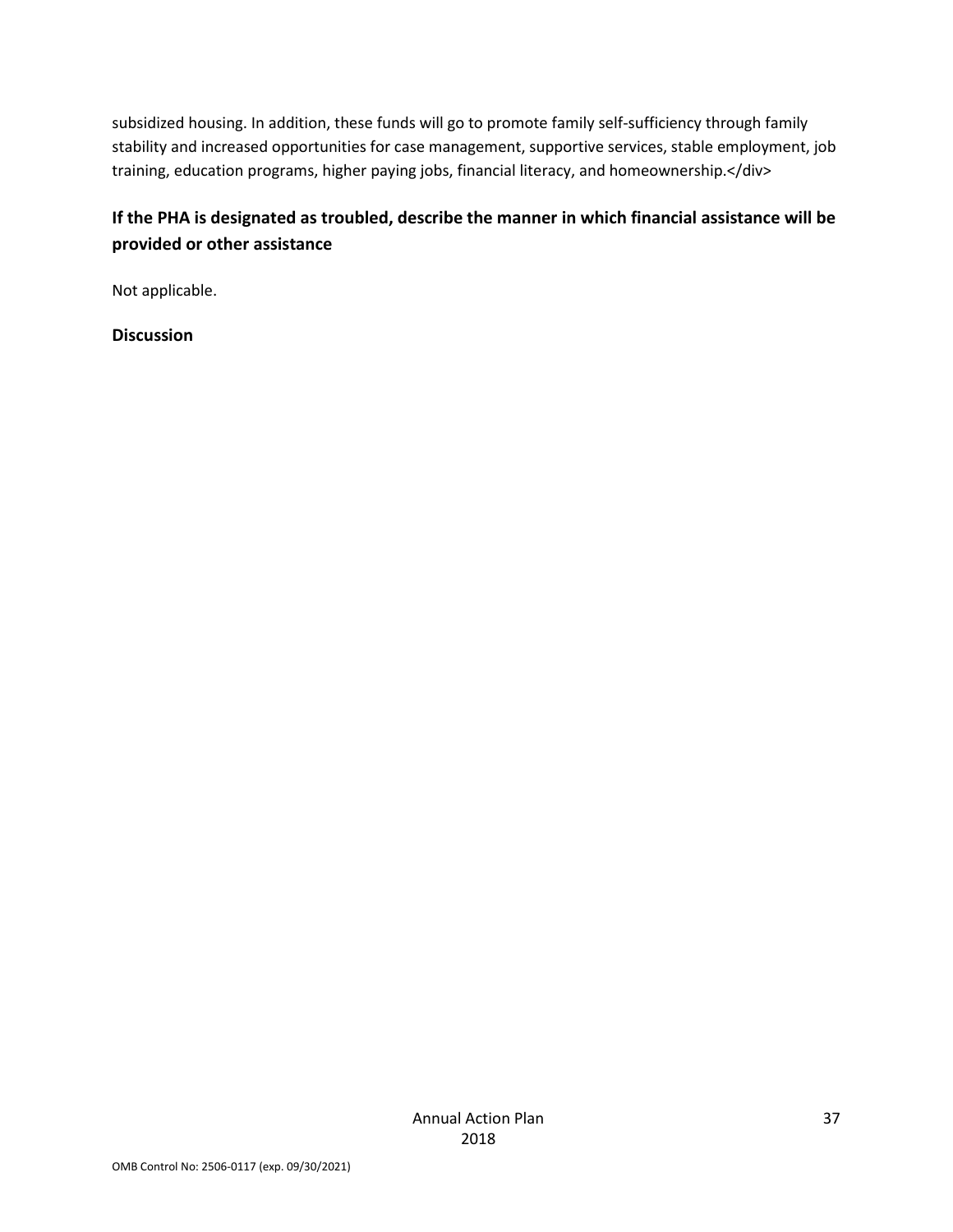### **AP-65 Homeless and Other Special Needs Activities – 91.220(i) Introduction**

The Trenton/Mercer Continuum of Care has a comprehensive Coordinated Assessment System that targets and prioritizes the most vulnerable persons experiencing homelessness in the community. The CoC Program interim rule (24 CFR 578) released by HUD in 2012 requires that CoCs establish and operate a "centralized or coordinated assessment system," hereafter referred to as a coordinated entry system. The rule defines coordinated entry as a centralized or coordinated process designed to coordinate program participant intake assessment and provision of referrals. [Such a] system covers the [CoC's] geographic area, is easily accessed by individuals and families seeking housing or services, is well advertised, and includes a comprehensive and standardize assessment tool. (24 CFR part 578.3)

### **Describe the jurisdictions one-year goals and actions for reducing and ending homelessness including**

### **Reaching out to homeless persons (especially unsheltered persons) and assessing their individual needs**

<div>The Trenton/Mercer Coordinated Assessment System has a process for homeless individuals and families. </div><div>a. For individuals unaccompanied by children, CoC has a Coordinated Entry and Assessment System (CEASe) for individuals experiencing homelessness. This system operates as the point of entry to access housing and community services for homeless individuals. Through a coordinated assessment process, the needs of the homeless are identified and prioritized and a plan to move from homelessness to housing is developed. The goal of this system is to prioritize chronically homeless individuals and families with the longest history of homelessness and with the most severe service needs. The CEAS Center targets and serves the highly vulnerable unsheltered and homeless youth populations. The CEAS Center coordinates all street, mobile and outreach events that are conducted in all four wards of the city targeted to "service resistant" individuals and those reluctant or unable to enter emergency shelter. Outreach events are held throughout the year and weekly evening hours are available to provide greater flexibility and accessibility.</div><div>b. For homeless households with children, a centralized intake is in place at the Mercer County Board of Social Services that seeks to mediate/prevent homelessness whenever possible and reduce the length of time families are homeless through a rapid rehousing - a model that places a priority on moving a family experiencing homelessness into permanent housing as quickly as possible, ideally within 30 days of a family becoming homeless. A Universal screening Tool is used to identify and prioritize families for services with a primary goal of returning the family to permanent housing.</div><div>The Mercer Alliance to End Homelessness with its system partners, the City of Trenton, the Mercer County Department of Human Services and the Mercer County Board of Social Services have been pursuing a system change planning and implementation process centered around Mercer County's Ten-Year Plan to End Homelessness. The City of Trenton, Department of Health and Human Services is the lead agency for planning and grant applications under the Trenton/Mercer Continuum of Care process. The Continuum is made up of over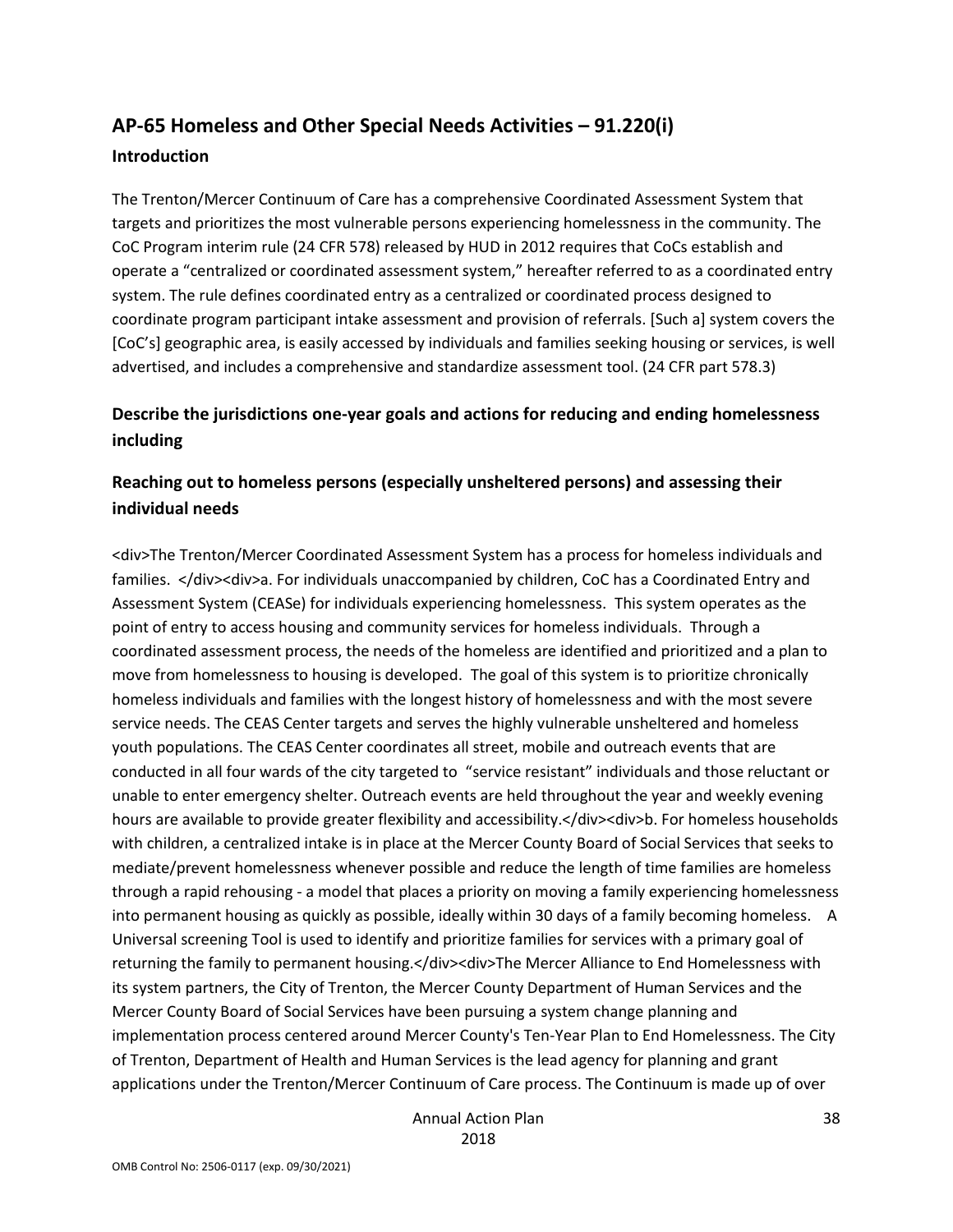40 social service providers; both governmental and non-profit organizations. </div><div>The Trenton/Mercer CoC coordinates a broad array of services that includes, but is not limited to:</div><div>• Coordinated Entry</div><div>• Outreach Assessments</div><div>• Prevention of Homelessness</div><div>• Emergency Shelter/Services</div><div>• Rapid Rehousing</div><div>• Transitional Housing</div><div>• Case management/Support Services</div><div>• Permanent Housing</div><div>• Education Resources</div>

#### **Addressing the emergency shelter and transitional housing needs of homeless persons**

The agencies in the City provide an array of Shelter and Transitional housing facilities, although the latter are being phased out and converted to permanent housing. The City is supporting emergency shelters with support for both operations and capital improvements from the Emergency Solutions Grant for repairs and operations. The following facilities will receive ESG funds for emergency shelter operations: Womanspace (\$10,000), Anchor House (\$16,730), Homefront (\$10,000), and Rescue Mission (\$10,000). Also, funds for street outreach will be provided to Catholic Charities (\$30,0000 and Arm in Arm (\$20,000). Rapid rehousing funds will be provided to Catholic Charities (\$84,000).

**Helping homeless persons (especially chronically homeless individuals and families, families with children, veterans and their families, and unaccompanied youth) make the transition to permanent housing and independent living, including shortening the period of time that individuals and families experience homelessness, facilitating access for homeless individuals and families to affordable housing units, and preventing individuals and families who were recently homeless from becoming homeless again**

<div>The Trenton/Mercer CoC, led by the City of Trenton, has made great strides in helping families and individuals move from homelessness to housing. The CEASe System is designed to prioritize the most vulnerable persons experiencing homelessness in the community by utilization the prioritization policy established by the CoC. The goal is to move those designated with the highest priority to housing within 30 days. The CEAS Center serves as one of three major coordinated entry and assessment locations for homeless individuals to collect information on homeless individuals and coordinate resources, services and outreach activities that facilitate housing for homeless singles and youth. All individuals, both sheltered and unsheltered, are screened and assessed and a housing plan is developed based on the person's homeless history and level of need, with priority given to the chronically homeless. </div><div>Over the past five years, the total number of homeless persons has been largely trending downward in Mercer County. During the five-year period from 2013 to 2017, the overall number of homeless persons in Mercer County is down by 190 persons (28.4%). The number of homeless persons in emergency shelter and transitional housing has gone down since 2013 as well. Though the number of unsheltered persons has fluctuated, according to the Point-in-Time Counts, from 2017 to 2018, the total sheltered and unsheltered count of chronically homeless person went from 69 in 2017 to 46 in 2018.</div><div>Families receiving rapid re-housing have been very successful at remaining stably housed. Since the CoC transitioned to a rehousing service model 94% of families that

Annual Action Plan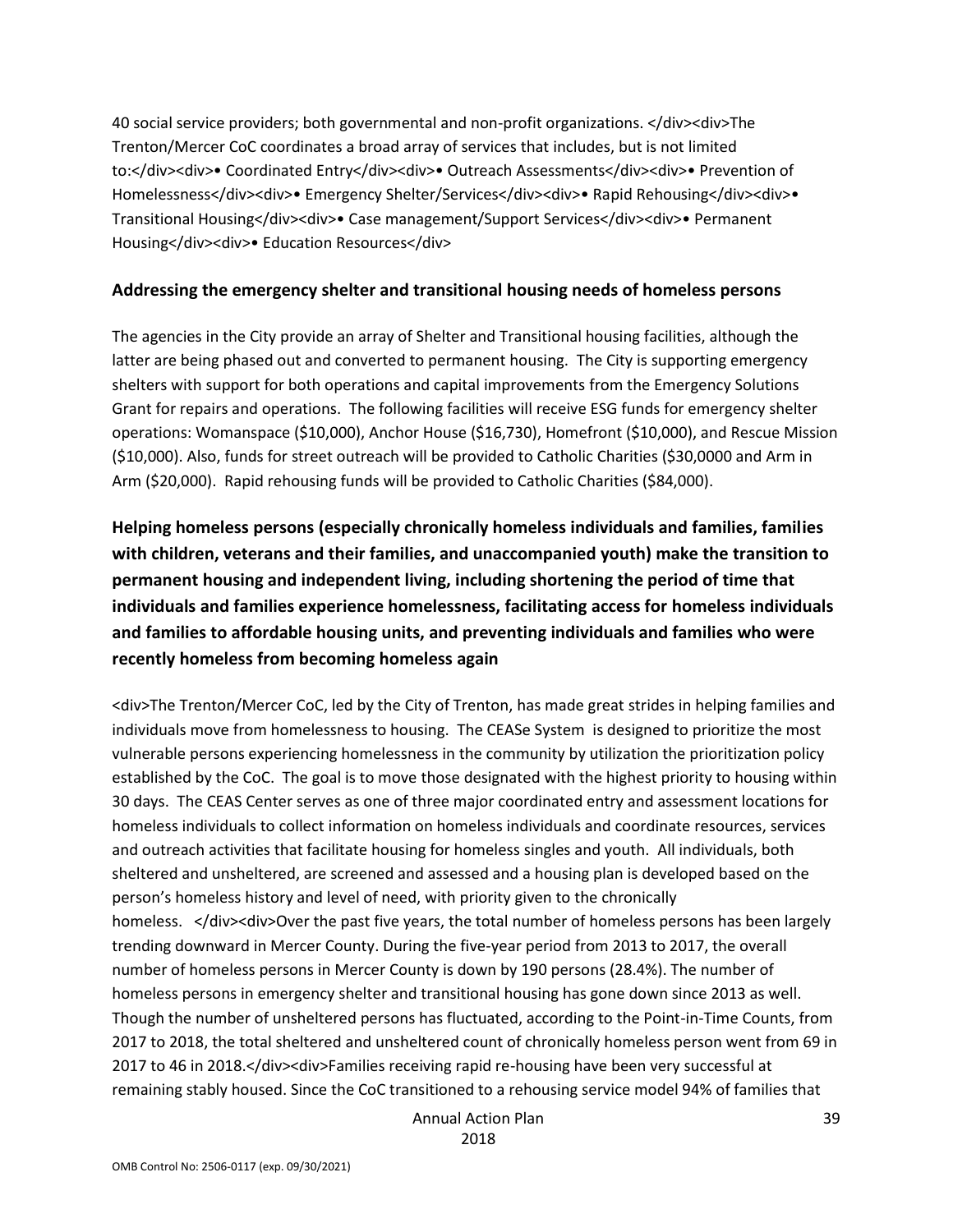were rehoused did not become homeless again. Pilot projects targeting the singles population, during the same period of time, show similar success with 98.5% of participants not returning to homelessness.</div>

**Helping low-income individuals and families avoid becoming homeless, especially extremely low-income individuals and families and those who are: being discharged from publicly funded institutions and systems of care (such as health care facilities, mental health facilities, foster care and other youth facilities, and corrections programs and institutions); or, receiving assistance from public or private agencies that address housing, health, social services, employment, education, or youth needs.**

<div>The Trenton/Mercer CoC worked with the New Jersey Policy academy to develop the State's discharge plan. The vision for this plan is one that plans for greater coordination of services and programs required to address homelessness in New Jersey including the promotion of prevention strategies and services to prevent homelessness and reduce the risk of homelessness for families and individuals.</div><div>The New Jersey Department of Human Services Division of Mental Health Services, New Jersey Department of Children and Families, Division of Youth and Family Services, Division of Developmental Disabilities, and the New Jersey Department of Corrections in conjunction with the Department of Health and Senior Services Division of AIDS, prevents discharges from facilities without the immediate provision of shelter. The State's plan guarantees no persons being discharged from and institutional setting into homelessness.</div><div>Since Foster Care in New Jersey is a statewide system it is part of this statewide discharge policy. Specially, the case worker works with the youth to identify available Trenton and Mercer County City and County resources and appropriate housing. Under current New Jersey child welfare reform legislation, several new programs have been implemented that allow for a more seamless transition from youth to adulthood. Many of these programs include permanent housing.</div>

#### **Discussion**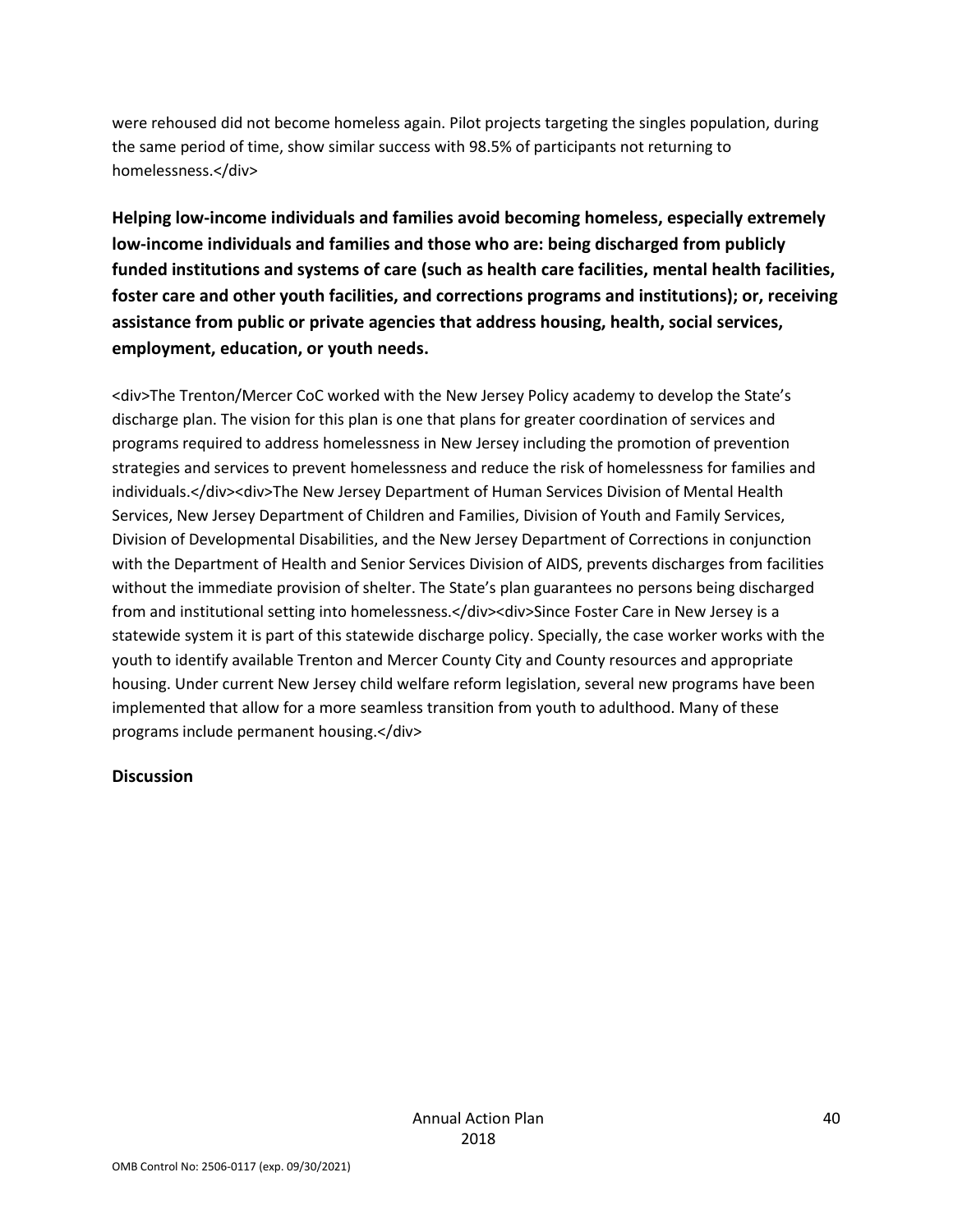## **AP-75 Barriers to affordable housing – 91.220(j)**

### **Introduction:**

The City of Trenton completed its Analysis of Impediments to Fair Housing Choice in 2013. The most significant identified barrier to affordable housing in Trenton was, and continues to be, the difficulty with home buyer financing. The City has outlined several new initiatives for 2015 to help address housing needs, including a Homesteading Program and the auctioning of City-owned properties.

### **Actions it planned to remove or ameliorate the negative effects of public policies that serve as barriers to affordable housing such as land use controls, tax policies affecting land, zoning ordinances, building codes, fees and charges, growth limitations, and policies affecting the return on residential investment**

<div>There are two key issues that are currently limiting the ability of would-be purchasers of government-subsidized homes to obtain mortgages. The first is the requirement of many government agencies that there be a second mortgage recorded on properties for the amount of the subsidy that has gone into the home, to help protect the public investment. This frequently raises the loan to value ratio to well beyond both the sales price and the appraised value of the home, creating a situation lenders perceive as high risk, despite the fact that these liens are subordinated to the lender's first mortgage. This practice is being required not only by the state, but also by many county and municipal governments in NJ, and is being applied to homes funded by HOME, the Neighborhood Stabilization Program, Balanced Housing and other programs.</div><div>The second issue is that many housing subsidy programs require affordability controls in the form of deed restrictions that do not extinguish in the case of foreclosure. It has become a problem over the last few years because lenders are relying increasingly on FHA to insure their mortgages, rather than private mortgage insurance companies, and FHA rules prohibit them from insuring mortgages that have deed restrictions that survive foreclosure. While this rule has been on the books at FHA for years, it apparently wasn't aggressively enforced until recently.</div><div>Over the last few years, these issues combine in a way that severely limited the availability of home purchase financing for subsidized homes in Trenton. More recently, there seems to be an improvement in the home lending mortgage market. The City plans to leverage this emerging interest in lending with the development of a First Time Homebuyer Program. The First Time Homebuyer Program will provide up to 19 households with up to \$25,000 each toward downpayment, closing costs and mortgage write-down assistance. </div>

#### **Discussion:**

See above.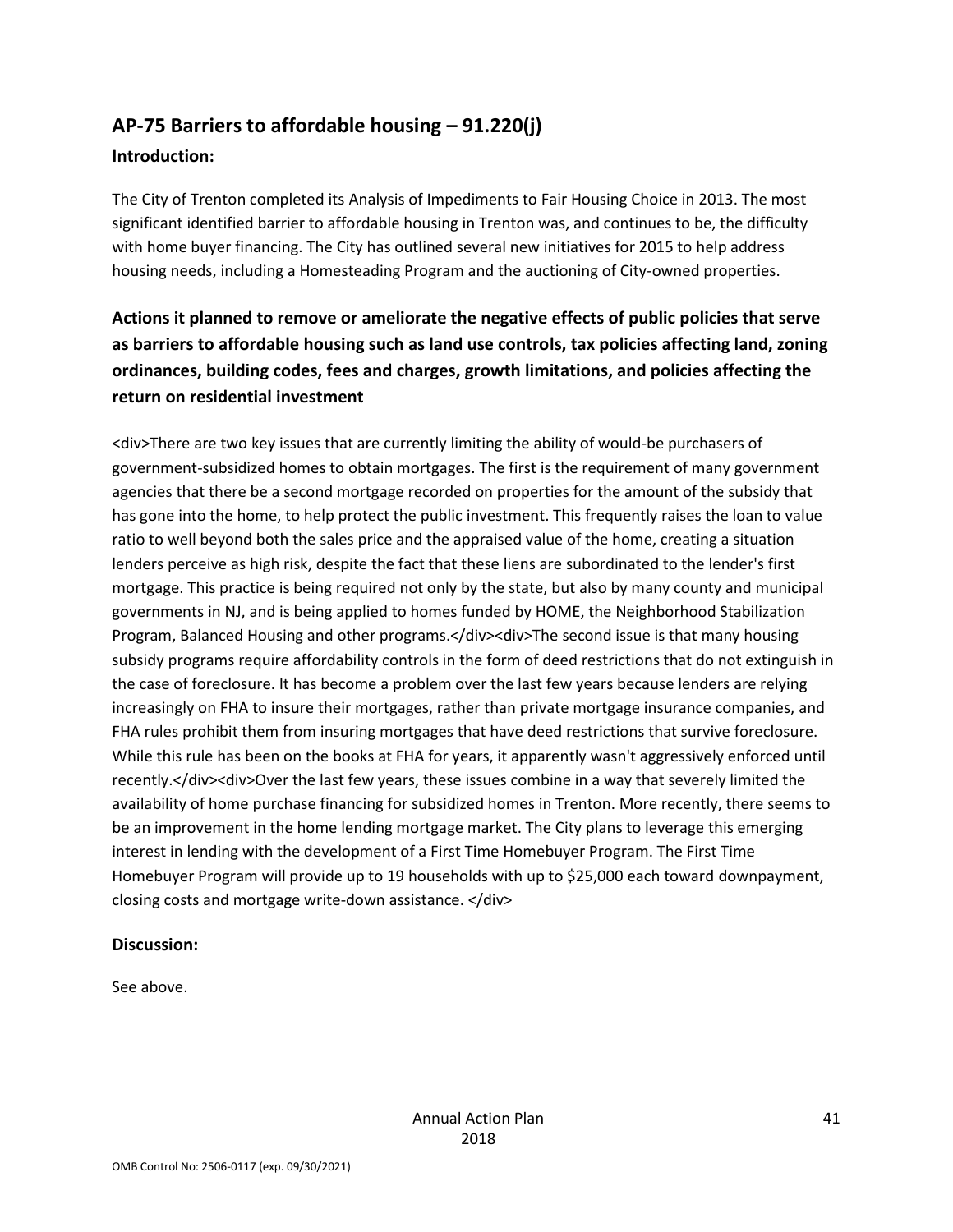### **AP-85 Other Actions – 91.220(k)**

### **Introduction:**

In FY 2018, the City of Trenton plans the following actions to help address the housing and community development needs of City residents, especially low/moderate income residents.

#### **Actions planned to address obstacles to meeting underserved needs**

<div>The chief obstacle to meeting underserved needs is a lack of, or inadequate, resources---both financial and human (staffing). The City of Trenton will continue to collaborate with human and social service agencies and the Continuum of Care to identify potential resources for meeting the service needs of City residents. The City will support the efforts of service agencies to maximize the use of available resources and to obtain additional resources whenever possible.</div><div>The City is focusing heavily on improving project management and greater system-wide efficiencies. The City will continue to improve staffing through additional training on CDBG, HOME, and ESG programs, providing the ability to maximize limited resources to address underserved needs. </div>

#### **Actions planned to foster and maintain affordable housing**

The City of Trenton will continue to create and maintain affordable housing. The City will continue to support its goals of maintaining and expanding affordable housing by utilizing its CDBG and HOME allocations to create new opportunities for affordable rental and homeownership and rehabilitate existing affordable units. The amount of funds allocated for these activities for FY18 is \$230,000 (CDBG) and \$740,178 (HOME).

### **Actions planned to reduce lead-based paint hazards**

In the Spring of 2016, the City received a 3-year Lead Hazard Reduction Demonstration Grant from the US Department of HUD in the amount of \$2.1M. Those funds will be leveraged with contributions from the CDBG program in the amount of \$131,998 per year for three years. The program is expected to remove lead hazards from 150 homes over the three year period. In addition, the City's Housing Rehabilitation Program includes provisions to test for and address any lead hazards found. That program expects to serve 30 households in the coming year. FY 2018 funds were not allocated to this activity pending expenditure of previously allocated funds.

### **Actions planned to reduce the number of poverty-level families**

The resources that the City of Trenton has to reduce the number of persons with incomes below the poverty level are limited. The City will continue to pursue and support various economic development and housing activities in an effort to provide an environment that will attract or retain businesses or facilitate the expansion of existing businesses thereby securing employment and increased incomes for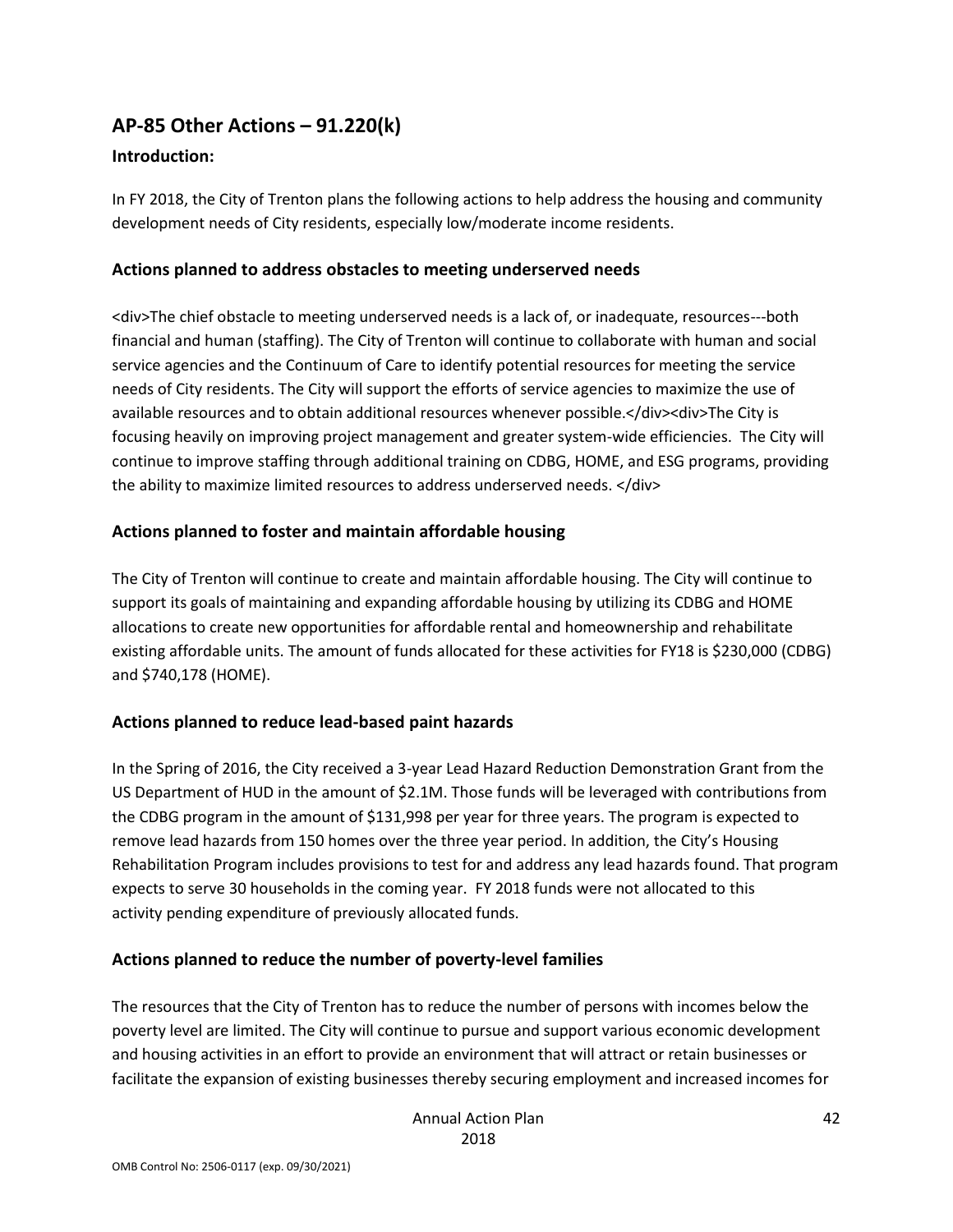City residents.

#### **Actions planned to develop institutional structure**

<div>The City of Trenton relies on a network of public sector, private sector, and non-profit organizations to deliver needed housing and community development services to City residents, particularly the homeless and special needs populations. Many of the organizations in the network operate on a county or regional level.</div><div><div><div>The demand for services greatly exceeds the available resources. The City of Trenton will continue to collaborate with human and social service agencies and the Trenton/Mercer County Continuum of Care (CoC) to identify potential resources for meeting the service needs of City residents. The City will support the efforts of service agencies to obtain any available or future resources.</div>

### **Actions planned to enhance coordination between public and private housing and social service agencies**

<div>The Department of Housing and Economic Development (HE&D) is the lead agency responsible for administering the City's CDBG and HOME programs. HE&D works with the Department of Health and Human Services, and the Department of Public Works to coordinate activities undertaken in the Action Plan. The Department of Health and Human Services assists in the administration of the City's ESG program.</div><div>The Trenton/ Mercer CoC is a planning committee that reviews, evaluates, maintains and develops ongoing strategies to address quality of life issues for the residents of Mercer County who may be homeless or in jeopardy of homelessness. The CoC has developed a system-wide approach for implementation of the HEARTH Act which is to consolidate homeless assistance programs, codify the CoC planning process, and establish a goal of ensuring that families who become homeless return to permanent housing with 30 days.</div><div></div><div>The Mercer Alliance to End Homelessness and the Trenton/Mercer County CoC have all been partners in the development of this Action Plan.</div><div>In addition, the City of Trenton, Office of Adult and Family Services provides a number of services which address the needs of persons at-risk of homelessness or who are not homeless, disabled, mentally & physically ill and who require supportive housing. These services include: (a) rental assistance to families and individuals in order to prevent homelessness (b) intensive and comprehensive case management services and (c) referrals to other social services agencies that provide substance abuse treatment, mental health counseling, medical and dental services, educational and occupational training, referrals for emergency food, clothing and furniture, budget management, personal credit repair, home buying and foreclosure prevention. </div><div>The City continues to work with a host of social service providers including:</div><div>• Homefront-provides emergency shelter, homelessness prevention and rapid rehousing to homeless and at-risk homeless families</div><div> Anchor House-provides shelter, transitional housing, drop-in center, street outreach and rapid rehousing to youth</div><div>• Mercer Arc - provides services for the developmentally disabled</div><div>• Family Guidance Center- operates a Consumer Credit Counseling component and representative payee services for recipients of Social Security Income (SSI) and Social Security Disability Income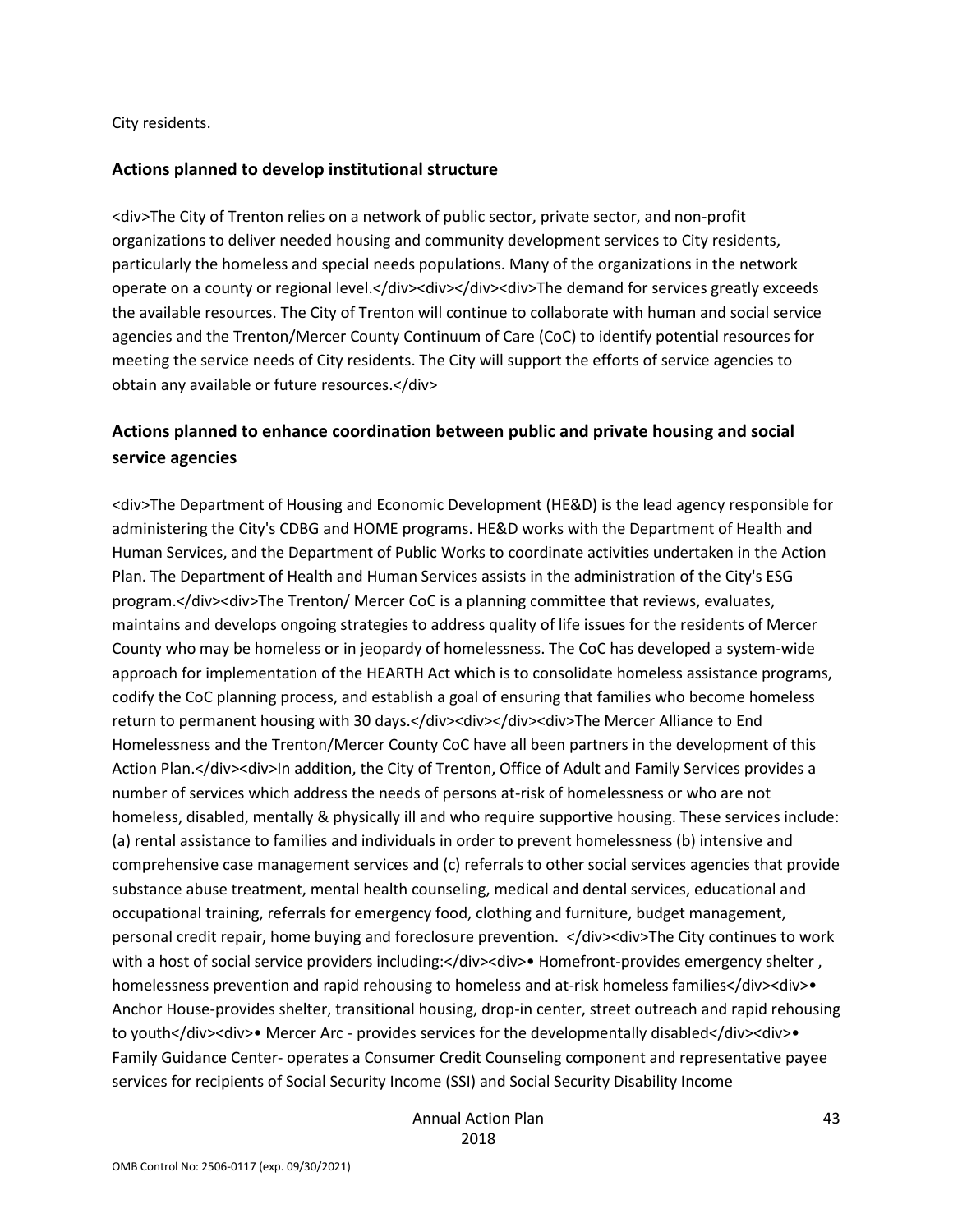(SSDI)</div><div>• Oaks Integrated Care - provides supportive services focus on mental health issues</div><div>• Mercer County Office on Aging - provides supportive services, meals and other services to the ·elderly</div><div>• Trenton Treatment Center - provides substance abuse counseling and treatment to drug and alcohol addicts</div><div>• Catholic Charities Diocese of Trenton – mental health services including addiction focused treatment, residential services, and counseling services.</div>

#### **Discussion:**

See above.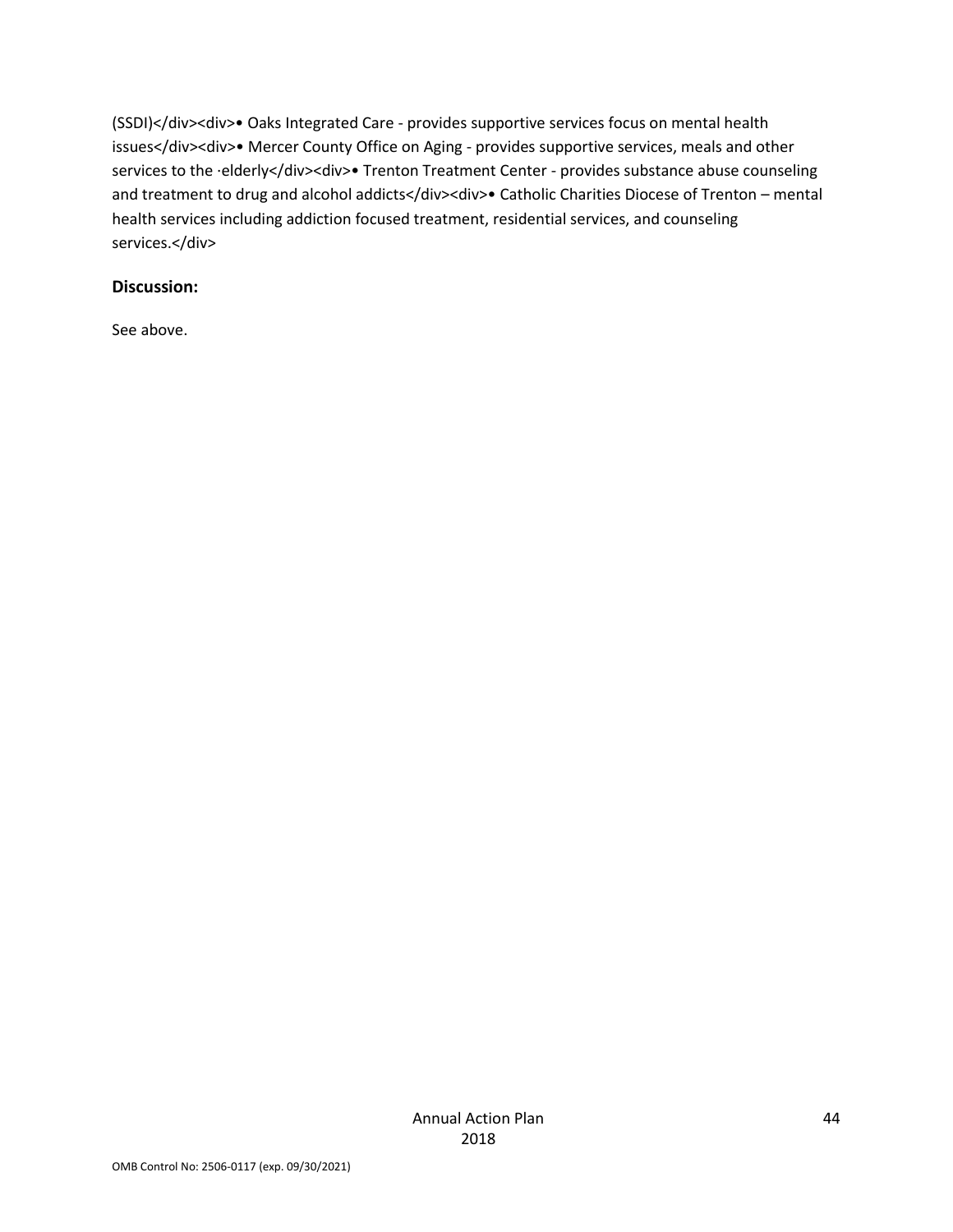# **Program Specific Requirements**

### **AP-90 Program Specific Requirements – 91.220(l)(1,2,4)**

#### **Introduction:**

The following provides program specific information for the CDBG, HOME, and ESG programs.

### **Community Development Block Grant Program (CDBG) Reference 24 CFR 91.220(l)(1)**

Projects planned with all CDBG funds expected to be available during the year are identified in the Projects Table. The following identifies program income that is available for use that is included in projects to be carried out.

| 1. The total amount of program income that will have been received before the start of the next   |          |
|---------------------------------------------------------------------------------------------------|----------|
| program year and that has not yet been reprogrammed                                               | 0        |
| 2. The amount of proceeds from section 108 loan guarantees that will be used during the year to   |          |
| address the priority needs and specific objectives identified in the grantee's strategic plan.    | 0        |
| 3. The amount of surplus funds from urban renewal settlements                                     | $\Omega$ |
| 4. The amount of any grant funds returned to the line of credit for which the planned use has not |          |
| been included in a prior statement or plan                                                        | 0        |
| 5. The amount of income from float-funded activities                                              | $\Omega$ |
| <b>Total Program Income:</b>                                                                      | 0        |
|                                                                                                   |          |

#### **Other CDBG Requirements**

1. The amount of urgent need activities 0

2. The estimated percentage of CDBG funds that will be used for activities that benefit persons of low and moderate income.Overall Benefit - A consecutive period of one, two or three years may be used to determine that a minimum overall benefit of 70% of CDBG funds is used to benefit persons of low and moderate income. Specify the years covered that include this Annual Action Plan. 66.00%

#### **HOME Investment Partnership Program (HOME) Reference 24 CFR 91.220(l)(2)**

1. A description of other forms of investment being used beyond those identified in Section 92.205 is as follows:

<div>All HOME funds will be invested in a manner consistent with 24 CFR 92.205(b){l). Specifically, HOME funds are invested as construction financing for new construction and gut rehabilitation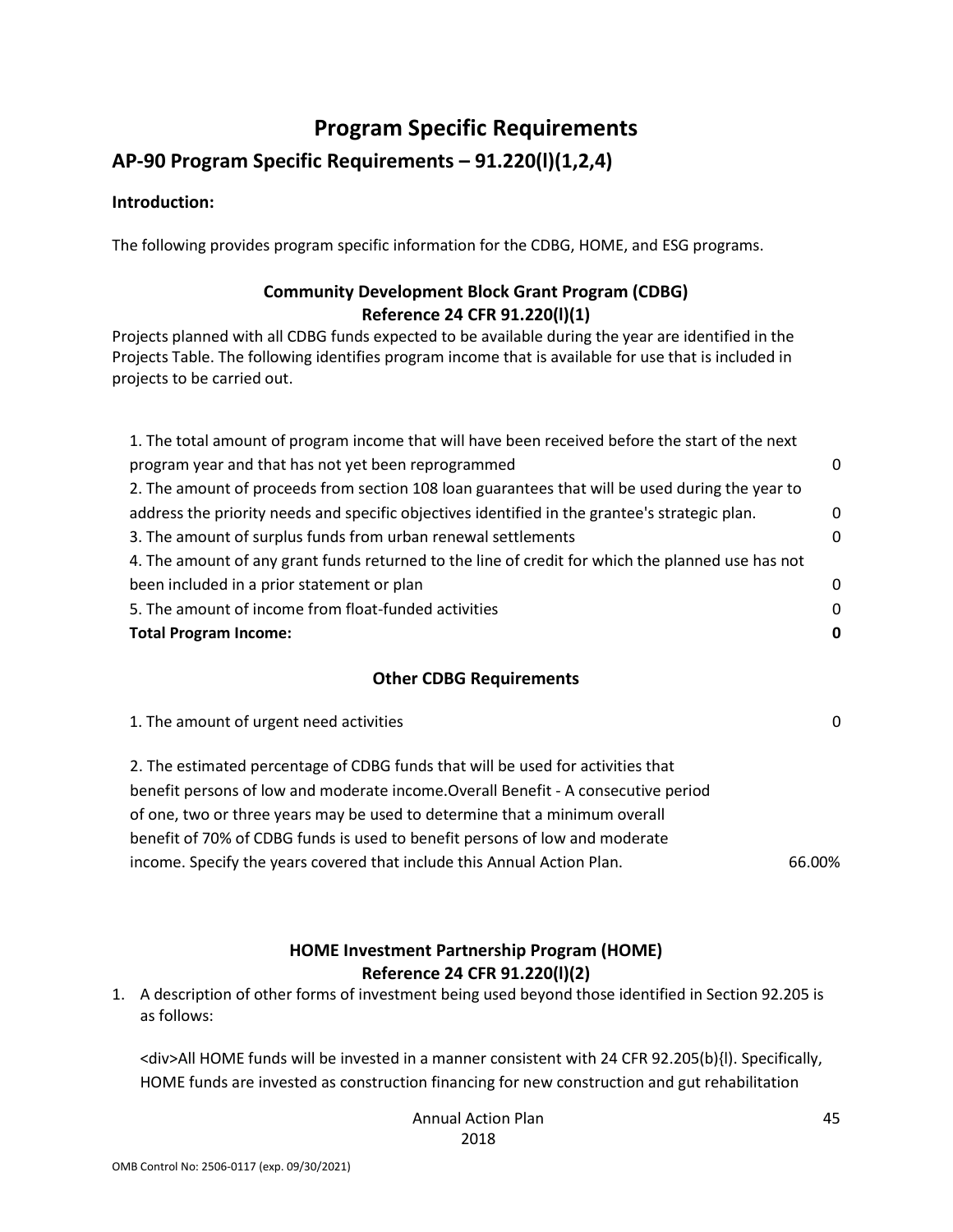projects.</div><div>The City of Trenton HOME Program provides incentives to develop and support affordable rental housing and homeownership. New construction, reconstruction, or rehabilitation of non-luxury housing with suitable amenities, including real property acquisition, site improvements, conversion, demolition, and other expenses, including financing costs, are all considered eligible uses of HOME program funds. All HOME funded housing must be permanent. </div>

2. A description of the guidelines that will be used for resale or recapture of HOME funds when used for homebuyer activities as required in 92.254, is as follows:

To promote affordable housing, the City of Trenton will work with a CHDO to fund the rehabilitation of a unit for sale to a low and moderate income household. The sale will be subject to resale restrictions. The buyer will enter into an Affordable Housing Agreement with the City which requires that the buyer occupy the unit as their principal residence, and that they sell their unit only to another income-eligible buyer. The future resale price will be based on the original purchase price, plus an annual return on equity utilizing the regional income limits established by the NJ Council on Affordable Housing (COAH) per N.J.A.C. 5:97-9.3 as well as allowances for eligible capital improvements which may include any additions, exterior improvements such as windows, doors, solar panels, HVAC, or other energy-efficiency improvement to the housing unit. Per COAH guidelines, the price of owner-occupied low and moderate-income units may increase annually based on the percentage increase in the regional median income limit for each housing region. In no event shall the maximum resale price be lower than the last recorded purchase price.

The City will utilize a resale restriction for rental properties as well. The rental housing must remain affordable for a period of 20 years and will be secured by a restrictive covenant on the property.

3. A description of the guidelines for resale or recapture that ensures the affordability of units acquired with HOME funds? See 24 CFR 92.254(a)(4) are as follows:

The City utilizes a resale provision to ensure the long-term affordability of units. See above for additional detail.

4. Plans for using HOME funds to refinance existing debt secured by multifamily housing that is rehabilitated with HOME funds along with a description of the refinancing guidelines required that will be used under 24 CFR 92.206(b), are as follows:

<div>The City of Trenton does not use HOME funds to refinance existing debt.</div><div>There is a problem in that there is lack of capacity among the several certified Community Housing Development Organizations (CHDOS) in the City which has resulted in a lack of projects. The City of Trenton will commit the statutory 15% CHDO set aside for several projects and to working with the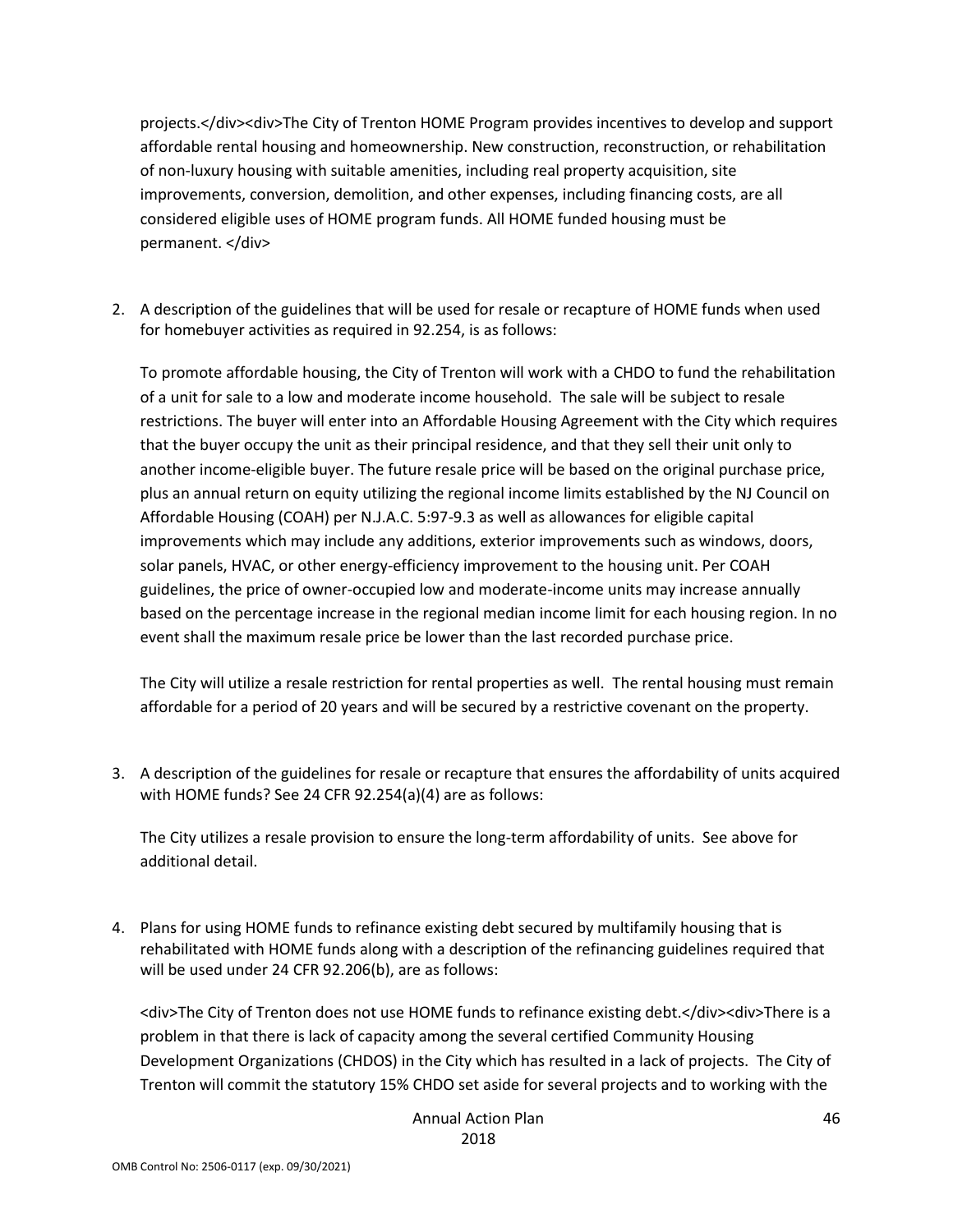CHDOs to build capacity.</div>

### **Emergency Solutions Grant (ESG) Reference 91.220(l)(4)**

1. Include written standards for providing ESG assistance (may include as attachment)

<div>The Department of Housing and Economic Development implements ESG-funded activities and supports subrecipients of ESG funds targeted to deal with health and human services issues. The Department of Health and Human Services hosts hot topics and other community-wide meetings to provide tools for applying for funding and highlighting performance and financial management expectations.</div><div></div><div>The City will continue to help sub-recipients reach their goals through the use of performance-based contracts and conducting reviews of monthly programmatic and fiscal reports. The contracts will continue to outline specific target timeframes for achieving specific goals and plans for addressing non-performance issues. Remote monitoring is conducted monthly reviewing Homeless Management Information System (HMIS), fiscal drawdowns and vacancy reports. On-site monitoring is conducted annually to review program files and to discuss performance issues and recommended solutions. Agencies received monitoring reports after completion of on-site monitoring visits outlining compliance, and any comments or findings. A review of the recommendations within a reasonable timeframe will determine if issues were resolved. Severe performance issues that are not reasonably addressed may jeopardize the subrecipients future funding opportunities.</div>

2. If the Continuum of Care has established centralized or coordinated assessment system that meets HUD requirements, describe that centralized or coordinated assessment system.

<div>The Trenton/Mercer Continuum of Care, through a comprehensive Coordinated Assessment Process, targets and prioritizes the most vulnerable persons experiencing homelessness in the community. The CoC follows a two-part coordinated assessment process for families and individuals.</div><div>a. For homeless households with children, a centralized intake is in place at the Mercer County Board of Social Services that seeks to mediate/prevent homelessness whenever possible and reduce the length of time families are homeless through a rapid rehousing - a model that places a priority on moving a family experiencing homelessness into permanent housing as quickly as possible, ideally within 30 days of a family becoming homeless. A Universal screening Tool is used to identify and prioritize families for services with a primary goal of returning the family to permanent housing.</div><div>b. For individuals unaccompanied by children, CoC has developed a Coordinated Entry and Assessment System (CEASe) for individuals experiencing homelessness. This system operates as the point of entry to access housing and community services for homeless individuals. Through a coordinated assessment process, the needs of the homeless are identified and prioritized and a plan to move from homelessness to housing is developed. The goal of this system is to prioritize chronically homeless individuals and families with the longest history of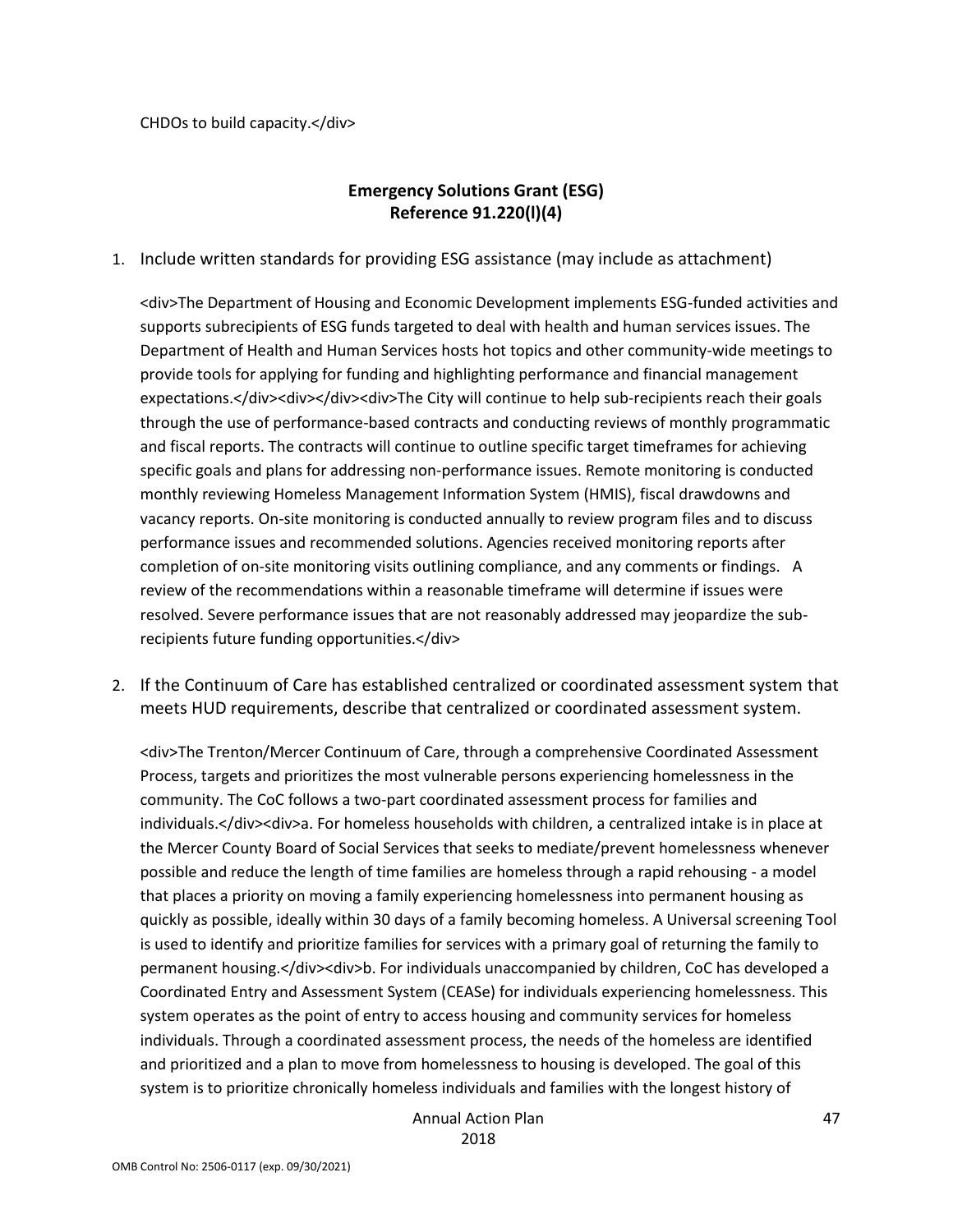homelessness and with the most severe service needs. </div><div>• During day time business hours, homeless individuals are directed to the Mercer County Board of Social Services. Screening and assessments are conducted to determine housing needs and eligibility to benefits (emergency assistance). For those persons who cannot be diverted from the system, emergency shelter referrals are provided. </div><div>• After business hours, homeless individuals are directed to the Rescue Mission Emergency Shelter where screening for housing need and shelter services are provided. </div><div>• Additional System Access Points are available within the system and weekly nightly hours are available. </div><div>• A screening tool is used to assess individuals for vulnerability risk factors and chronic homelessness.</div>

3. Identify the process for making sub-awards and describe how the ESG allocation available to private nonprofit organizations (including community and faith-based organizations).

<div>Under Title I of the Housing and Community Development Act of 1974, as amended, cities such as Trenton receive formula-based entitlement grants from the US Department of Housing and Urban Development (HUD) each year. Among them is the Emergency Solutions Grant (ESG).</div><div>Nonprofit corporations and faith-based organizations are eligible to apply for ESG funds. Organization need not be located within the City limits of Trenton. However, the beneficiaries or participants of the program must be Trenton residents.</div><div>Eligible activities for ESG funds will be divided into two categories: 1) Rapid Re-Housing for Individuals; and 2) Operations, and Essential Services for Emergency Shelters. The City awards the Rapid Re-Housing for Individuals Program (including Street Outreach) to one (1) agency. Multiple awards may be made for Emergency Shelter projects.</div><div>The City utilizes an online grant application system called ZoomGrants (http://www.zoomgrants.com) to facilitate the application process.</div><div>Applications to the Emergency Solutions Grant were scored by a committee of three (3) individuals who serve on the Trenton/Mercer County Continuum of Care Executive Board.</div>

4. If the jurisdiction is unable to meet the homeless participation requirement in 24 CFR 576.405(a), the jurisdiction must specify its plan for reaching out to and consulting with homeless or formerly homeless individuals in considering policies and funding decisions regarding facilities and services funded under ESG.

N/A

*5.* Describe performance standards for evaluating ESG.

<div>All ESG activities are setup as programs in the CoC's HMIS system. The CoC's System Oversight Committee (which includes the City's CDBG Coordinator) meet monthly to review the accomplishments and challenges to the implementation of all CoC and ESG-funded activities. As necessary, representatives from the sponsors of troubled projects are invited to future meetings to help resolve issues.</div><div>Performance standards for ESG projects are identical to those of the